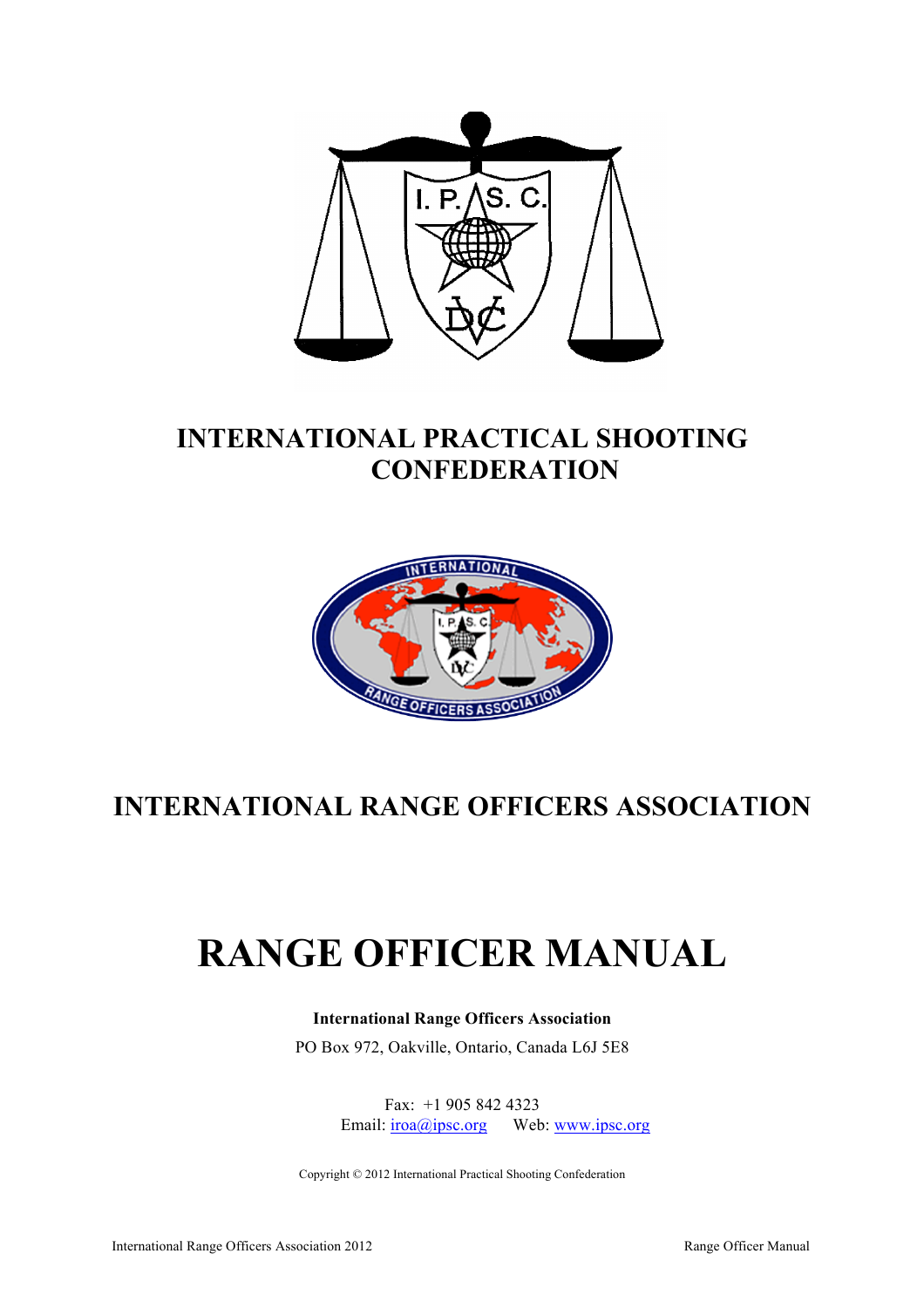## **TABLE OF CONTENTS**

| International Range Officers Association 2012 i | Range Officer Manual |
|-------------------------------------------------|----------------------|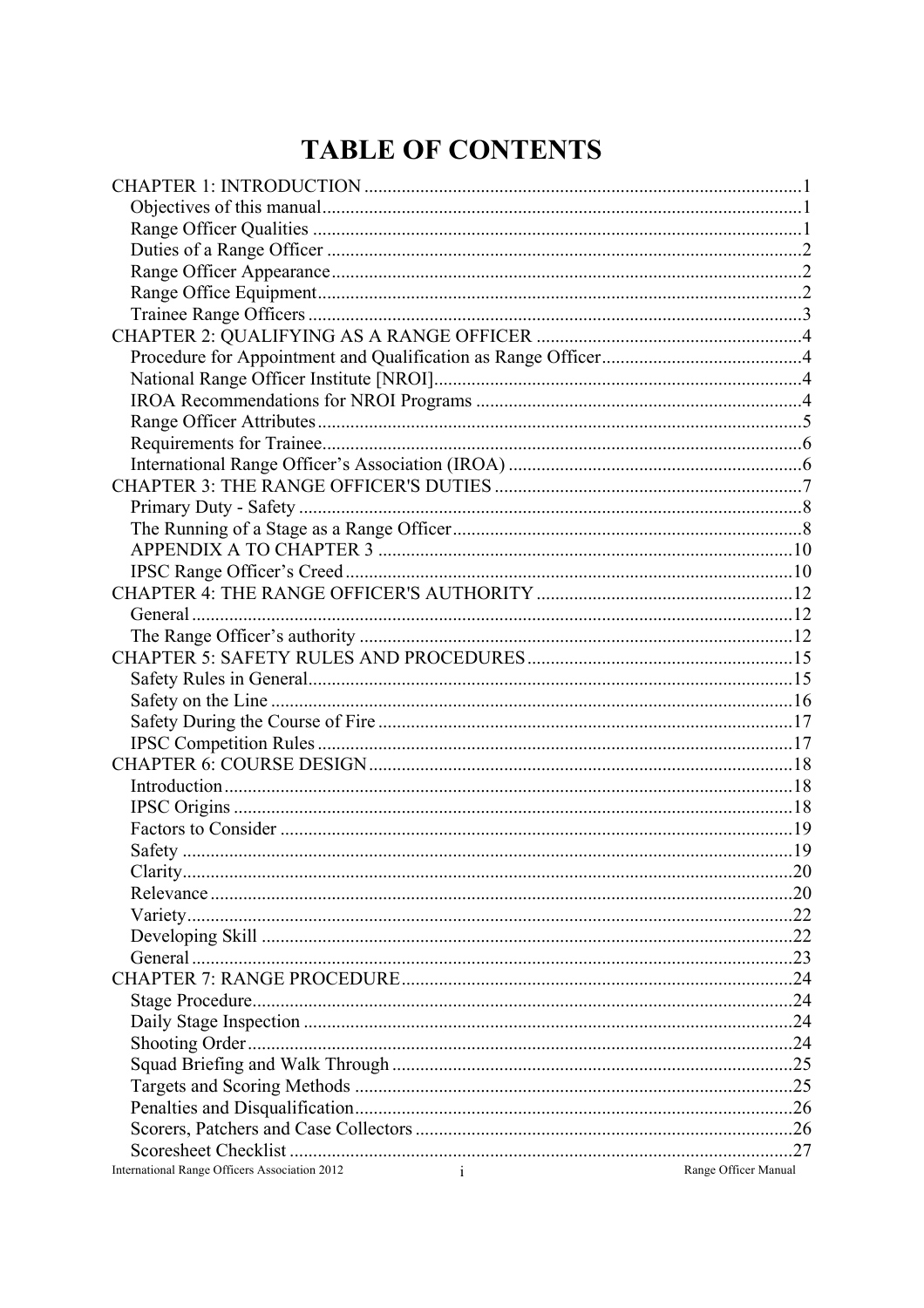| 28  |
|-----|
| .29 |
|     |
|     |
|     |
|     |
|     |
|     |
|     |
|     |
|     |
|     |
| .38 |
|     |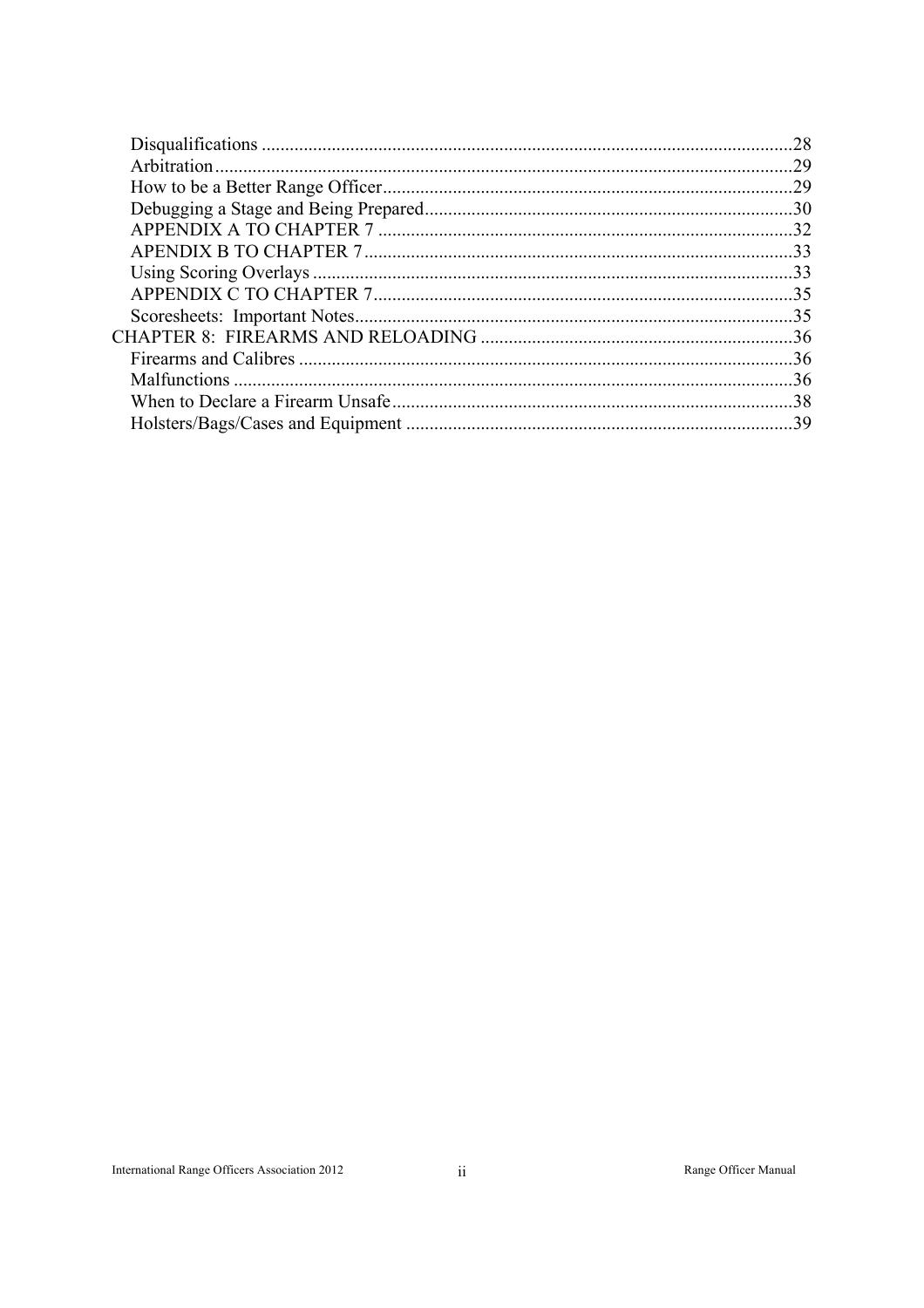## **CHAPTER 1: INTRODUCTION**

- 1.1. **Background**. Range Officers are the backbone of practical shooting. The best Range Officers are dedicated, enthusiastic and knowledgeable people. They are absolutely essential to the success of any match or tournament. They provide consistency and safety in all IPSC competitions. For this reason IPSC supports IROA as well as the national range officer institutions (NROI).
- 1.2. **Desire**. In IPSC it is very easy just to simply shoot and let others do the work. Those who decide to do more than just shoot often become Range Officers. They wish to give back some of the enjoyment of shooting by helping to make shooting enjoyable. The goal is safe and efficiently run competitions. The better the officials the better the match. As Range Officers we strive to be the best: "The best of the Best".

#### **Objectives of this manual**

- 1.3. **The Manual**. This Manual is intended to provide the trainee Range Officer with the background essential to understanding what the Range Officer does on the range and why. It does not replace the IPSC Competition Rules of which the Range Officer must have a thorough knowledge. The IPSC Competition Rules are the basis for our sport and must be studied intensively. The Range Officer Manual is intended to serve as a guide to:
- 1.3.1. Regions far from the established centres that do not have an "old hand" to guide them,
- 1.3.2. trainee Range Officers during their training period, and
- 1.3.3. all IPSC members for general guidelines.

This Manual is available to all members of IPSC.

- 1.4. **Practical Nature**. It is emphasised that Range Officer training is essentially learning to apply the IPSC Competition Rules in practice. Many aspects and facets thereof cannot be covered in a written course or in a lecture room.
- 1.5. It is accordingly not claimed that the contents of this Manual are exhaustive or that it covers all aspects of the knowledge required of a Range Officer. Being a good Range Officer is a lifelong journey of learning.

#### **Range Officer Qualities**

- 1.6. **Range Officer Qualities**. Desire, good attitude, knowledge, objectivity and common sense are the qualities of a good Range Officer.
- 1.7. **Desire**. You must really want to become a Range Officer. If you don't have the time or inclination, don't do it. To be a good Range Officer can be very rewarding but is hard work.
- 1.8. **Attitude**. The Range Officer must always have a good attitude. If you lose your temper or become irritated quickly, think again before applying to become a Range Officer.
- 1.9. **Knowledge**. The Range Officer must have an above average knowledge of the IPSC Competition Rules, knowledge of firearms and good communication skills.
- 1.10. **Objectivity**. Range Officers treat all competitors the same firmly and fair. They never allow the smallest perception of favouritism. They are consistently calm, confident and efficient. They never ever intimidate the competitor and are not intimidated by the competitor.
- 1.11. **Common Sense**. Many situations that a Range Officer will be faced with on the shooting range during matches are not covered clearly in the IPSC Competition Rules. It is then that he needs common sense in applying the Rules in that specific situation.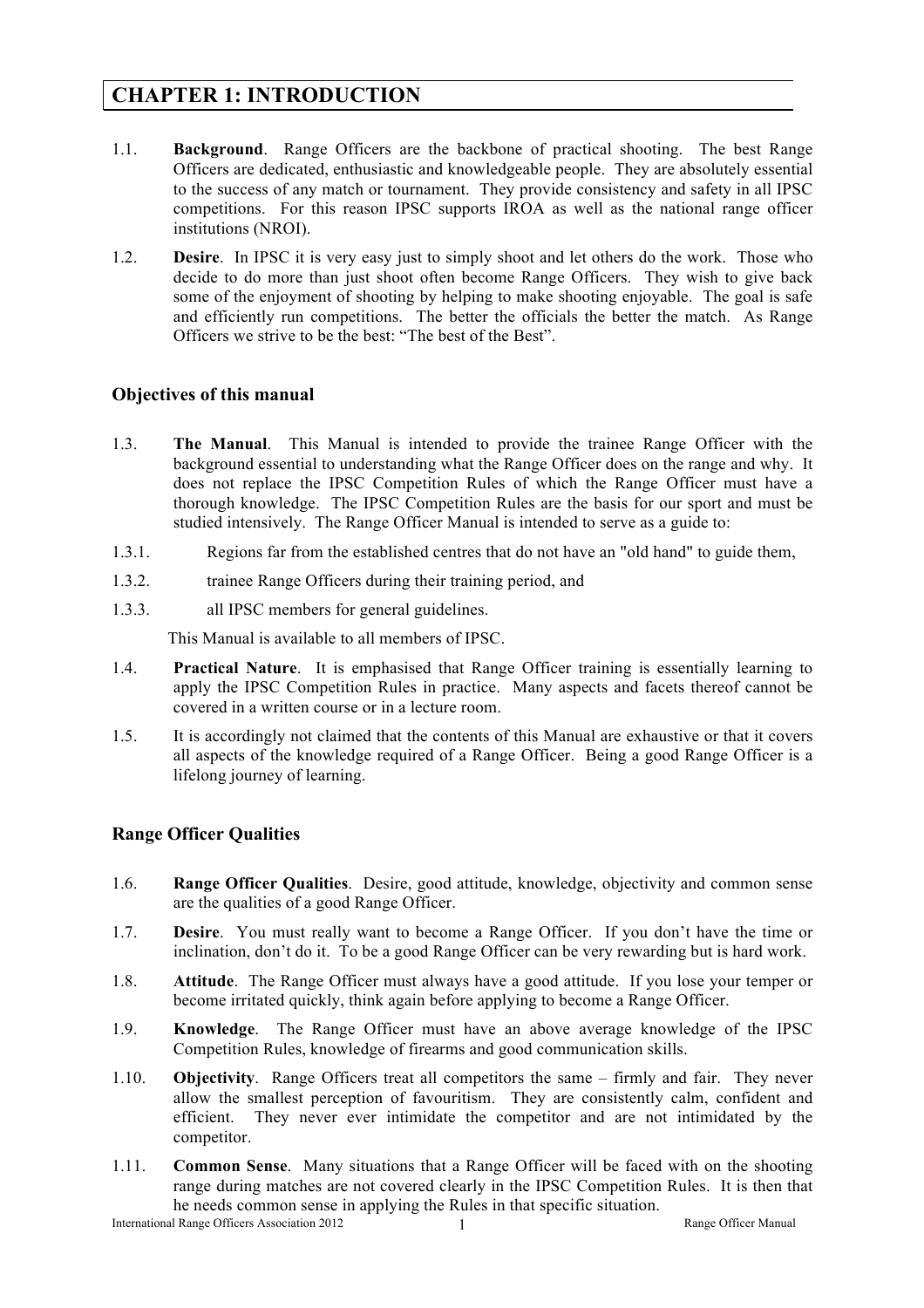#### **Duties of a Range Officer**

- 1.12. **Competitor Action**. Range Officers are in charge of competitor action. They brief all competitors on the requirements of the particular stage and answer questions to clarify any misinterpretations of the course designer's intention.
- 1.13. **Patience**. The competitors should see Range Officers as part of the solution and not part of the problem, we are not there to punish. To this end a little patience and understanding helps. Not all competitors will approach the problem posed by the course of fire in the same way, therefore it is important that the Range Officer listens to the competitors as much as he/she may want the competitors to listen to him.
- 1.14. **Control**. Once the Range Officer is ready to start a squad he must take control and maintain control throughout. This includes spectators.
- 1.15. **Safety**. Safety is of prime importance in our sport and overrides all other considerations. Any safety infringement is dealt with in terms of the IPSC Competition Rules.
- 1.16. **Impartial**. A Range Officer is impartial. Always maintain the same standard throughout a match. This is especially important when it comes to scoring targets. Remember if the competitor did not earn the higher points don't give it just to avoid some unpleasantness. Most competitors will want to get the best possible result but will accept the decision of the Range Officer. You score only what you see, not what is supposed to be there.
- 1.17. **Similar Conditions**. Each competitor must be given the same conditions in which to compete. That means if a plate must be painted or a target must be changed to give each competitor an equal opportunity, do it or get someone to do it.
- 1.18. **Range Equipment**. Remember, you are representing the host organisation on that range and have certain responsibilities. For example, it is the host organisation's responsibility (Range Master) to calibrate poppers and to check that the range equipment functions properly (Match Director). Where this is not always possible, check that the popper will go down when hit properly and the equipment functions correctly. This saves time by avoiding range equipment failure and the resulting re-shoots. You are co-responsible to take care of the range and the range equipment for the time that you are in charge of that stage.

#### **Range Officer Appearance**

- 1.19. **Dress**. IROA Range Officers will primarily be identified by the shirt and cap they wear. Full detail of the IROA Range Officer dress is in the Member Handbook. Each NROI will have its own distinctive dress.
- 1.20. **Appearance**. Range Officers may secondly be identified by their neat and well-dressed appearance. Clothes and footwear will always be clean and in good repair. No unshaven appearance.
- 1.21. **Footwear**. A Range Officer is on his feet most of the day and it must be borne in mind that he will be running behind competitors and be expected to keep up. Comfortable running shoes with sufficient "tread" are recommended. Socks will be worn. Sandals will only be worn if the range is on the beach next to the sea.

#### **Range Office Equipment**

- 1.22. **Personal Equipment**. A Range Officer should have the following on the range with him as standard part of his own equipment:
- 1.22.1. Copy of the stage/course of fire.
- 1.22.2. Clipboard and pen and pencil[for wet weather].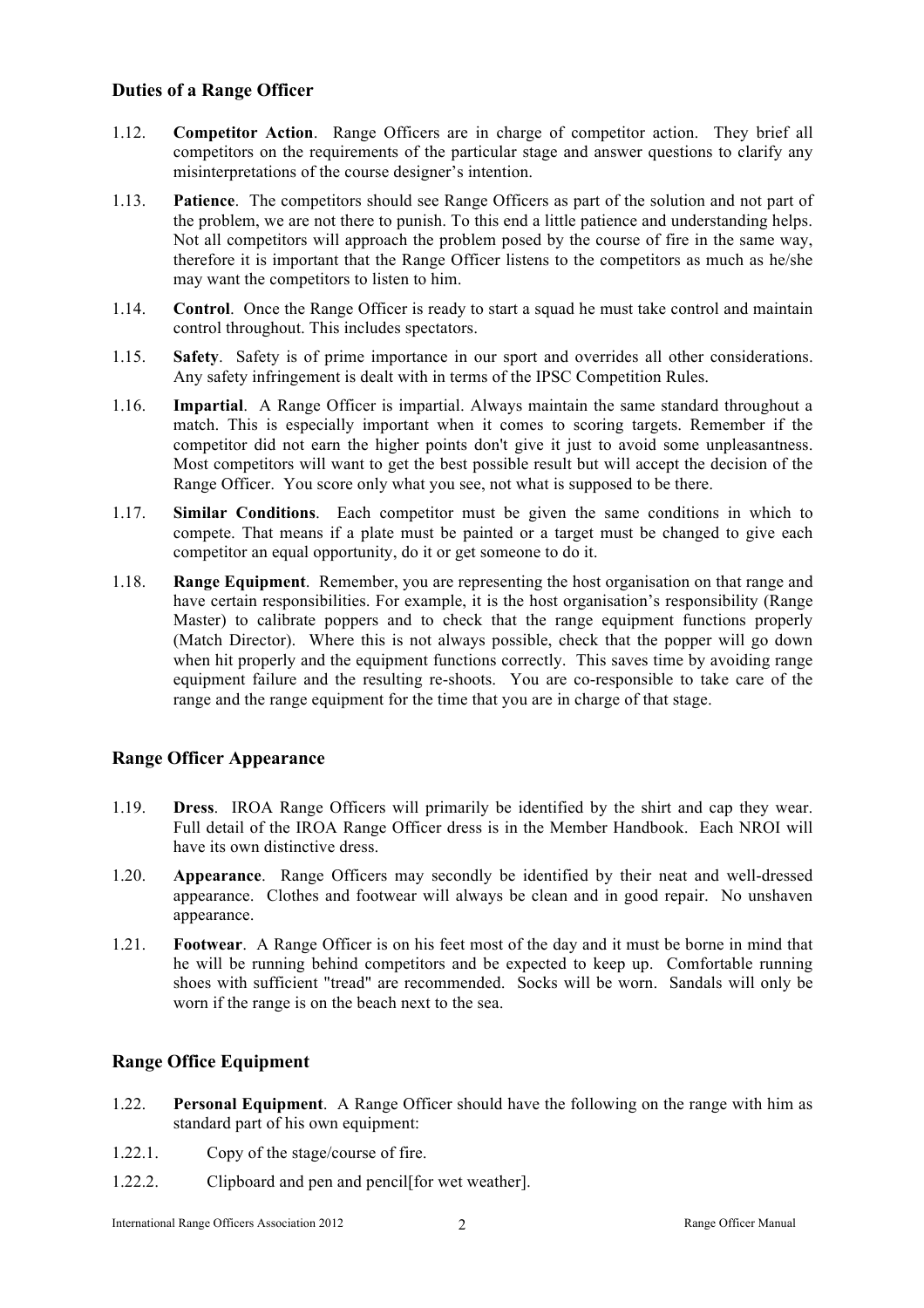- 1.22.3. IPSC Competition Rules handgun, rifle, mini rifle, shotgun or Action Air as applicable.
- 1.22.4. Scoring overlays.
- 1.22.5. Timer.
- 1.22.6. Staple gun.
- 1.22.7. Water/liquid to prevent dehydration.
- 1.22.8. Sunblock/sunscreen.
- 1.22.9. Mosquito repellent.
- 1.22.10. Cold and/or wet weather clothing.
- 1.22.11. Light snack to maintain blood sugar levels.
- 1.22.12. Roll of patches/paint for plates, supplied by match organisers.
- 1.22.13. Pliers/multitool.
- 1.22.14. Forms: Arbitration Request, Disqualification Report, supplied by match organisers.

#### **Trainee Range Officers**

- 1.23. **Competency**. The Range Officer assessment is intended to establish whether the candidate is competent to assume the responsibilities of a Range Officer, an expert in a specialised field in a practical and much faceted sport that is still continuously developing.
- 1.24. **Attitude**. Past experience has shown that even though a candidate may have extensive knowledge gained from many months or even years on a range, this is not sufficient. He must think as a Range Officer, as opposed to thinking like a competitor. This capability cannot be taught, it comes from experience.
- 1.25. **Experience**. At the same time it is necessary that the Range Officer have general background experience and knowledge that by its very nature cannot be included in a Manual like this.
- 1.26. **Knowledge**. It is essential that the candidate be familiar with the contents of this Manual and does not merely browse through it. This is not without reason. It must be accepted that to a greater or lesser extent the whole sport revolves around the Range Officer and this naturally entails responsibility. Just as the competitor who does not put in real effort to practice remains mediocre, so the Range Officer who is not prepared to put in time and effort will be a mediocre one, and he would be doing himself and the sport a favour were he rather to stay out of officiating.
- 1.27. **Pass Mark**. Overriding all other considerations is the fact that slackness in safety can absolutely not be accepted. It will, therefore, be appreciated that a high pass mark is called for in both the practical and theoretical assessments.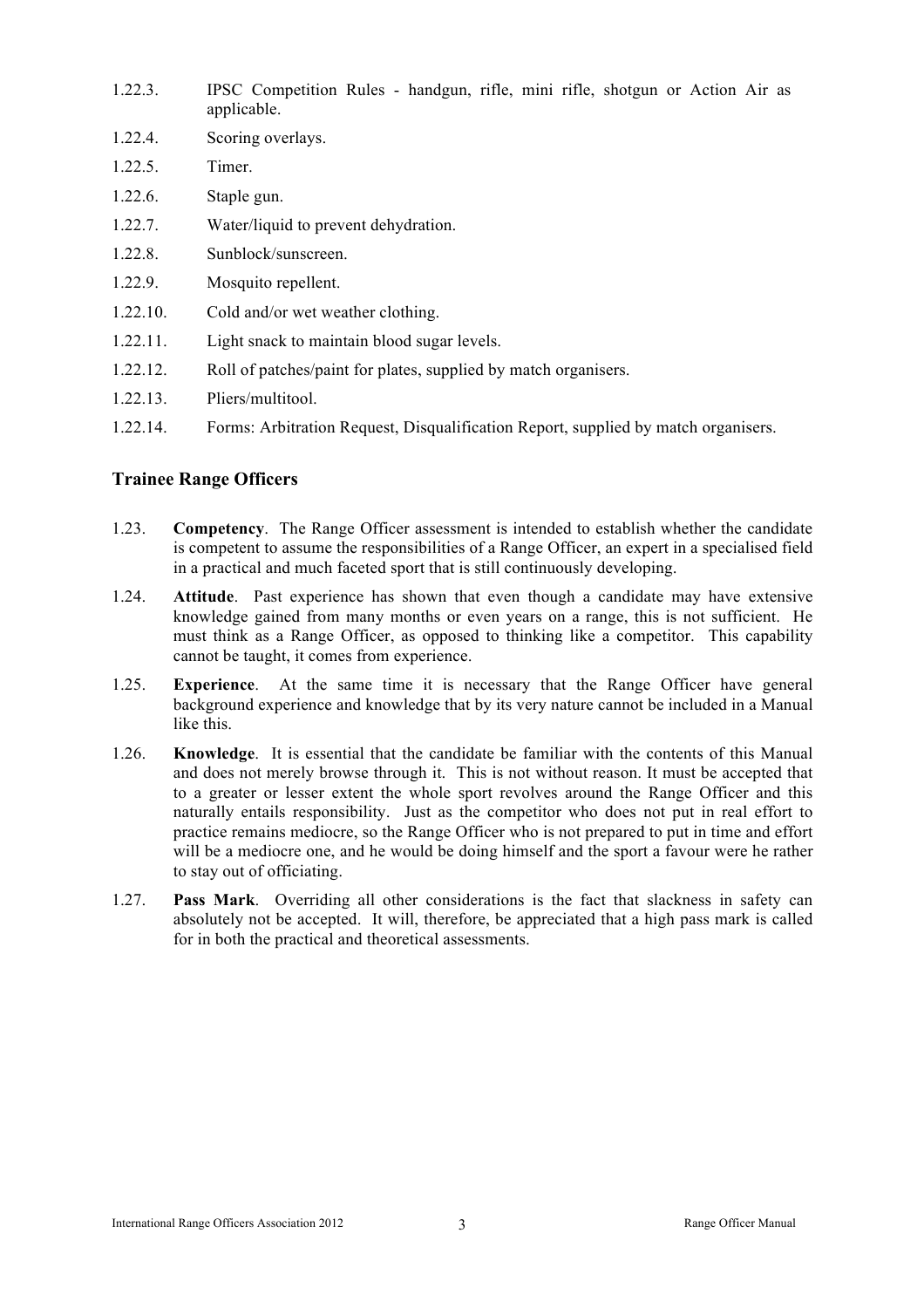## **CHAPTER 2: QUALIFYING AS A RANGE OFFICER**

#### **Procedure for Appointment and Qualification as Range Officer**

- 2.1. **Selection of Candidates**. Each Region must arrange that suitable individuals receive training as Range Officers. The NROI concerned is to assist their clubs in every way in the training of the nominated individuals and conduct training courses for the potential Range Officers. During this time these individuals can be considered as 'Range Safety Officers'.
- 2.2. **Evaluate Candidates**. Regional associations and their clubs are urged not to nominate a person as trainee Range Officer who does not have the minimum attributes. It must be stressed that qualifying as a Range Officer entails more than just simply knowing this Manual and the IPSC Competition Rules by heart and being able to pass written examinations. If a verbatim knowledge of these notes and the IPSC Competition Rules were all that was required, a non-competitor who had never been on a range would be able to pick up this Manual and the IPSC Competition Rules, and become a qualified Range Officer with a little study, something that certainly would not be to the advantage of the sport. It is for this reason that the appointment of a Range Officer takes time. Many people start with the best intentions, but realise that to succeed requires a commitment greater than they are able or willing to make.

#### **National Range Officer Institute [NROI]**

- 2.3. **National Range Officer Institute**. All Regions should have a Range Officer association [NROI]. The NROI carries out the following activities:
- 2.3.1. Conducts range officer training in accordance with international standards.
- 2.3.2. Certifies national Range Officers.
- 2.3.3. Advises the Regional Director on aspects relating to the safe conduct of IPSC competitions.
- 2.3.4. Advises the Regional Director on rules of competition.
- 2.3.5. Maintains a register of all national Range Officials.
- 2.3.6. Manages the national range official maintenance programme.
- 2.4. **NROI Start-up**. Should the Region not have such a body, the Region may approach IPSC for assistance. IROA will, in conjunction with the Regional executive, assist such a Region as indicated below.

#### **IROA Recommendations for NROI Programs**

- 2.5. **New Region and/or NROI**. A new Region has to have its own NROI to be able to host IPSC matches at all levels. The recommended procedure is set out below.
- 2.5.1. The organisation is customarily named the National Range Officers Institute (examples: NROI Canada, GROI in Germany, SAIRO in South Africa, etc.).
- 2.5.2. The Regional Director usually appoints the President or Chairman of the NROI.
- 2.5.3. The organisation creates it own identifying logo and colours. The IROA shield and scales may be used but the actual IROA logo or clothing may not be used.
- 2.5.4. The funding for the operation of the NROI usually comes through the Regional **Director**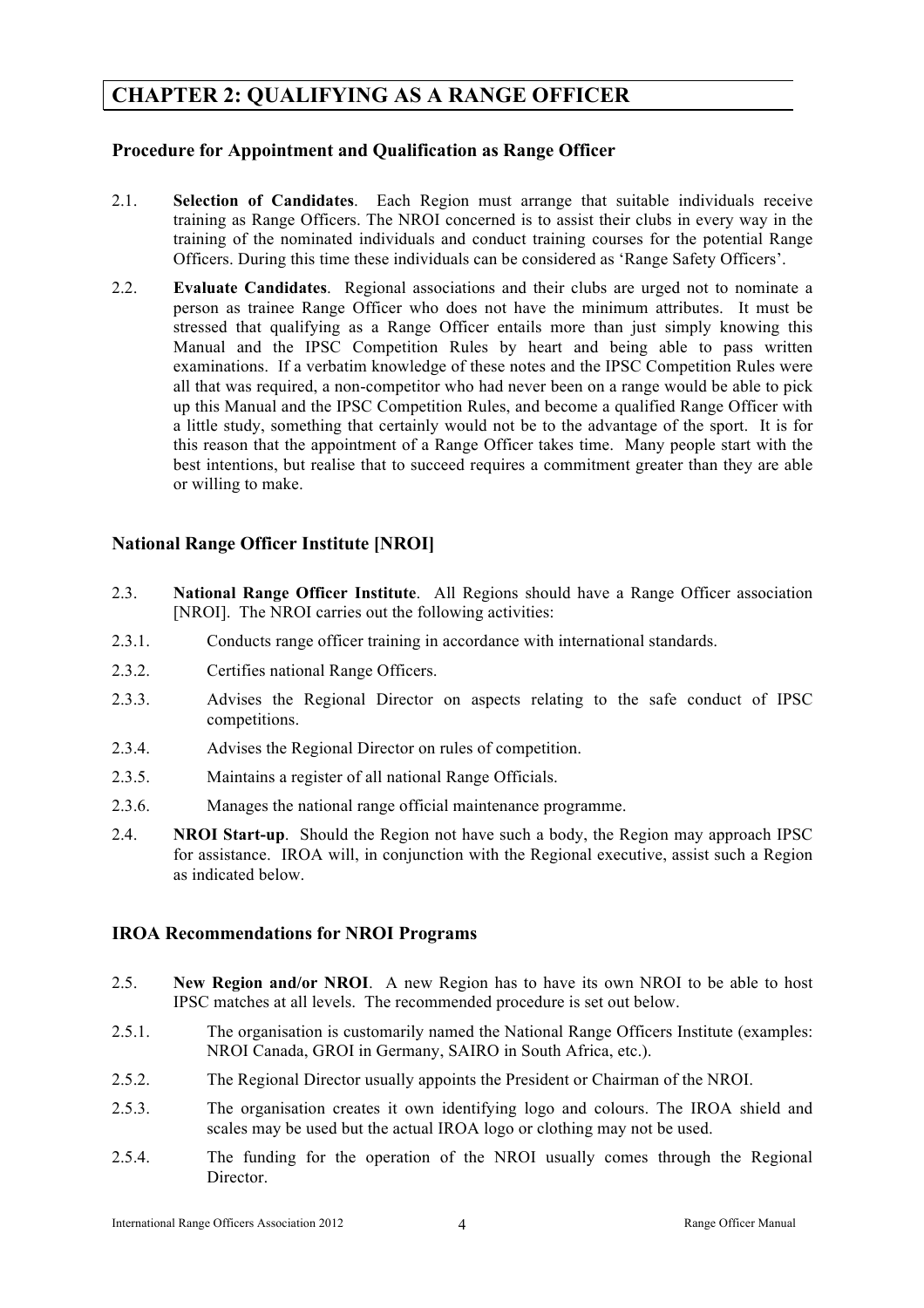2.6. **NROI Range Officer Training**. The NROI is responsible for the training of national Range Officers in accordance with international training standards. IROA has developed a Range Officer training seminar which is designed for the training of national Range Officers. This material is available from IROA free of charge to all Regions.

#### 2.7. **NROI Range Officer Qualifications and Rank**

2.7.1. **Range Officer** qualifications for NROI accreditation

Must be a current member of IPSC.

Must successfully complete a Level I Seminar.

Must earn 15 supervised Match Points (work in IPSC matches under supervision of a certified IPSC Range Official).

#### 2.7.2. **Chief Range Officer** qualifications for NROI accreditation

Must be a current member of IPSC.

Must be a certified IPSC Range Officer.

Must be recommended in writing by a certified Chief Range Officer or Regional Director.

Must have a minimum of 28 (total accumulated) match points, of which 15 must be at Level III matches.

2.7.3. **Range Master** qualifications for NROI accreditation

Must be a current member of IPSC.

Must be a certified IPSC Chief Range Officer.

Must be recommended in writing by a Certified Range Master or Regional Director.

Must have a minimum of 55 (total accumulated) match points of which 15 as CRO/RM at Level III or higher matches.

- 2.7.4. **NROI Annual Maintenance of Certification**. All NROI Officials should require six match points per year to maintain their accreditation
- 2.7.5. **Match Points** are awarded as follows:

Level I match.......1 point

Level II match......2 points

Level III match.....3 points

Level IV match.....4 points

Level V match......5 points

Any official not attaining their required maintenance match points for the calendar year may re-certify for the next year, at their level, by attaining 3 supervised match points.

#### **Range Officer Attributes**

- 2.8. **Range Officer Attributes**. It must be accepted that not all competitors are suitable material for Range Officers. A candidate must have at least the following attributes.
- 2.8.1. Leadership in an "aggressive" sport where the weak and timid are not often found.
- 2.8.2. Experience as a competitor in the sport.
- 2.8.3. Reasonable knowledge of firearms and a some of ballistics, the latter because a Range Officer is required in terms of the IPSC Competition Rules Chapter 5 to be able to identify unsafe ammunition.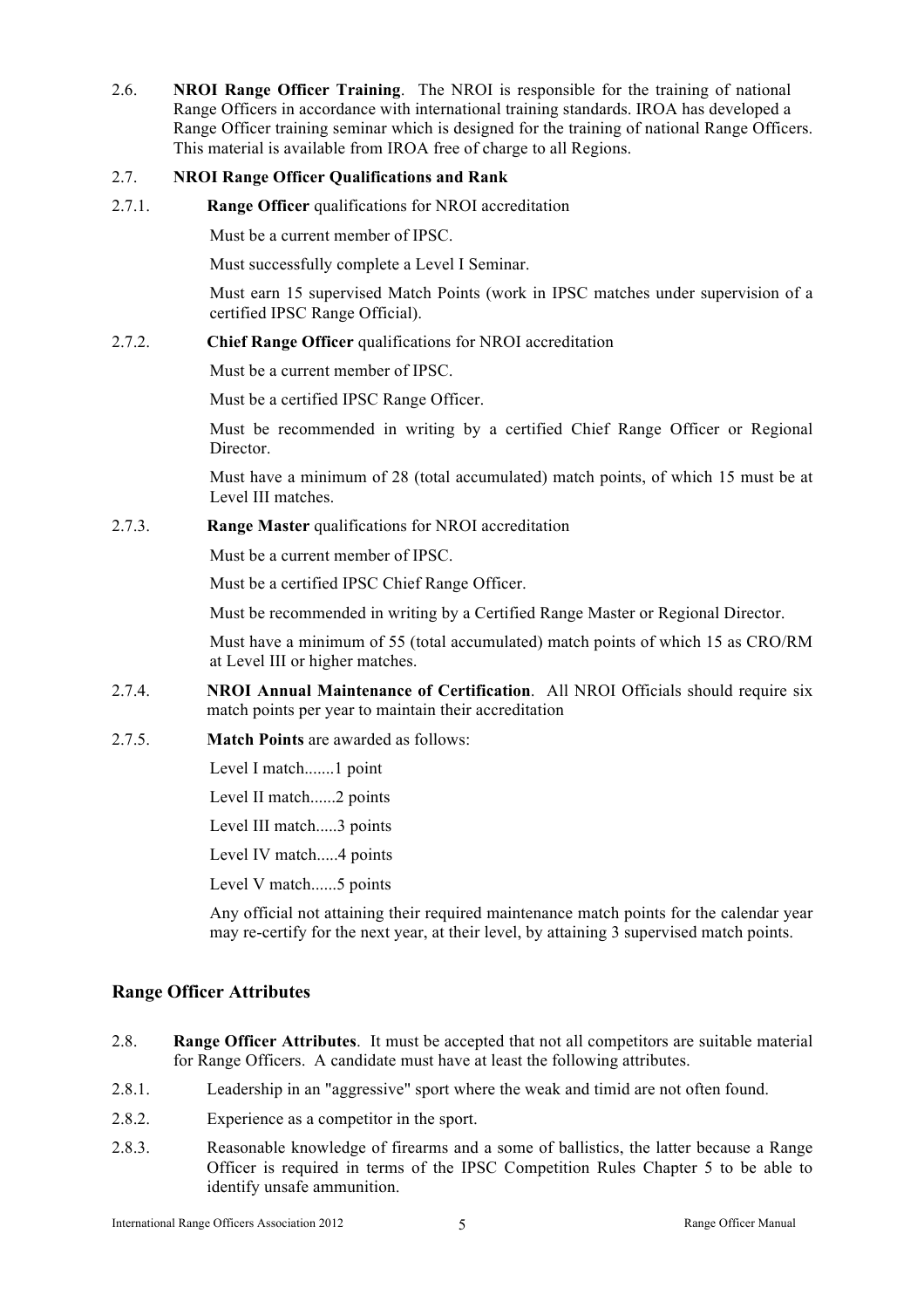- 2.8.4. The ability and willingness to convey knowledge to others, who are going to use that knowledge as his opponents in matches - thereby creating his own competition.
- 2.8.5. Safety-consciousness and particularly the ability to foresee when a safety problem may arise.
- 2.8.6. Willingness to make the sacrifice as an active participant not only to put in the additional time and effort required to Range Officer but also to accept that this may be to the detriment of his own shooting.
- 2.8.7. The ability to handle "difficult" situations firmly and yet diplomatically, the latter perhaps with the qualification "if possible" ... safety comes first.
- 2.9. **Desire**. Before we go any further, the first step should be the candidates *desire* to become a Range Officer. Past experience has shown that other reasons such as being "nominated" or any such reason where peer pressure is used to "motivate" the prospective candidate, usually results in an unmotivated Range Officer within a short period of time.

#### **Requirements for Trainee**

- 2.10. **Age**. There is no maximum age for a Range Officer. The minimum age will depend on the legal requirements of the Region.
- 2.11. **Recommendation**. The club or association recommends a person of suitable potential to the NROI as trainee Range Officer. In this way there is a process of screening of candidates.
- 2.12. **Shooting Experience**. It is recommended that the candidate participate in at least three Level II matches before applying for Range Officer training.
- 2.13. **Supervised Activities**. After being accepted by the NROI, he then serves under supervision for at least three Level II matches after first taking a shortened and or verbal examination of the IPSC Competition Rules. During this supervised period he attends level II matches in his capacity as trainee Range Officer, where he will run stages under supervision of qualified Range Officers. During this period a dual selection process is taking place. On the one hand the competitors and NROI decide if they want and will accept the trainee Range Officer and on the other if the trainee will accept the demands that officiating will make on him with respect to time, effort, personal sacrifices, etc.
- 2.14. **Assessment**. After accumulating at least 6 supervised match points
- 2.14.1. he attends a Range Officer course conducted by the NROI, which is concluded with a written assessment for which the pass mark is 75%, and
- 2.14.2. is examined in the practical aspects by a Chief Range Officer on the range during a level II match.

The Regional NROI then advises the Regional association if the candidate is found to be competent.

2.15. The new Range Officer is then placed on the Region's register of qualified Range Officers and is issued with a certificate, insignia, apparel, etc as appropriate to the Region.

#### **International Range Officer's Association (IROA)**

2.16. IROA match officials are often found at Level III and always at Level IV and V matches and tournaments. Range Officers have to meet certain requirements to be appointed as and remain IROA match officials. This is available on the IPSC website and from the IROA Member Handbook and will not be repeated here.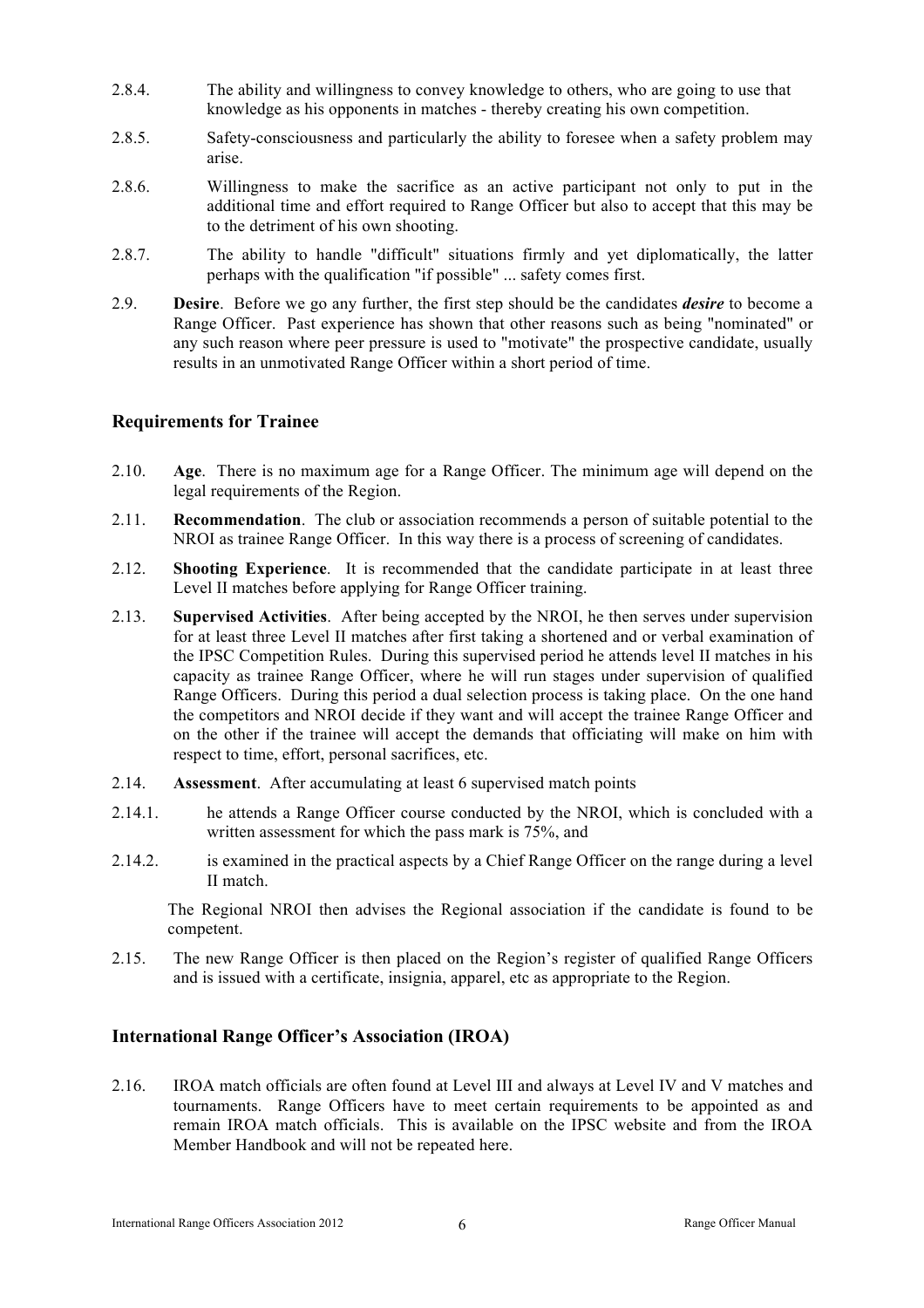## **CHAPTER 3: THE RANGE OFFICER'S DUTIES**

- 3.1. **Categories**. The duties of the Range Officer may be broadly divided into four categories:
- 3.1.1. Primary safety.
- 3.1.2. The running of a stage as a range officer.
- 3.1.3. Providing a firm foundation for the sport as part of the club or association that he belongs to.
- 3.1.4. To assist in the advancement of the sport.
- 3.2. **Applying the Rules**. At all times remember that Range Officers only apply the Rules, they never interpret them. Interpretation is done by the IPSC Executive Council.
- 3.3. **Image and Attitude**. Before getting into specifics let's take time to consider the following. As a Range Officer, you are a key element in your Region's safety plan. Your actions will help to shape the future of the sport and to the competitors YOU represent your NROI and IPSC. That is why we are concerned about:
- 3.3.1. **Image**. As a Range Officer you are invested with considerable responsibility and authority. How you handle your task shapes the image of our sport. The impression you make must be a positive one.
- 3.3.2. **Attitude**. Practical Shooting is a sport that challenges you to develop self-control. You need it to control and integrate body and mind when you are shooting. You need it as a Range Officer when you are interacting with a competitor.
- 3.4. **Professional Attitude**. To be a successful Range Officer you need to develop a professional attitude. You convey this by your body language and handling of the competitor on the stage you are allocated to:
- 3.4.1. You are CALM ... Because you know the IPSC Competition Rules and how to run a stage.
- 3.4.2. You are COURTEOUS... All competitors are treated with the same calm and courteous manner, despite any possible emotional outbursts on their part.
- 3.4.3. You are in COMMAND... When people of various skill levels are moving about on a range with loaded firearms, someone has to be in command. We expect the competitor to be in **control** of his firearm and himself. You are in **command** of the stage, the competitor and the action.
- 3.4.4. You are THINKING AHEAD... You are thinking SAFETY and are alert to prevent potential safety problems BEFORE they can occur.
- 3.4.5. You are KNOWLEDGEABLE... about the IPSC Competition Rules and principles of the sport, about firearms and about your job.
- 3.4.6. You are OBJECTIVE... There is never a whisper of favouritism concerning your actions. Each competitor is treated with the same impartial courtesy.
- 3.4.7. YOUR TASK... You are responsible for seeing that the course of fire is run fairly and consistently. In order to do that, your instructions must be CLEAR, TO THE POINT AND EXACTLY THE SAME FOR EACH GROUP OF COMPETITORS.

#### *YOUR GOALS...* **PROFESSIONALISM** *- SAFETY -* **OBJECTIVITY** *- SAFETY -* **FAIRNESS** *- SAFETY -* **CONSISTENCY** *- SAFETY -* **KNOWLEDGE** *- SAFETY -* **CONFIDENCE** *– SAFETY*

3.5. **Range Officer's Creed**. All the above is brought together in one easily understood document known as the IPSC Range Officer's Creed, attached as Appendix A to this Chapter. Read this often as it embodies all that a Range Officer must strive to be.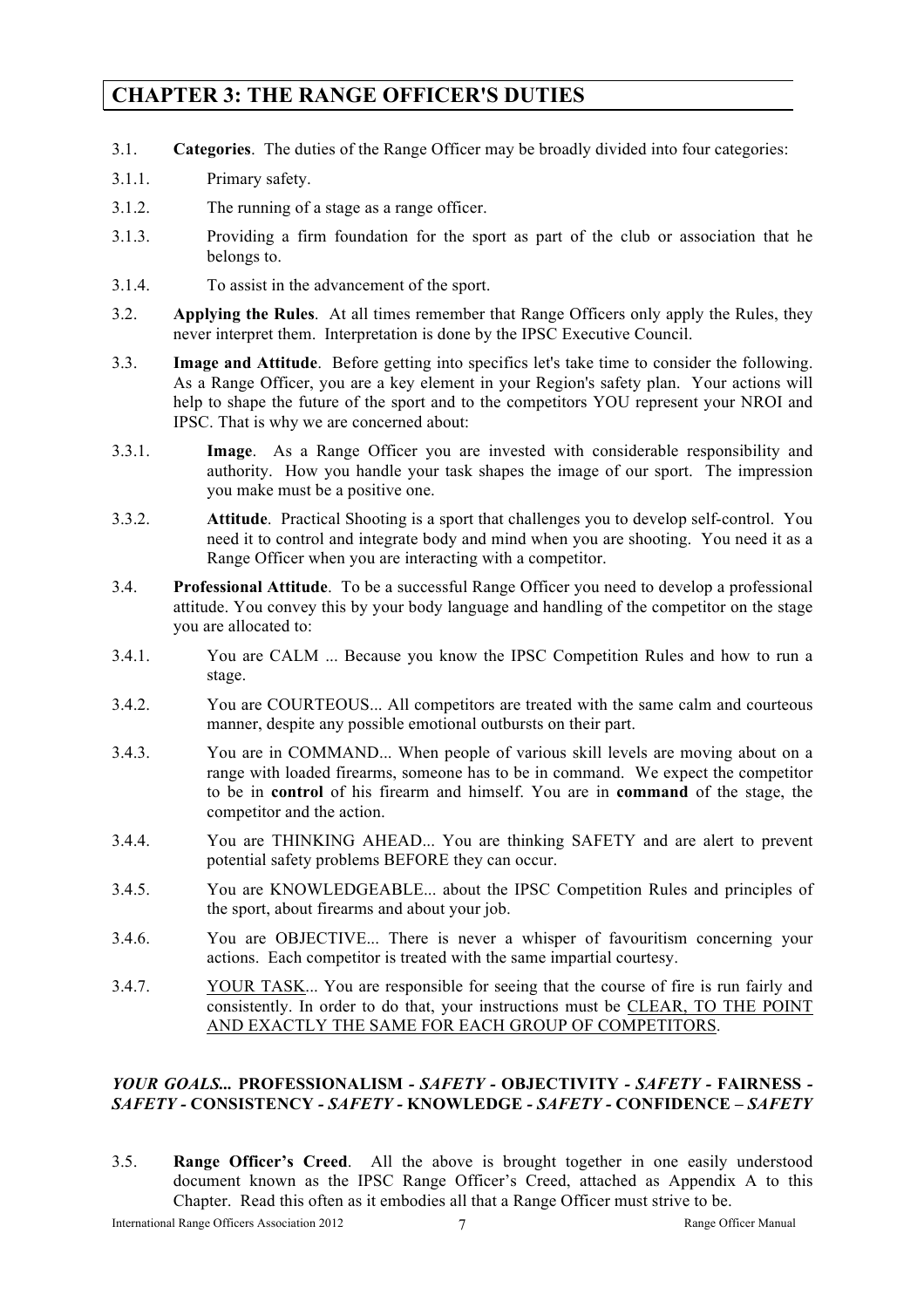#### **Primary Duty - Safety**

- 3.6. It is reiterated that **the Range Officer's primary duty is to control competitor behaviour and secondly to control the range in a manner that provides for the safety of competitors and spectators at all times**.
- 3.7. Safety before diplomacy! However, this does not excuse bad manners!
- 3.8. Fortunately the Range Officer does not normally have much argument about his decisions on safety infringements. He should, however, strive to build a reputation that he does not tolerate any Rule infringement, at all times being consistent in his actions and decisions, particularly in safety matters.
- 3.9. Minor Infringements. Once you allow a minor infringement to go by unchecked you have set a precedent. The tendency of the competitors will be to chance their luck until you draw the line. When you do this, you are not doing it from a position of strength as you are hampered by the precedent you have set.
- 3.10. A particular word of warning about "the person in authority". A junior Range Officer is sometimes reluctant to react to safety infringements of, for example, his senior Range Officer, team member, "A" grade competitor, chairman, etc. He should be consistent in decisions to all competitors, including these examples. Other competitors will notice any leniency and you will lose your credibility.
- 3.11. It is also stressed that as far as the infringement of safety rules is concerned, the Range Officer has no discretion but **MUST** disqualify the transgressor.

#### **The Running of a Stage as a Range Officer**

- 3.12. Setting aside the design of the course, the manner in which the Range Officer handles the running of a stage is a significant factor in deciding whether the stage or match is a success or a failure. Further to taking a general responsibility for safety matters, the Range Officer issues range commands, oversees competitor compliance with the written stage briefing and closely monitors safe competitor action. He also declares the time, scores and penalties achieved by each competitor and verifies that these are correctly recorded on the competitor's score sheet. In addition a Range officer should contribute to the enjoyment of competitors and spectators alike.
- 3.13. He takes control of the stage and maintains that control. If he loses control the match could suffer and detract from the competitor's enjoyment. This control, in the broad sense, is what is later on referred to as range discipline.
- 3.14. **Penalties**. The Range Officer's primary purpose is **not** to see how many penalties he can award against a competitor. The principles underlying the allocation of penalties are clearly defined in the IPSC Competition Rules and the Range Officer should only apply these principles. Do not be petty.
- 3.15. **Range Officer Actions at the Stage**. The following guidelines may be applied to allow a stage to be conducted harmoniously: [see Rule 3.2]
- 3.15.1. Read the written stage briefing to the competitors clearly and concisely. Invite questions.
- 3.15.2. Explain the scoring method and penalties. The competitor must be able to work out from this what category of shoot it is and how he should approach it.
- 3.15.3. Indicate to competitors the firing points clearly if penalties are attached to overrunning or overstepping a fixed firing point.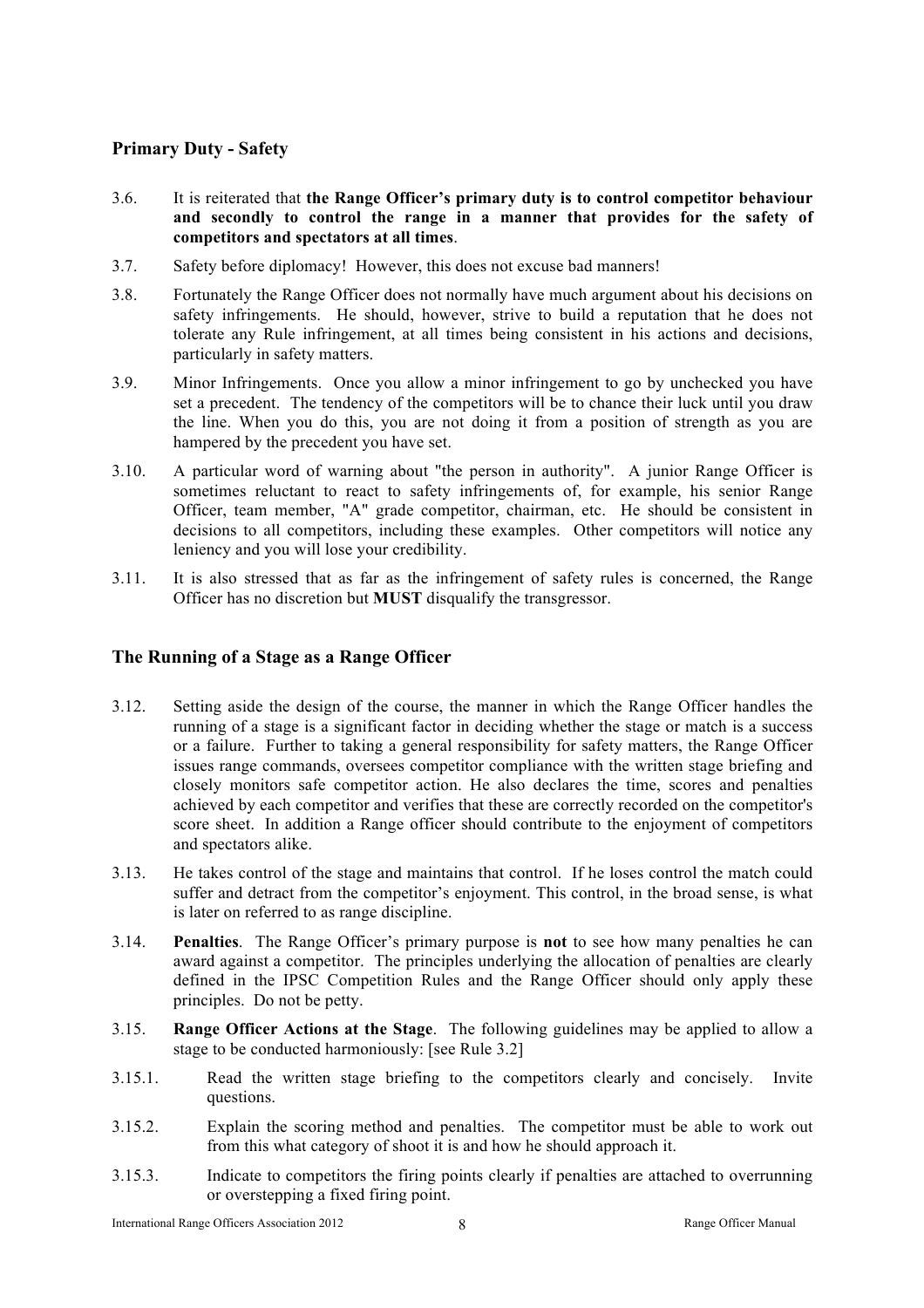- 3.15.4. Indicate the targets and particularly no-shoot targets.
- 3.15.5. Place yourself so that competitors can hear your commands clearly.
- 3.15.6. Advise competitors to check their scores and times, if at all possible, while they can still raise a question if they wish to.
- 3.15.7. Treat all competitors equally and impartially, irrespective of personal knowledge of them and/or their range manners, or your personal feelings towards them. As officials, we must not only be fair, but we must be seen to be fair.
- 3.16. **Infringement of the Rules**. If there is an infringement of the Rules, the competitor must be so informed:
- 3.16.1. In a pleasant manner, and
- 3.16.2. if the infringement is serious, the Range Officer should warn or disqualify the competitor immediately, as appropriate.
- 3.16.3. Be courteous and friendly; you need not be a bully to be strict.
- 3.16.4. When taking an individual competitor under command, try to establish rapport and set him at ease; endeavour to establish the attitude that you are working together, NOT that you are going to try to catch him out.
- 3.16.5. Above all, be strict but fair.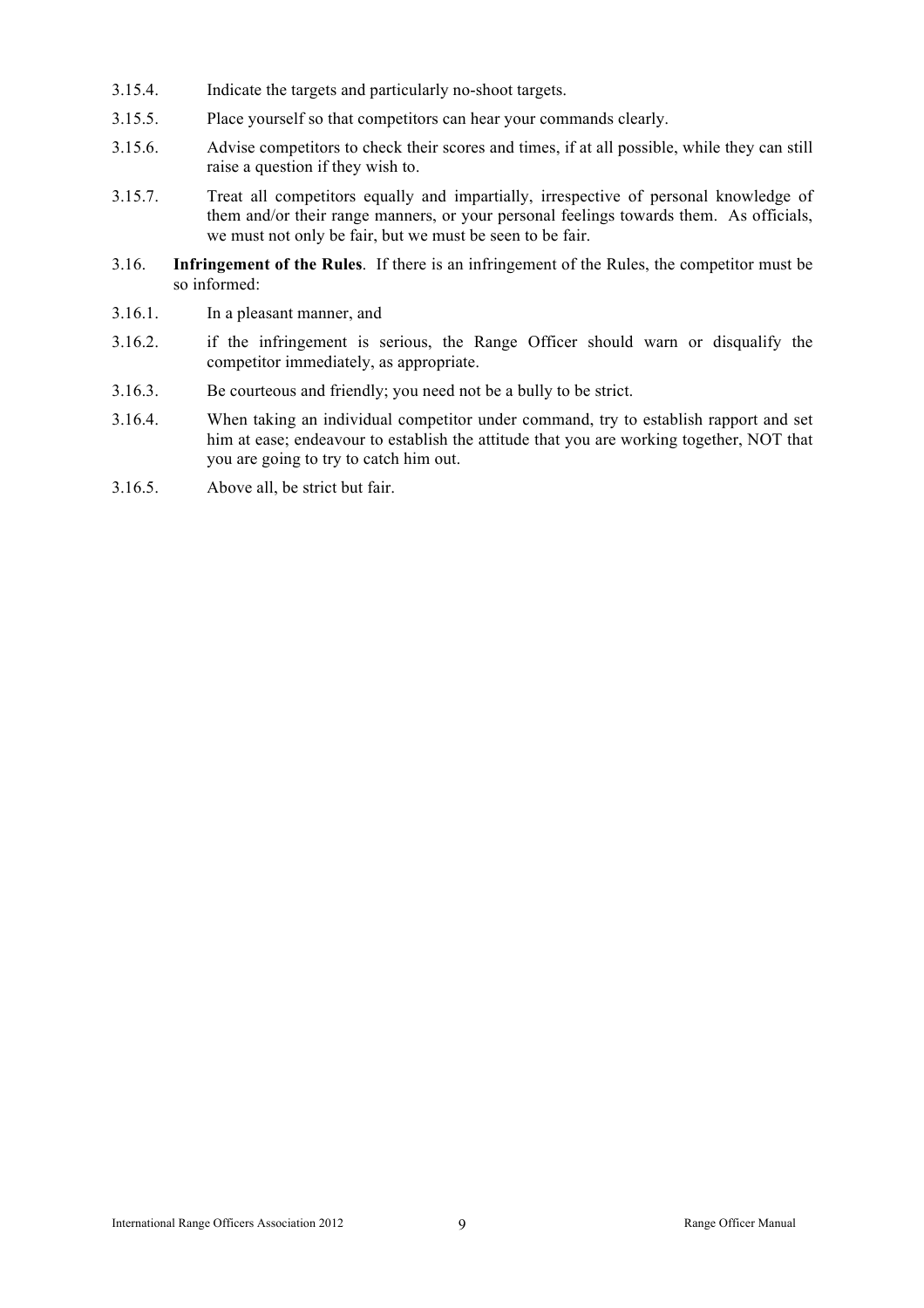#### **APPENDIX A TO CHAPTER 3**

#### **IPSC Range Officer's Creed**

As an IPSC Range Officer, I shall conduct all competitions with the safety of the competitors, spectators and fellow Range Officials first and foremost in my thoughts and actions. I shall always be courteous while maintaining firm control over my range and areas of responsibility. I will always strive to be totally fair and impartial in my judgements.

- 1. **Safety shall always be my primary goal**, with efficiency and speed of the competition as secondary factors.
- 2. **It is a privilege and an honour to serve as a Range Officer** and I shall act accordingly.
- 3. **It is my duty to assist all competitors** in their attempts to accomplish their goals and not to hinder them by undue harassment and authoritarian behaviour.
- 4. **I shall put aside personal prejudices** and act as an impartial judge at all times.
- 5. **I shall keep my opinions to myself** and shall not be critical of any individual beyond the field of contest.
- 6. **I will thoroughly familiarize myself with all current regulations**, match rules and attendant subjects.
- 7. **I will be firm and fair** in all judgemental calls made during the course of a stage, and be prepared to state in a clear and concise manner my reasons for such calls to the particular competitor or any Range Official.
- 8. During the course of a stage, **my attention shall be clearly focused on the particular competitor** I am assigned to observe, and I shall not permit my attention to be misdirected or lax.
- 9. Prior to and during a stage, **I shall never consume any alcoholic beverage or narcotic**. I understand that if I violate this rule, I may be suspended or barred from serving as a Range Official in the future.
- 10. **I shall confer only with my fellow Range Officers** and Match Officials concerning the behaviour of any competitor and any decisions to be rendered.
- 11. **I shall exercise due consideration for the personal emotions of any competitor**, and shall act in a manner so as not to embarrass or disturb the competitor any more than is absolutely necessary.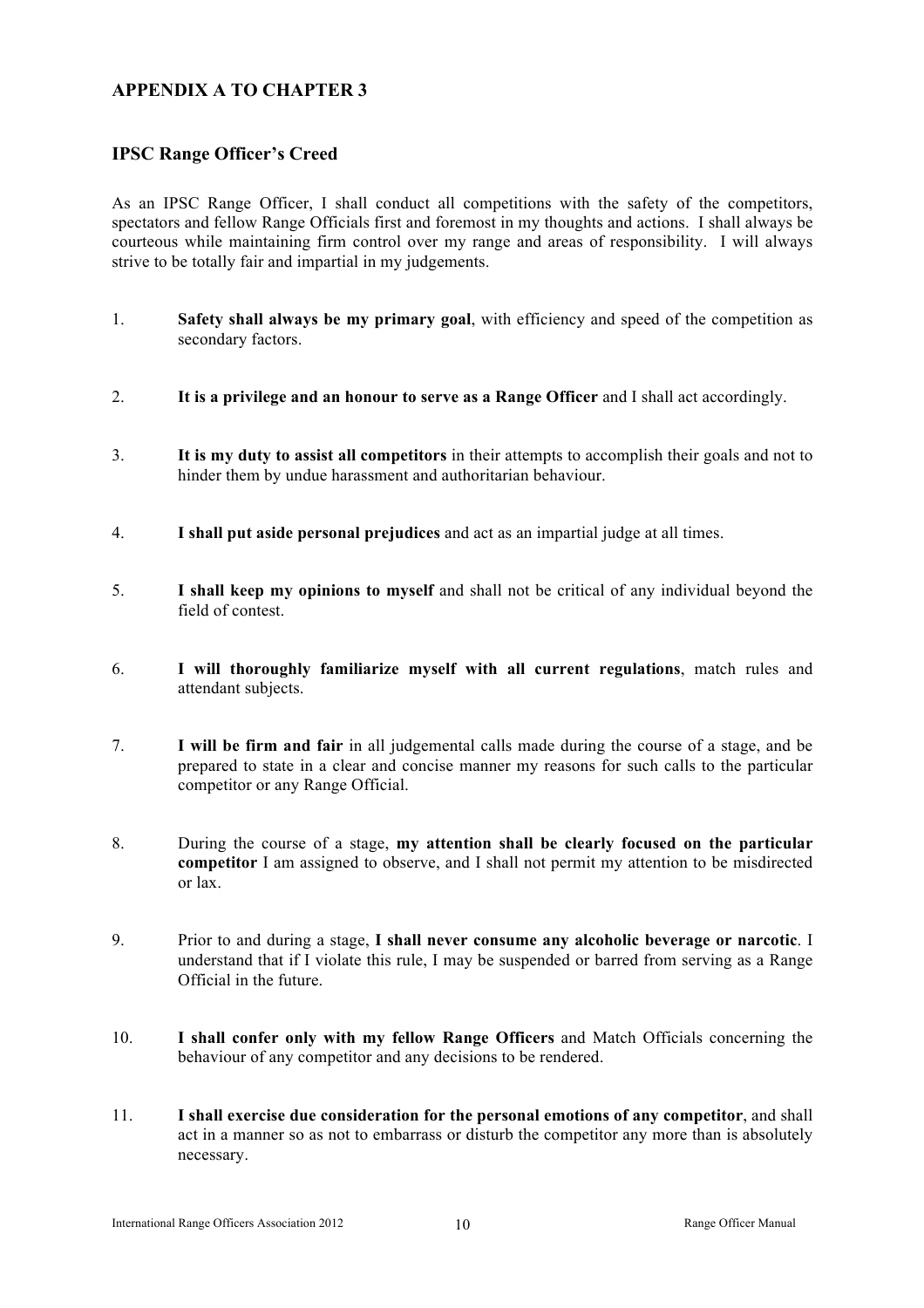## 12. **I shall strive to never give even the appearance of wrongdoing**.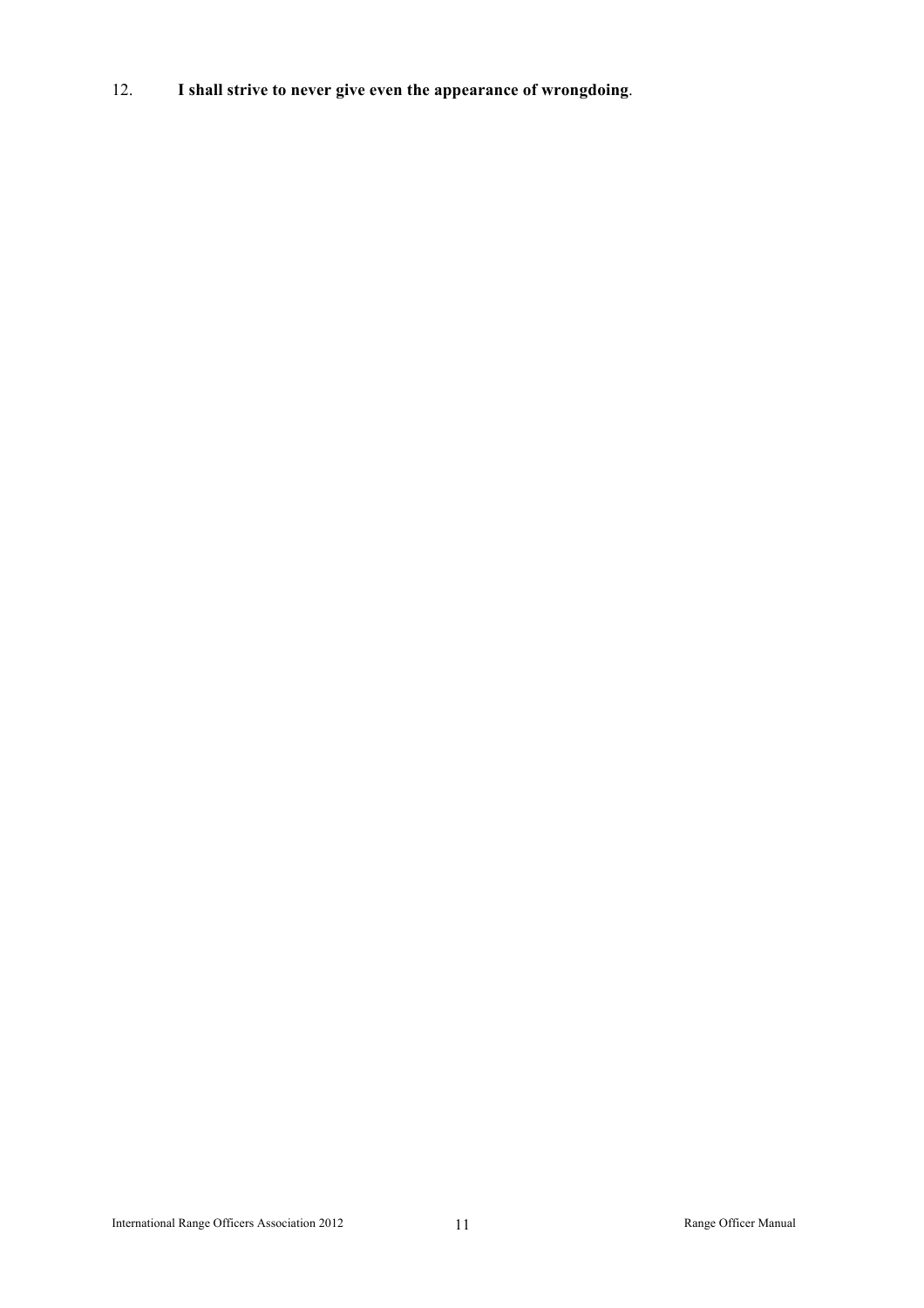## **CHAPTER 4: THE RANGE OFFICER'S AUTHORITY**

#### **General**

- 4.1. **Authority**. "The Range Officer has complete authority on the range." As imposing as it may sound, this may be meaningless if the Range Officer does not act accordingly.
- 4.2. **Popularity**. The Range Officer is not on the range to win a popularity contest and it is inevitable that his decisions will from time to time be unpopular. This does not excuse bad manners.
- 4.3. **Range Discipline**. Range discipline is essential and it is something that is only built up over a period of time by the consistent conduct of the Range Officer in bringing meaning to the words "the Range Officer has complete authority on the range".
- 4.3.1. By the very nature of his duties and of the sport the Range Officer must apply his discretion in many instances and he should not be afraid to do so, provided it is done fairly and impartially.
- 4.3.2. If the does not do so it would simply mean that the Range Officer has no authority on the range whatsoever.
- 4.4. The Range Officer is in no different position to the referee or umpire in any other sport in the sense that he is human, as such fallible, and may make a wrong decision, but he is judged on his overall "performance" and not by single instances.
- 4.5. Competitors should know that the Range Officer makes a decision based on what he sees and that he applies the IPSC Competition Rules fairly and consistently. Competitors can appeal and the decision can be reversed.
- 4.6. The acceptance of the Range Officer's authority starts at club level and works up. A weak Range Officer in a club, with whom anyone can argue (even if it is with his tongue in his cheek) and get away with, is likely to allow the same on higher levels of competition.
- 4.7. Interests of the Sport. If the Range Officer awarded a penalty to a competitor for a minor procedural error from which he gained no real advantage and have completely disqualified a second competitor who deliberately tried to exploit a previous decision of the Range Officer, to the extent of not only gaining a major and unfair advantage but completely negating the problem the designer of the course set for competitors to overcome, the Range Officer would have been acting in the interest of the sport, although harshly.
- 4.8. This does not imply that the Range Officer may apply and exercise his discretion unfettered by any discipline or control. But it is NOT for the individual competitor to dispute the Range Officer's ruling with a view to altering his own or, as is more often the case, some other competitor's score. The word "sportsmanship" hopefully has some meaning in this sport too.
- 4.9. It is not to say that a competitor may not enquire about and discuss a penalty awarded against him with his Range Officer before he leaves the line. The Range Officer should have an open mind to the competitor's point of view but it is then for him to make his decision and motivate it briefly to the competitor, mentioning the relevant Rule and the specific part of the briefing. He should not permit further haggling or argument after that.
- 4.10. However, if the Range Officer cannot motivate his ruling and has to hide behind the answer: "I am the Range Officer and what I say goes" or "because I said so" it is reasonably certain that his decision was an arbitrary and undefendable one.

#### **The Range Officer's authority**

4.11. **Control over the Range Officer**. The fact that the Range Officer's decision is final as far as the competitor is concerned does not, however, mean that the Range Officer is a law unto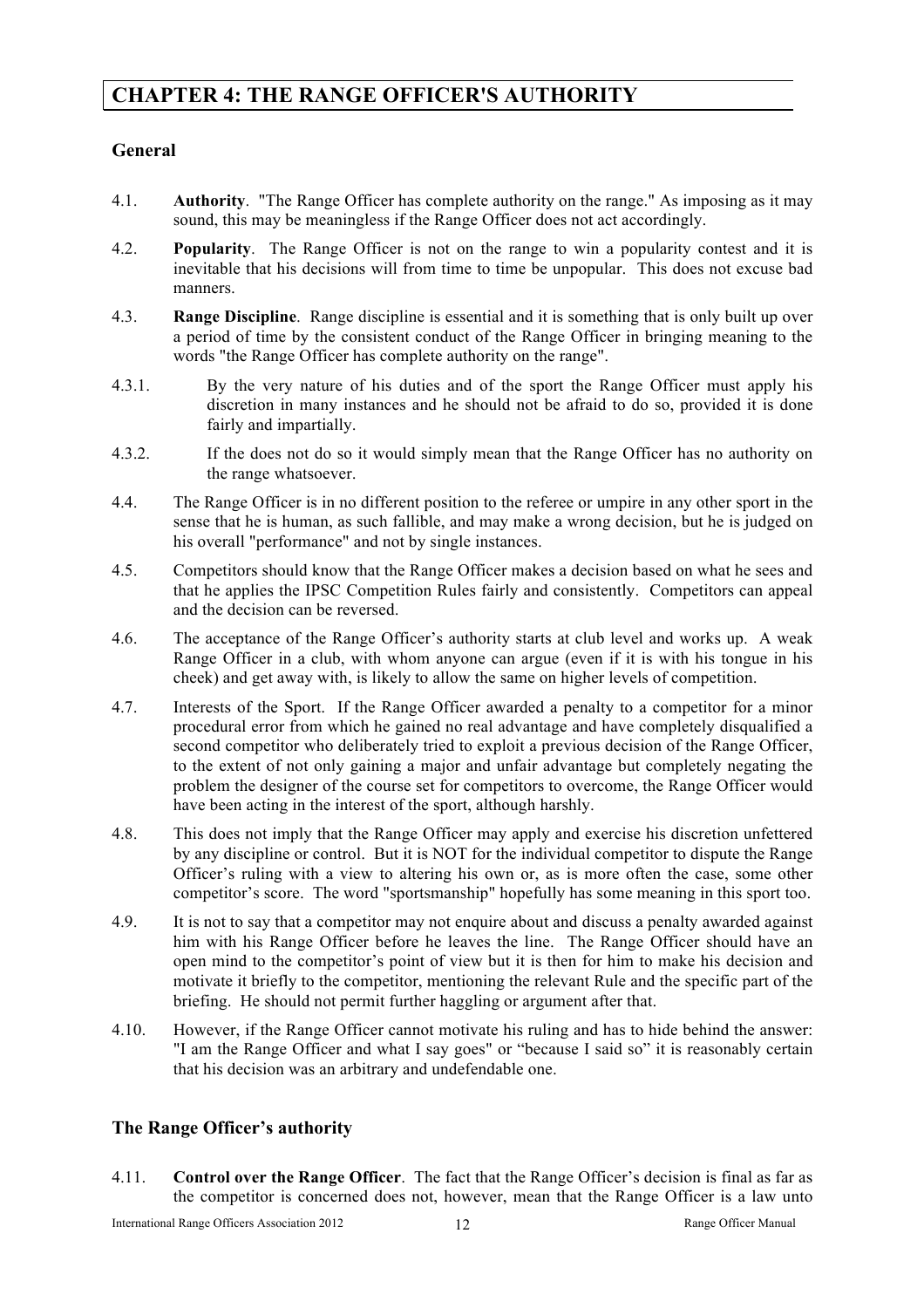himself and can do just what he likes. The Range Officer is subject to the control of and even, if need be, disciplinary action by authorities above him, immediately the Area Chief Range Officer, then the match Range Master and then up to the Regional association if NROI, or IROA if an IROA official. The Rules are very clear on this.

- 4.12. **Right and Duty**. The best control is self-control, sound common sense and good judgement. It should be borne in mind that the counterpart of a right is a duty and the greater the right, the greater the duty. The more power you are given, the greater the discretion with which you should employ these powers. Needless to say, a Range Officer with these more-or-less unlimited powers who is inclined to think and act like a dictator does the sport no good. The Range Officer must appreciate that where on the one hand he has the right to act with wide discretion, there is a corresponding duty on him to not abuse this right.
- 4.13. The Range Officer in IPSC is in the unique position that as much as the activities at matches need to be controlled strictly, perhaps more than most other amateur sports, the
- 4.13.1. Range Officer is invested with more powers than his counterpart in other sports, and
- 4.13.2. safety and discipline on the range is structured to uphold the authority of the Range Officer.
- 4.14. **Knowledge of the Rules**. The Range Officer himself is as much subject to the Rules as are the competitors, with the difference that it is accepted that he knows them. Just as it would be an utter shambles if in say a football match the referee started applying the rules of tennis, our sport would be in shambles if every Range Officer started applying different rules or his own interpretation of what he thinks the rule should be. The Range Officer has to make his decisions in accordance with the Rules. A ruling which is clearly incorrect not only makes the Range Officer in question look stupid but is an embarrassment all round, as
- 4.14.1. the competitor justifiably objects and wants the ruling reversed,
- 4.14.2. the organised sport is in a dilemma, for
- 4.14.2.1. on the one hand, and in order to maintain discipline, the door cannot be opened for reversal of Range Officer decisions for just any reason, but
- 4.14.2.2. on the other hand, fairness obviously calls for the aggrieved competitor to be compensated.
- 4.15. **Criteria for Decisions**. The Range Officer **must** therefore know the Rules and apply them! Note that the Range Officer only applies the Rules and does not interpret them. But further than this, all decisions made by the Range Officer have to meet certain requirements. These are:
- 4.15.1. He must not have acted with ulterior motives or male fide e.g. when there is perhaps some doubt, penalise a competitor simply because he does not like him or because the Range Officer's sympathy lies with another team.
- 4.15.2. He must, in a matter where he has discretion, actively apply his mind to the alternatives. He cannot simply take the easy way out and decide on the first alternative that comes to mind, (an "exception" to this is matters relating to safety when the Range Officer has to act **immediately** and **without hesitation**). This is why he has to know the Rules and apply the correct one.
- 4.15.3. His decision must not lead to grossly unfair results. Unreasonableness on its own is often difficult to establish unless it is so gross that either ulterior motives or a lack of application of his mind to the problem becomes apparent. Competitors will soon realise if the Range Officer becomes unnecessarily dictatorial and unreasonable, he will find himself in the position that even his better decisions become suspect in the minds of others.
- 4.15.4. He must, in case of a dispute, afford the competitor an opportunity to present his side of the story. This may, particularly in instances where safety is involved, not be possible **before** the Range Officer makes his decision and acts, in which case it should be done at the first opportune moment. If the Range Officer is then persuaded that his decision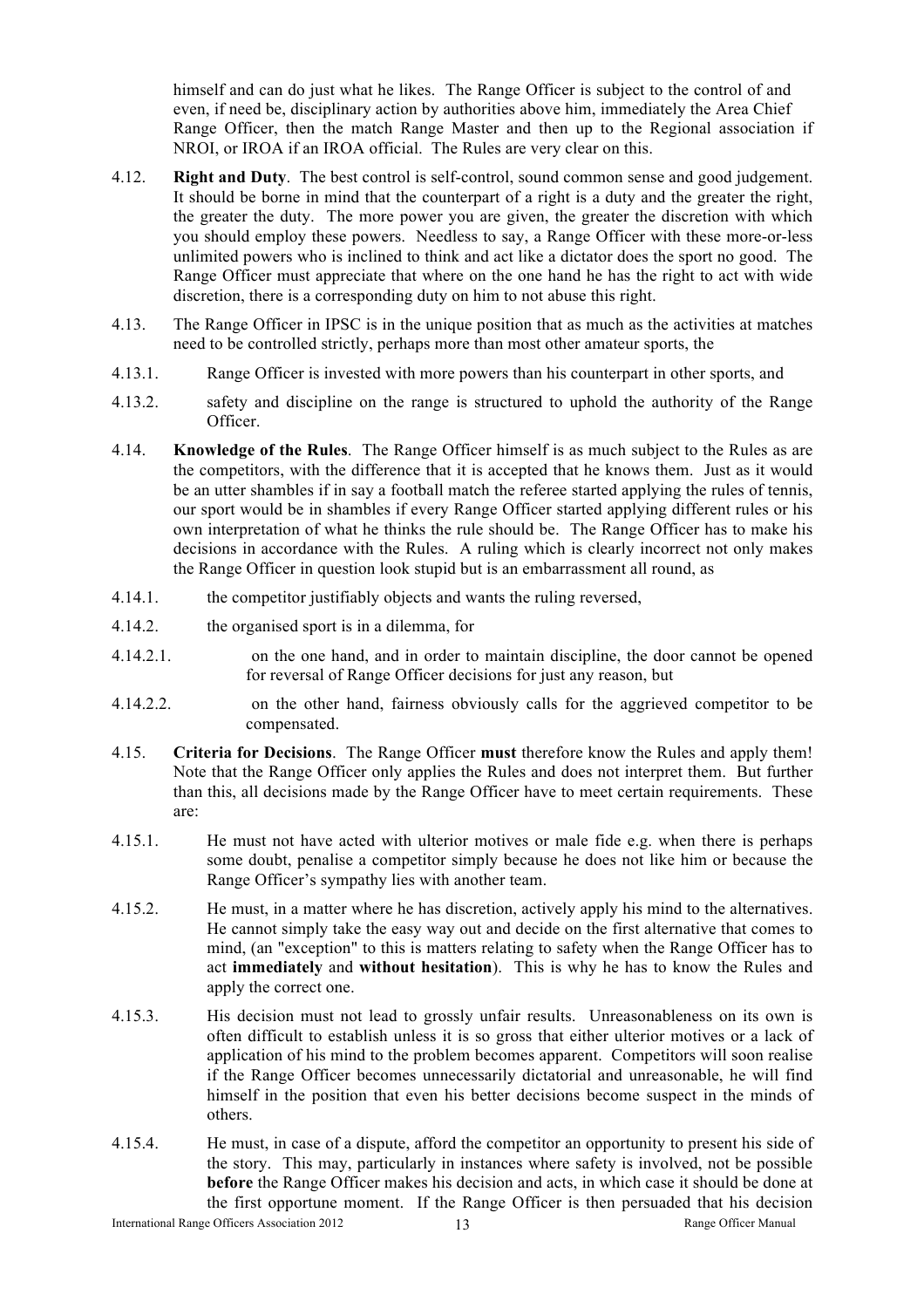was wrong, be big enough to admit it and rectify the matter as best he can under the circumstances.

- 4.15.5. A Range Officer in charge of a stage is exactly that, he is in command irrespective of his status.
- 4.16. So far we have dealt only with the Range Officer. The competitor may go to arbitration on any ruling except scoring where the Range Master has the final say.
- 4.17. Finally, those Range Officers who do not visibly demonstrate the quality of a Range Officer as reflected in this Manual will rarely be promoted or allowed to officiate independently at major matches.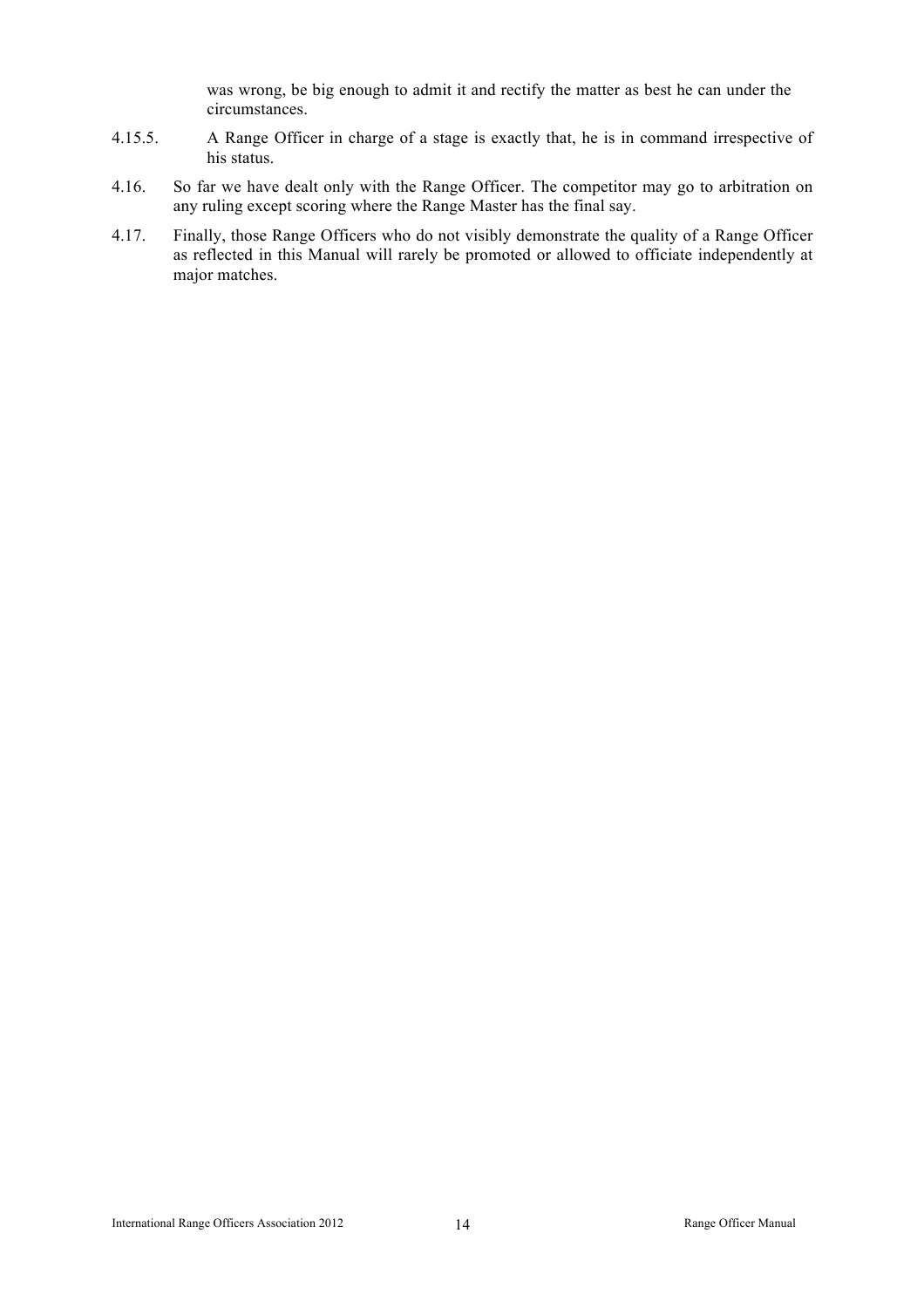## **CHAPTER 5: SAFETY RULES AND PROCEDURES**

#### **Safety Rules in General**

- 5.1. The safety rules the Range Officer works to are the foundation on which he builds further to discharge his primary duty, namely safety at all times. The basis of safety in IPSC lies in the Range Officer applying the IPSC Competition Rules diligently, constantly, conscientiously and consistently. A thorough knowledge of the Rules is essential for all Range Officers. Safety rules fall into four categories, namely the three commandments, primary safety rules, regulative safety rules and local safety rules. In addition the IPSC Competition Rules contain general and specific procedures that support and maintain safety.
- 5.2. **Three Commandments**. The three basic, capital rules, which may be called the three commandments, contravention of which leads not only to disqualification of but also to disciplinary action against the transgressor, viz.
- 5.2.1. The Range Officer has complete authority on the range.
- 5.2.2. Only point a firearm at that which you wish to see destroyed.
- 5.2.3. No firearm may be handled except on the firing line and on the command of the Range Officer, the exception being a designated safety area.
- 5.3. **Primary Safety Rules**. The "Three Commandments" are supplemented with a number of primary safety rules contained in the IPSC Competition Rules, the contravention of which leads to match disqualification without discretion on the part of the Range Officer, such as the following:
- 5.3.1. Allowing the muzzle of the firearm to point at any part of the competitor's body.
- 5.3.2. Dropping a firearm during a course of fire, or during loading, unloading or reloading, whether loaded or not.
- 5.3.3. Being under the influence of liquor or drugs on the range.

See Rule 10.5 of the IPSC Competition Rules for detail.

- 5.4. **Regulative Safety Rules**. There are usually a number of regulative safety rules, some of which are obviously always applicable and some that are designed purely as the occasion demands, e.g. at a shotgun match shotguns must be placed in racks until called to the line, etc.
- 5.5. **Local Safety Rules**. Each club is free to formulate its own safety rules provided they are accepted and approved by the Regional Director. This usually has to do with local conditions prescribing safety. However, the club rules must meet IPSC Competition Rules to be able to host IPSC matches. It follows that visitors to a club may work to different local rules, and novices may be completely unfamiliar with safety rules. The Range Officer should, therefore, inform all competitors of the local safety rules - do not take anything for granted.
- 5.6. **IPSC Competition Rules**. The IPSC Competition Rules were designed to fit any level of competition, where you have to cope with a number of competitors from different clubs, associations, Regions, countries and languages. It is essential that each Range Officer shall know the IPSC Competition Rules and coach any new member who will be attending a match.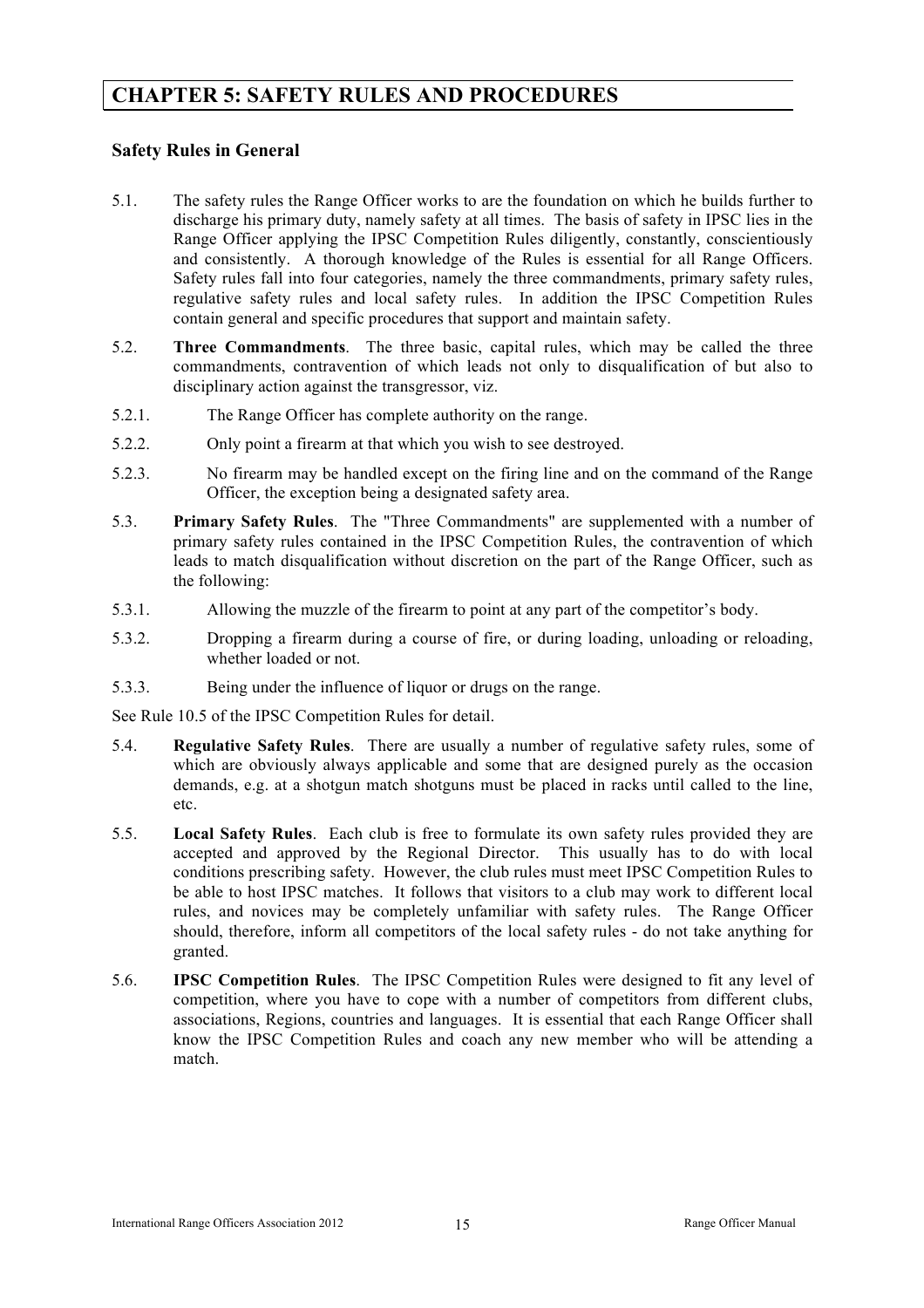#### **Safety Procedures on the Range**

5.7. **Range Commands**. Do not deviate from the wordings and use of recognised IPSC range commands in English. **USE ONLY THEM AND DO NOT ADD TO OR TAKE AWAY ANYTHING FROM THEM.**

#### 5.8. **Safety on the Firing Line**

- 5.8.1. In all cases when the competitor presents his firearm after the command "unload and show clear" look into the chamber and magazine well to check that they are both empty. At this stage the competitor is still under your command and it is your responsibility to check that when he leaves the stage his firearm is in a safe condition. This responsibility ends when you declare his firearm clear and he takes responsibility [**if** clear, hammer down, holster], and subsequently the range clear.
- 5.8.2. When dealing with a squad on the line (multiple competitors, common firing line), it is good policy in the case where firearms are carried loaded, to have the competitors on the line turn and face the Range Officer once they have holstered. This will make visual inspection easier, especially when the squad is required to move to another firing line. This also has the added advantage that competitors who are wearing ear protection can see you, and you can see that they are paying attention during the briefing.
- 5.8.3. Once they are off the line and no longer under the direct surveillance of the Range Officer, competitors are tempted to fiddle with firearms. Bear in mind that, however strict range discipline may be, it is something that may still occur and is an aspect to which the Range Officer should be alert.
- 5.8.4. Safety areas must be set up to allow competitors to not only bag and unbag, but also for inspecting or working on firearms. Clubs must set up safety areas for all matches; this will contribute to preventing the problem mentioned above. It is good policy to have the rules governing the safety areas displayed in these areas.
- 5.9. **Check**. The Range Officer should automatically check that
- 5.9.1. the range is clear, and
- 5.9.2. non-competitors are safely behind the firing line before giving the command to load and make ready. It should be second nature.

#### **Safety on the Line**

- 5.10. **View of the Competitors**. The Range Officer should always stand in such a position that he has a clear view of all competitors in the squad on his stage.
- 5.11. **Large Squads**. A Range Officer cannot control and supervise a large squad [common firing line] on his own. He should
- 5.11.1. make use of sufficient assistant Range Officers so that there is a Range Officer watching each three/four competitors at most, and
- 5.11.2. not attempt to operate a manual timing system as well as watching the line, and
- 5.11.3. not give the command to load before he has passed to the back of the line.
- 5.12. **Jammed Firearm**. Pay close attention to a competitor clearing a jammed firearm. The competitor very often tends to point the firearm to his weak side, either down the line or at his own body. This naturally also applies on any other courses, but in that case there should not be anybody near where he may point the firearm.
- 5.13. Exercises with a potential safety problem must be strictly controlled.
- 5.14. Caution should also be exercised when a squad that is shooting on a common firing line is interrupted.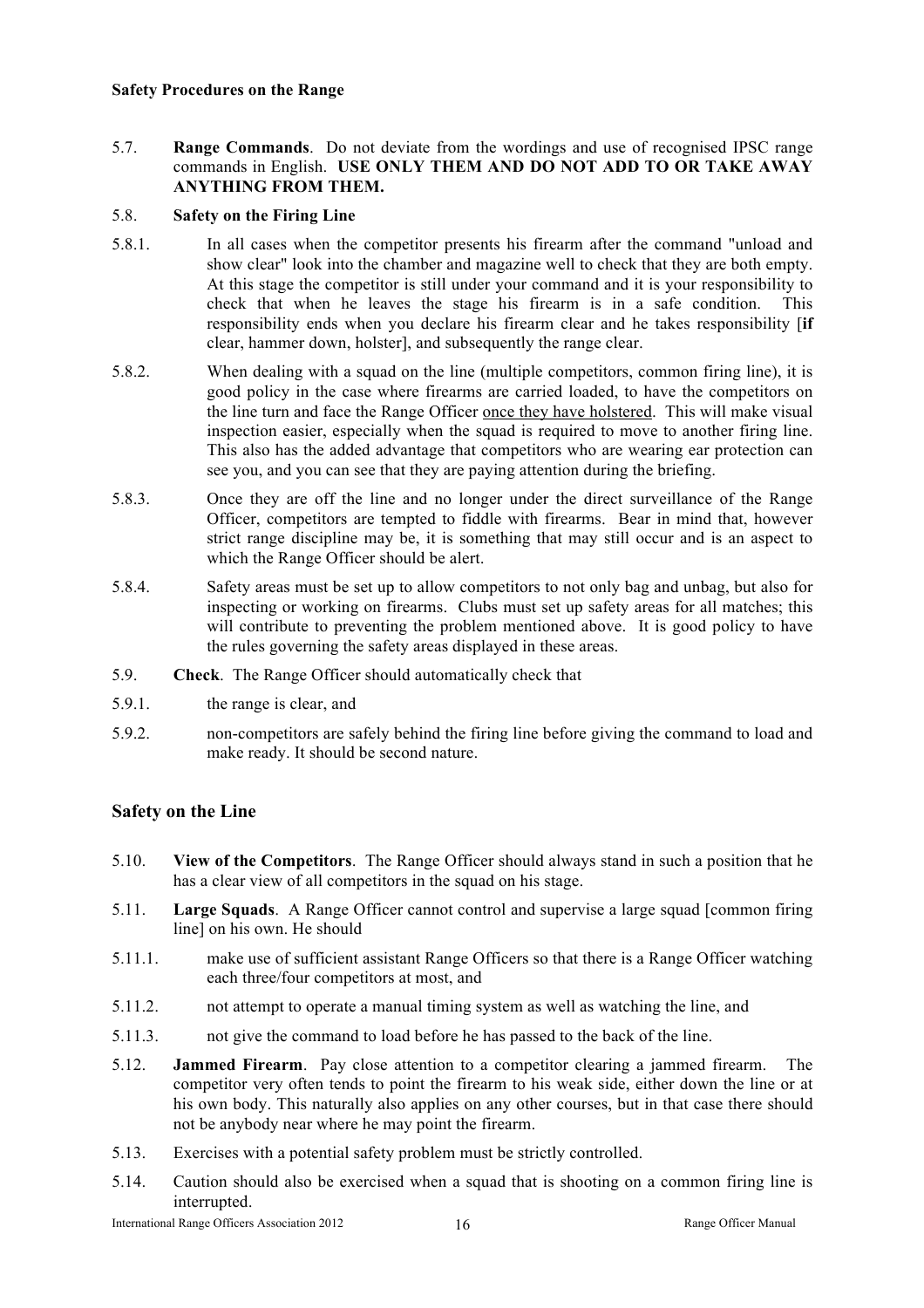#### **Safety During the Course of Fire**

- 5.15. **Course of Fire Safety**. Before proceeding with any course of fire, the Range Officer must satisfy himself that it is a safe course, both in design and as it has been set up. He should walk the course specifically to determine that
- 5.15.1. the angle of fire from all points is safe,
- 5.15.2. any point at which a possible accidental shot may be fired (e.g. over barricade, in a tunnel, etc.) is angled in such a manner that no harm can be done by a stray shot.

If he is not satisfied, he must take it up with the Range Master immediately. Do not change anything on your own, it may result in several squads having to reshoot because you changed the course of fire.

- 5.16. **Movement**. A competitor on the move
- 5.16.1. should in the case of a semi-auto, have the safety on and in the case of a revolver, have the hammer down, and
- 5.16.2. **must** have his finger out of the trigger guard, when moving from one shooting station, area or position to the next.
- 5.17. **View of Course of Fire**. The Range Officer must pay particular attention in any course of fire where he cannot see the entire course from the starting position. Care must be taken that patchers and scorers are out of the shooting bay before the next competitor is started. It is recommended that
- 5.17.1. a constant and fixed number of persons is used throughout the stage (e.g. scorer and 2 patchers)
- 5.17.2. a head count is done each time before a competitor is taken under command.
- 5.17.3. individual patchers and scorers are not replaced without the permission of the Range Officer, and
- 5.17.4. that a 'safety officer' is in position with the specific duty to check that:
- 5.17.4.1. the previous competitor is out, and
- 5.17.4.2. nobody wanders into the course at any time (for instance to check a buddy's score).
- 5.17.5. The Range Officer remains behind until the last competitor or patcher has finished and walks back to the starting position with all the competitors, etc in front of him.

#### **IPSC Competition Rules**

- 5.18. The IPSC Competition Rules form the basis of the sport and this Manual must be seen as amplifying the application of the Rules for the Range Officer. Only the newest version of the Rules is used in any match or Grand Tournament at all levels of practical shooting. The Rules are available from the IPSC website www.ipsc.org for the price of downloading and printing them.
- 5.19. It is expected of all Range Officers and trainee Range Officers that they will be very familiar with the IPSC Competition Rules and keep them updated with the changes that appear from time to time.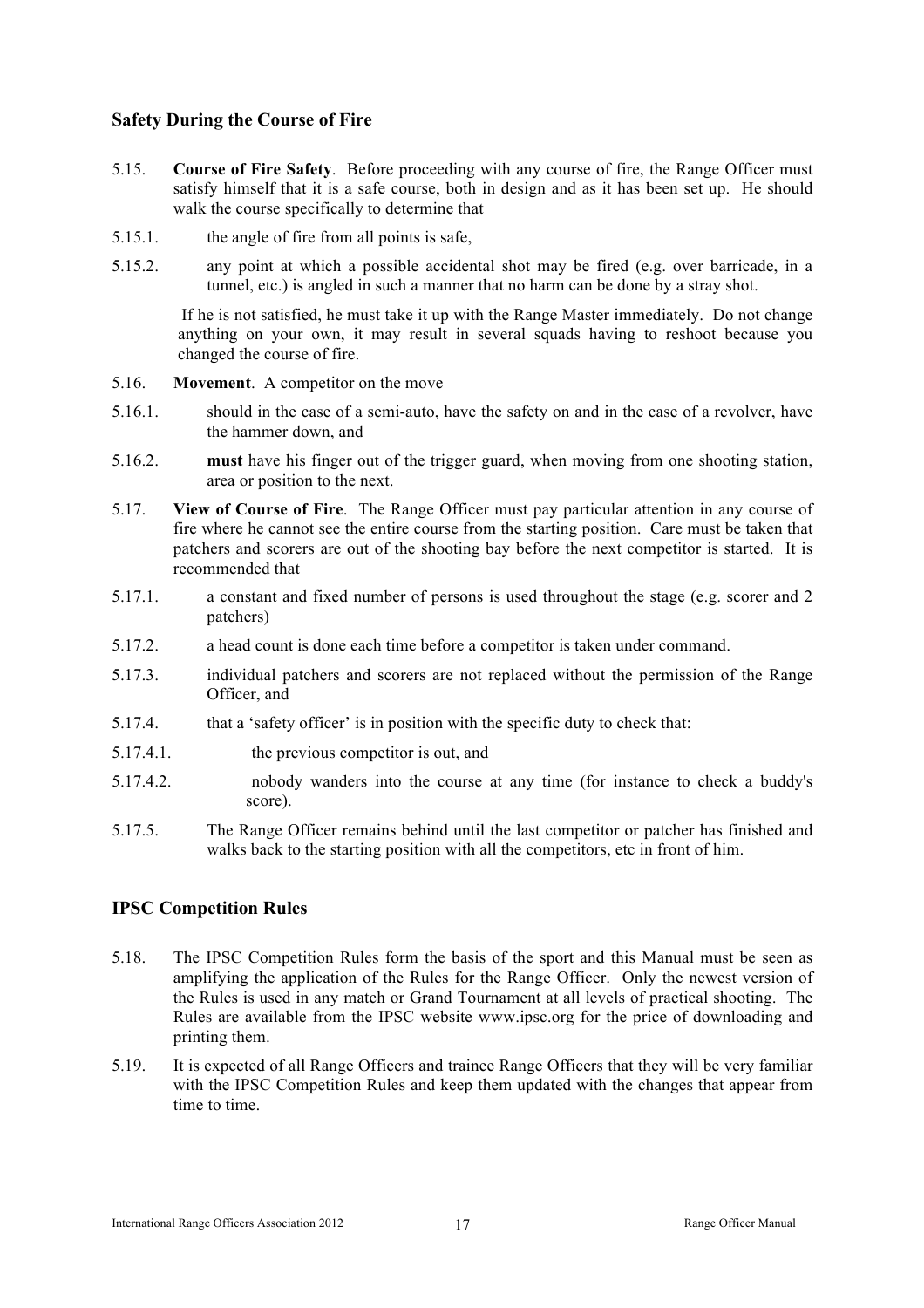## **CHAPTER 6: COURSE DESIGN**

#### **Introduction**

- 6.1. Course design is a facet of Range Officer duties which is not always given the attention it deserves. All too often it has been a case of quickly sitting down and jotting down a few notes, which is bad course design.
- 6.2. **The Basis of Course Design**. A properly designed course is the basis
- 6.2.1. of an enjoyable and stimulating shoot,
- 6.2.2. that can be conducted safely and without delays and argument, and
- 6.2.3. that sustains the competitors' interest and enthusiasm by challenging his ability without unrealistic challenges and targets.
- 6.3. **Development**. Course design also determines the development of the sport and it is particularly in this field where the Range Officer who has the necessary imagination and ingenuity to design courses that pose new challenges and problems, can make a vital contribution.
- 6.4. **Stereotype**. It is of the utmost importance that the Range Officer as course designer does not fall into the rut of simply repeating old and stale courses and/or presenting stereotype courses week after week. Nothing can dampen enthusiasm and kill interest in the sport quicker.
- 6.5. The sport does not need gimmicks to make a challenging course of fire; it needs imagination and serious thought. Applying the principles of course design in the IPSC Competition Rules will enable you to keep the course of fire ever young, challenging and interesting.
- 6.6. Some guidelines for course design are provided below. You are referred to the IROA Course Design and Construction Guide for more detail on general course design and discipline specific aspects.

#### **IPSC Origins**

- 6.6. The principles below are from the IPSC Constitution and define the nature of IPSC marksmanship. They are accepted by all the members of IPSC as conditions of membership. They are also the foundation of all good course design.
- 6.7. **Accuracy, power and speed are the equivalent elements of practical shooting** and practical competition must be conducted in such a way as to evaluate these elements equally.
- 6.8. **Firearm types are not separated, all compete together without handicap**. This does not apply to the power of the firearms as power is an element to be recognised and rewarded.
- 6.9. Practical shooting competition is a **test of expertise in the use of practical firearms and equipment**. Any item of equipment, or modification to equipment, which sacrifices practical functionality for a competitive advantage contravenes the principles of the sport.
- 6.10. Practical competition is **conducted using practical targets**, which reflect the general size and shape of such objects as the firearm used may reasonably be called upon to hit in their primary intended use.
- 6.11. The challenge presented in practical competition **must be realistic**. Courses of Fire must follow a practical rationale, and simulate sensible hypothetical situations in which firearms might reasonably be used.
- 6.12. Practical competition is **diverse**. Within the limits of realism, problems are constantly changed, never permitting unrealistic specialisation of either technique or equipment.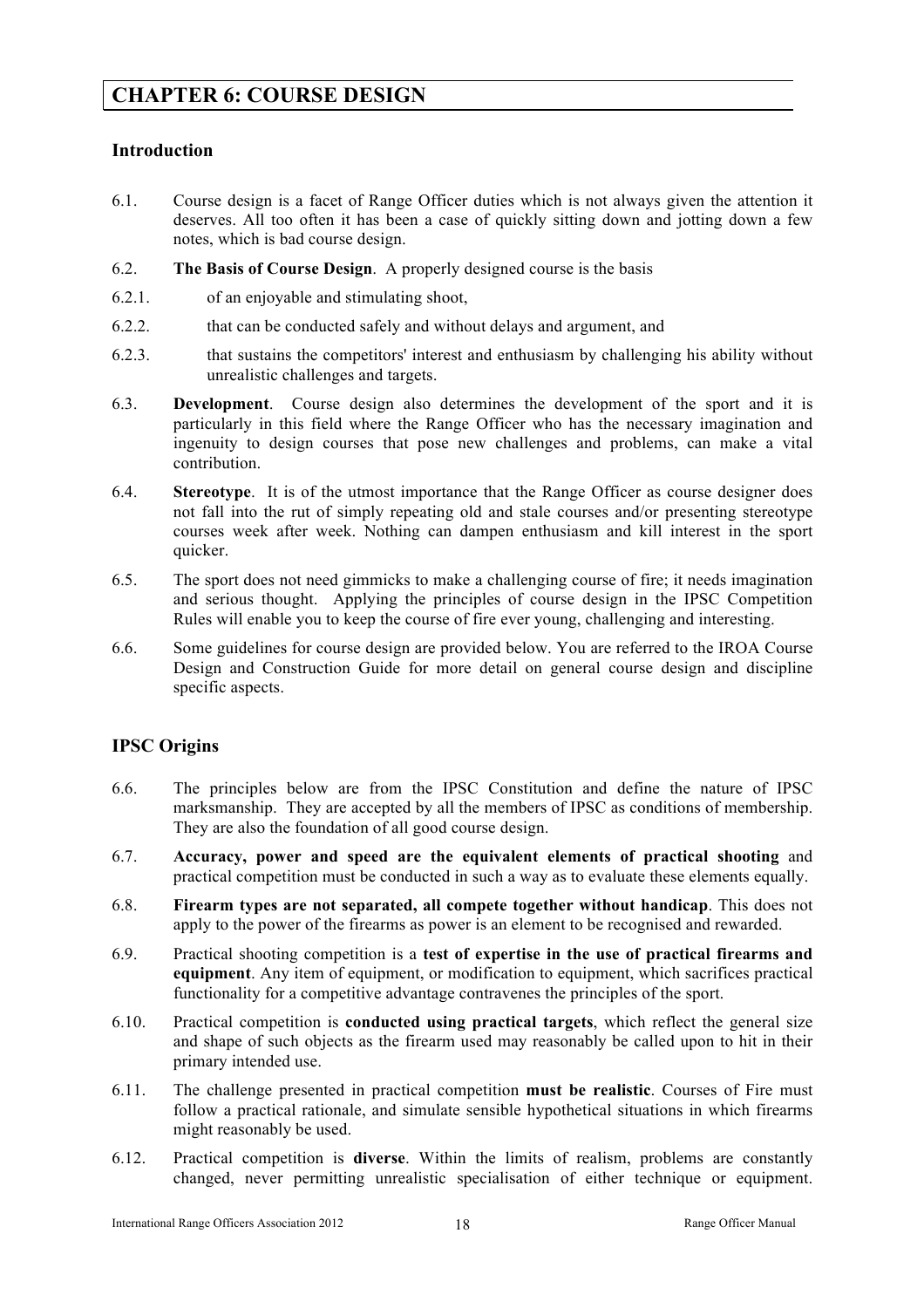Courses of Fire may be repeated, but no course may be repeated enough to allow its use as a definitive measure of practical shooting skill.

6.13. Practical competition is **freestyle**. In essence, the competitive problem is posed in general and the participant is permitted the freedom to solve it in the manner he considers best within the limitations of the competitive situation as provided.

#### **Factors to Consider**

- 6.14. In addition to the guidelines published in the IPSC Competition Rules (Chapter 1 and 2), there are a number of factors to take into account when designing a course of fire, i.e.
- 6.14.1. Safety
- 6.14.2. Clarity
- 6.14.3. Relevance
- 6.14.4. Freestyle
- 6.14.5. Variety
- 6.14.6. Training

#### **Safety**

- 6.15. As has been stressed throughout this Manual, safety is the primary concern of the Range Officer and this is as much a consideration in designing a course as it is in running a course of fire.
- 6.16. **Competitor Ability**. Our members are a cross section with different levels of skill. Don't design a shoot to give the top competitors in the club a real challenge and completely demoralise the competitor who has only recently graduated from the beginner's grade. By and large the intermediate competitors make up the bulk of our members, let's keep them enthusiastic, they too can develop into the top competitors if we keep them in the sport long enough.
- 6.17. **Common Firing Lines**. The exercise where a squad is on the line is where particular attention is required for the following reasons:
- 6.17.1. you often have the experienced competitor and the less experienced shoulder to shoulder within approximately 3 m of each other,
- 6.17.2. what might be easy for the experienced competitor may be beyond the capabilities of the less experienced competitor who is now making an all-out effort to match the better competitor, and
- 6.17.3. it is particularly on these exercises where competitors work to tight times and under stress that an accidental discharge is most likely.
- 6.18. **Pay Attention**. It follows that in designing a course of fire the Range Officer should pay particular attention to the following:
- 6.18.1. any course of fire that entails a change in stance or shooting position, such as starting strong or weak side, back to target, etc.,
- 6.18.2. weak hand shooting,
- 6.18.3. any course of fire where the time limits are very tight, having regard to the ability of the competitors.
- 6.19. **Medium and Long Courses**. Points to bear in mind when designing a medium or long course are, amongst others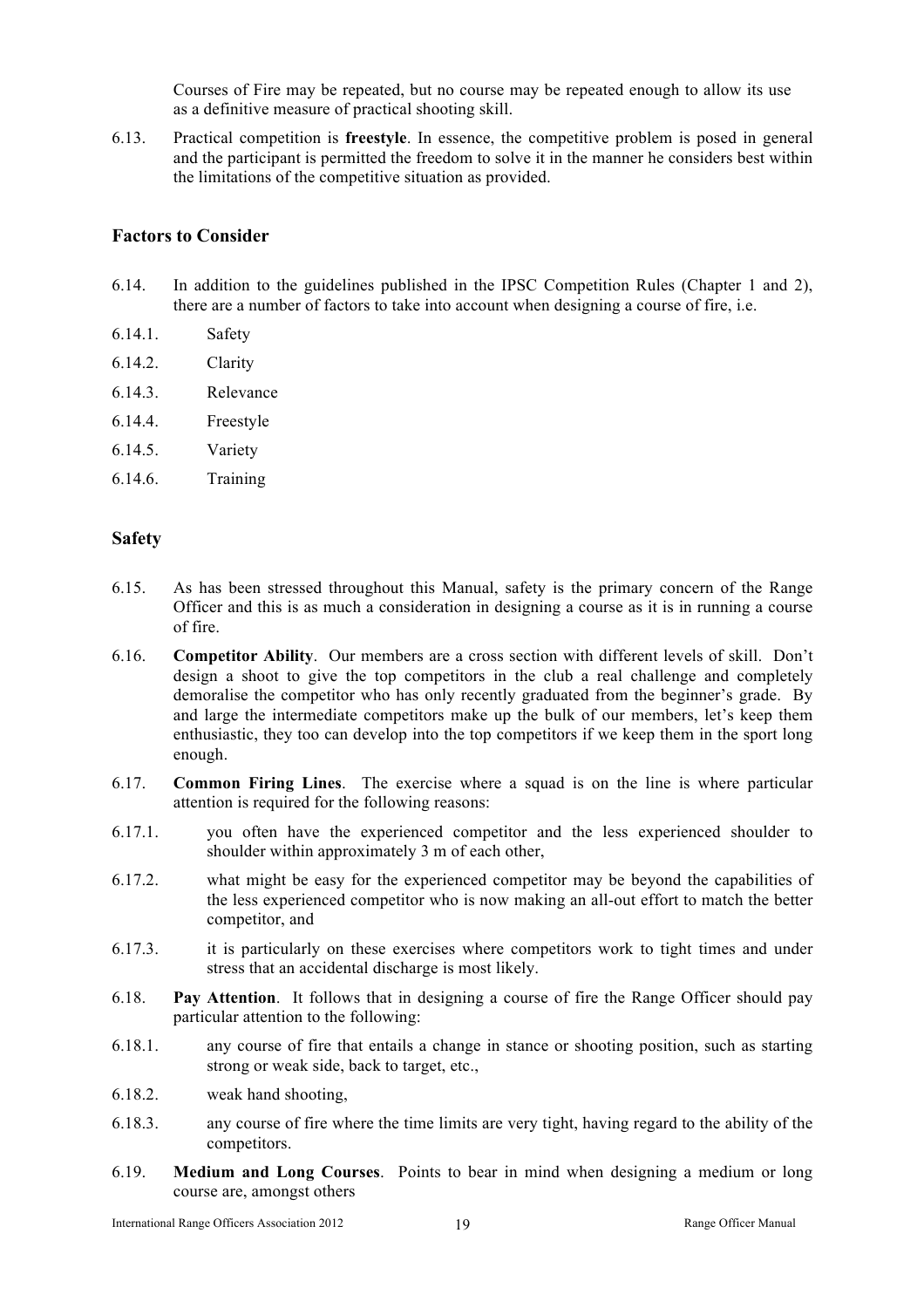- 6.19.1. any physical obstacle that the competitor has to go over or under,
- 6.19.2. falling plates and other metal equipment that may cause a ricochet or splinter,
- 6.19.3. any target so placed that a competitor who, under the stress of competition, may be inclined to overrun and then shoot back at, or a target placed close to a line along which a competitor is likely to move and which is not close to a side stop, and
- 6.19.4. weak hand shooting.
- 6.20. **Particular Problem Areas**. The list of problems that the course designer has to bear in mind is never ending. It is not suggested that all problem activities should be avoided at all costs, for that is clearly not always practical. But the course designer should at least have been aware of the potential problems and weighed this against such factors as the experience of the competitors, the competence of the Range Officer concerned, the number of spectators, etc.

#### **Clarity**

- 6.21. **Rationale**. One unfortunately often sees courses that are unsatisfactory simply because the course designer himself was not clear on what he wished to achieve. This happens when there is no rationale behind the design of the course.
- 6.22. **Procedure**. For this reason it is strongly recommended that the course designer goes about the design of a course in the following way:
- 6.22.1. find a situation (in broad outline) that you regard as being adaptable to a practical shooting course,
- 6.22.2. analyse this situation and determine what skills you would test (shoot at multiple targets, accuracy, different shooting positions, etc),
- 6.22.3. define the rationale most suitable to such a course, and
- 6.22.4. then design the course on paper.
- 6.23. The course designer should have a clear picture in mind of the basic types of courses with their variations. These are set out clearly in chapter 1 of the IPSC Competition Rules.

#### **Relevance**

- 6.24. The principles of IPSC shooting should be paid more than just lip service. Your aim should be to take a relevant situation and reduce this to a course of fire. One is naturally handicapped to a very large extent by 3 factors, namely:
- 6.24.1. restrictions imposed by safety considerations,
- 6.24.2. the challenge faced by each competitor must be the same, which in turn makes it difficult to introduce an element of surprise, which to a restricted degree can be overcome with reactive targets etc., and
- 6.24.3. the number of competitors involved, as owing to the time involved with scoring and patching, the time taken for the course itself has to be kept short as possible.
- 6.25. **Apply the Rules**. However, because concessions might have to be made to relevance, it does not mean that relevance goes by the board; if anything it means that greater effort must be made to achieve it.
- 6.26. **DVC**. Remember that the sport developed from and is based on balancing accuracy, power and speed. Herein lies the principal difference between practical shooting and precision shooting. In precision shooting the entire emphasis is placed on accuracy.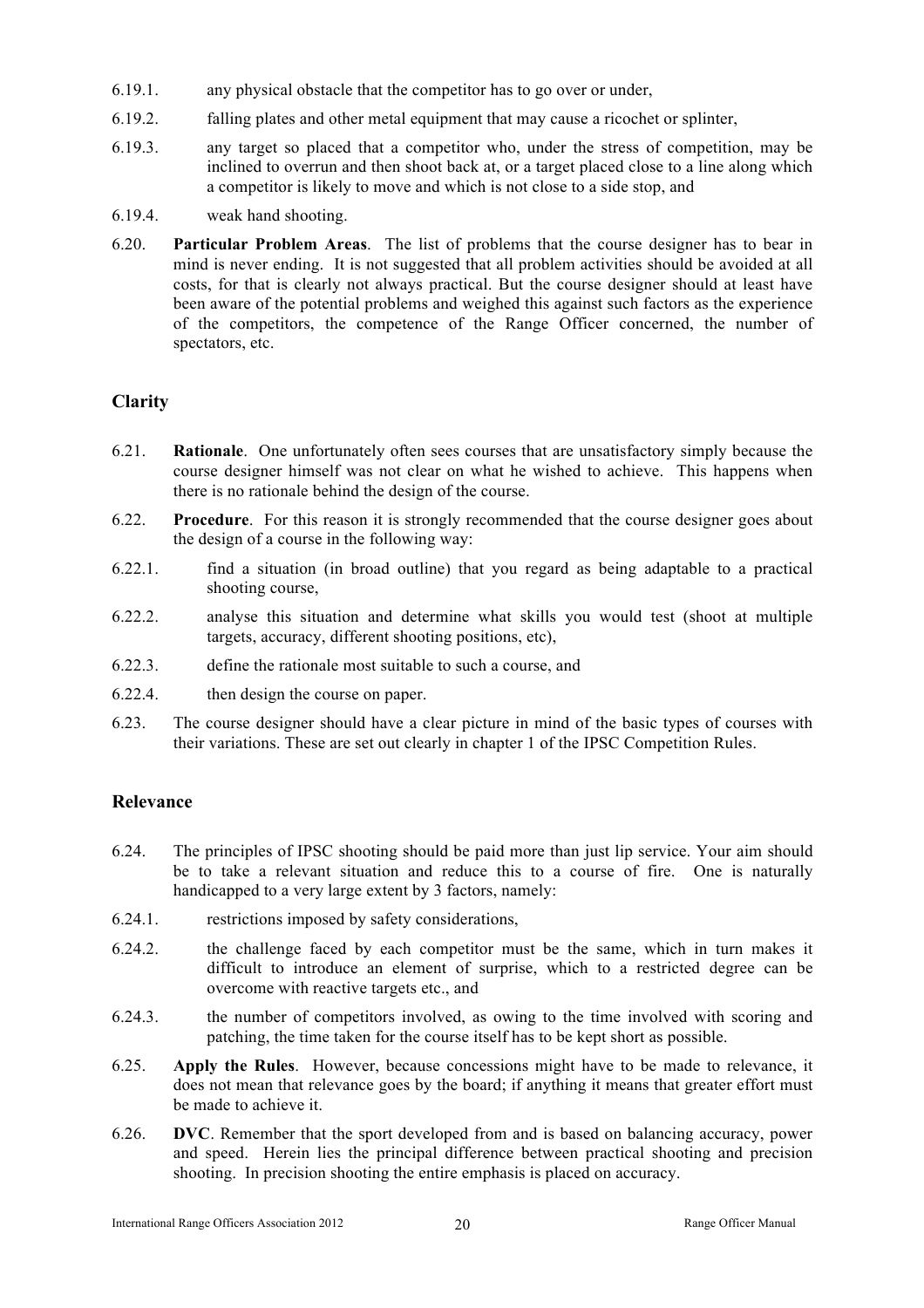- 6.26.1. The emphasis should be on the balancing of speed and accuracy. As a rough guide it can be taken that a 25cm group within the A in 5 seconds is preferable to a 5cm group in 8 seconds. With Comstock scoring this is more or less automatically accommodated.
- 6.26.2. Emphasize speed of shooting with accuracy rather than deliberate type shooting, although all competitors should be capable of deliberate placing of shots in their own time.
- 6.27. **Reloads**. Forced reloads are limited in order not to limit the firepower of a firearm or interfere with a competitor's natural training.
- 6.28. **Improvisation**. As few restrictions as possible should be placed on technique, stance, etc., in order not to limit freedom of improvisation. The competitor should rather be asked to solve a given problem as best he can, which means that the following should be avoided as far as possible:
- \*By simply using vision barriers, simulated and real hard cover, and other props that restrict the movement of the competitor, while still allowing options, the manner or sequence in which the problem can be overcome, impractical competitor behaviour can be prevented, while still retaining the approach stipulated in the freestyle principle of the IPSC Competition Rules.
- \*If the beginner does not feel confident to hit A's beyond 5m it is just as well that he knows this. If the experienced competitor is good enough to engage targets at an acute angle, or score on difficult shots at greater distances, this will be the reward for his ability, while the beginner can still fulfil the stage requirements, albeit in a longer time, when having to move closer to the targets to get the shot.
- 6.29. **Freestyle**. Bear in mind the following IPSC principle:
- "IPSC matches are freestyle. Competitors must be permitted to solve the challenges presented in a freestyle manner and to shoot targets on and "as and when visible" basis …
- 6.30. **Emphasis**. The emphasis should be on shooting, not on
- 6.30.1. athletic feats such as a long sprinting course, scaling of high walls, crawling underneath a very low tunnel, low shooting ports, etc.
- 6.30.2. technicalities such as overstepping a line by a fraction, etc., or
- 6.30.3. involved, detailed instructions that make the test more one of memory than of shooting.
- 6.31. **Weak Hand**. If weak hand only is called for
- 6.31.1. this should be at the end of the course,
- 6.31.2. from that point onwards the competitor should continue with the weak hand, performing all functions without any assistance from the strong hand or arm, until the course is completed, and
- 6.31.3. handling the firearm or equipment with the strong hand does entail very heavy penalties (procedural error for every occurrence). See rule 10.2.8 for exceptions.
- 6.32. **Concealed Targets**. Concealed or partially concealed targets (hard and soft cover) are permissible, in fact even desirable.
- 6.33. **No-shoot Targets**. Where no-shoot targets are used, be aware of shoot-throughs. Remember targets are impenetrable and shots that pass through one target and go on to strike another cause endless problems for the Range Officer. Avoid this situation at all costs. Bear in mind that not all competitors will approach the problem in the same way and allow for this.

#### 6.34. **Placing Targets**

- 6.34.1. Place targets as close to the backstop or berm as possible.
- 6.34.2. Shots should not result in direct hits on concrete, rocks and inadequately stacked tyres.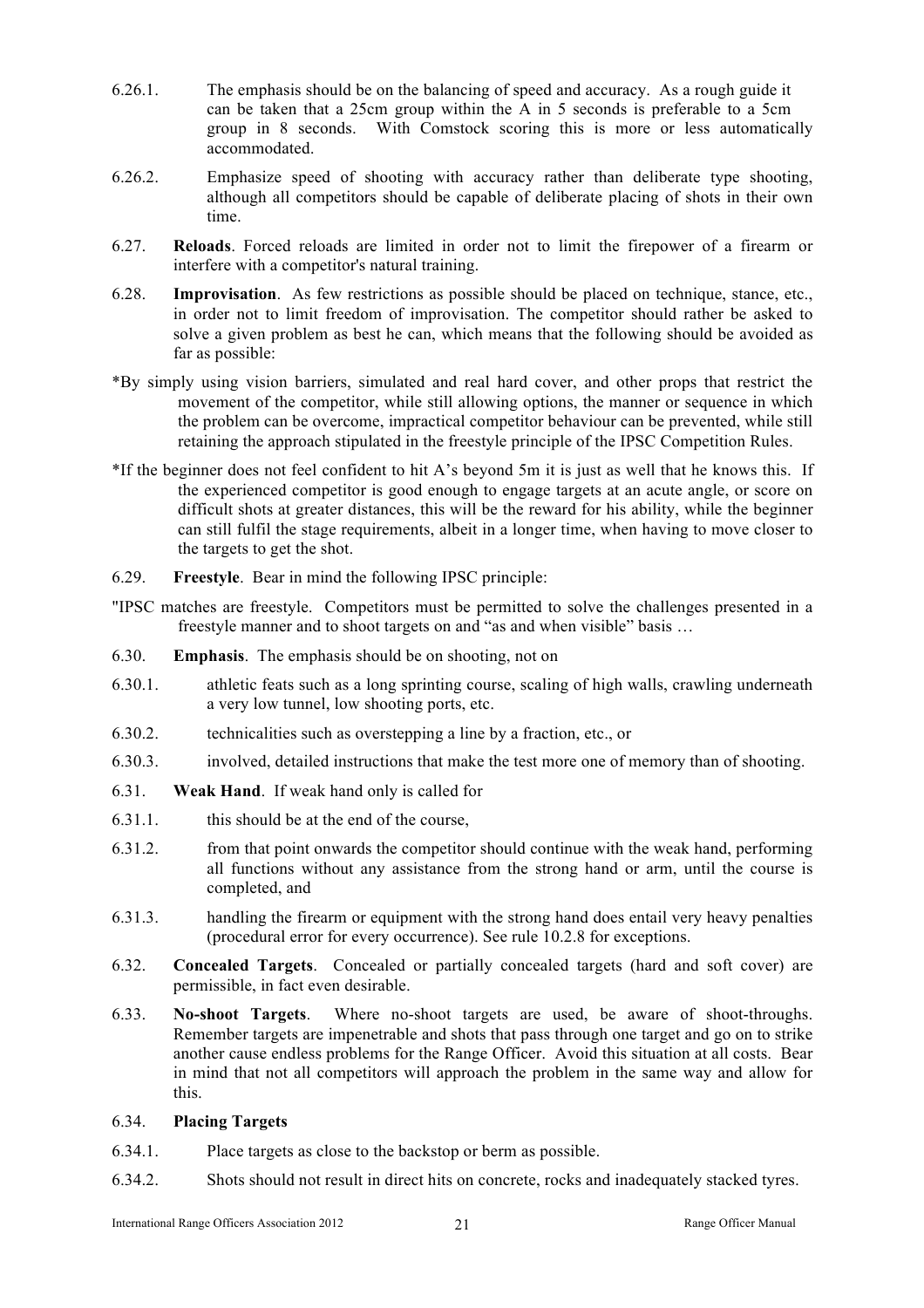- 6.34.3. All shots at the target from any possible shooting position must be contained in the shooting bay, especially shots fired from kneeling and prone positions.
- 6.34.4. Shots fired by competitors of all physical heights must be contained in the shooting bay.
- 6.34.5. Steel targets must be placed at least 7m [handgun] from the closest overrun of the competitor. The steel must be placed square to the shooting position to prevent ricochets. Splatter to the sides and front will cause raggedness in targets placed close to the steel. Place solid traps to catch possible side splatter from the steel. This is why shooting glasses is essential to Range Officers, competitors and spectators.
- 6.34.6. Ground level targets placed away from the backstop or berm must have adequate bullet traps placed to catch any possible ricochets. This can be in the form of sand filled tyres, sandbags, hay bales, etc. Check for the bullet strike and adjust the bullet traps until they adequately contain the shots.
- 6.34.7. Target frames are constructed of wood. Keep metal to a minimum especially the close range targets. Metal frames holding the wood must be kept as far away from the shootable areas as possible.

#### **Variety**

- 6.35. Variety is the spice of life: we participate in matches in order to compare our performance with that of other competitors, but also for the excitement of a new course of fire. It is essential that we avoid stereotype courses.
- 6.36. **Old Courses**. There is no objection to using old courses provided that:
- 6.36.1. no course is shot repeatedly and allowed to become a definitive measure of practical skill - if this is constantly practised it loses all value;
- 6.36.2. if such a course is used, it is scrutinised fully, and if necessary amended to comply with the principles of course design.
- 6.37. **Fun Shoots**. On the club range "fun shoots" should not be neglected. Balloon, numbers, dart board shoot, etc., keeps alive the fun during off times.

#### **Developing Skill**

- 6.38. **Purpose**. The purpose of developing practical shooting skills is to
- 6.38.1. to improve proficiency in the handling of the specific firearm,
- 6.38.2. to fix a pattern of automatic reaction, in other words, to train the competitor to react subconsciously, and
- 6.38.3. to develop engagement logic.
- 6.39. It is therefore immediately apparent that
- 6.39.1. the 'Standards Exercises' provide the foundation of shooting proficiency but are a means to an end and not an end in itself, and
- 6.39.2. Long Courses, the Man vs. Man, Short Courses, etc., form an integrated whole and should be viewed as such.
- 6.40. **Statistics**. In order to do this effectively the Range Officer or club training officer needs statistics reflecting what progress is made, identifying weaknesses, etc. The simplest way to obtain this information is to use score sheets.
- 6.41. **Development Program**. A program may be undertaken as a specific project. This will probably be done as a matter of course in the case of beginners in the established clubs and also by the newer clubs that are not yet fully committed to competition. It will normally be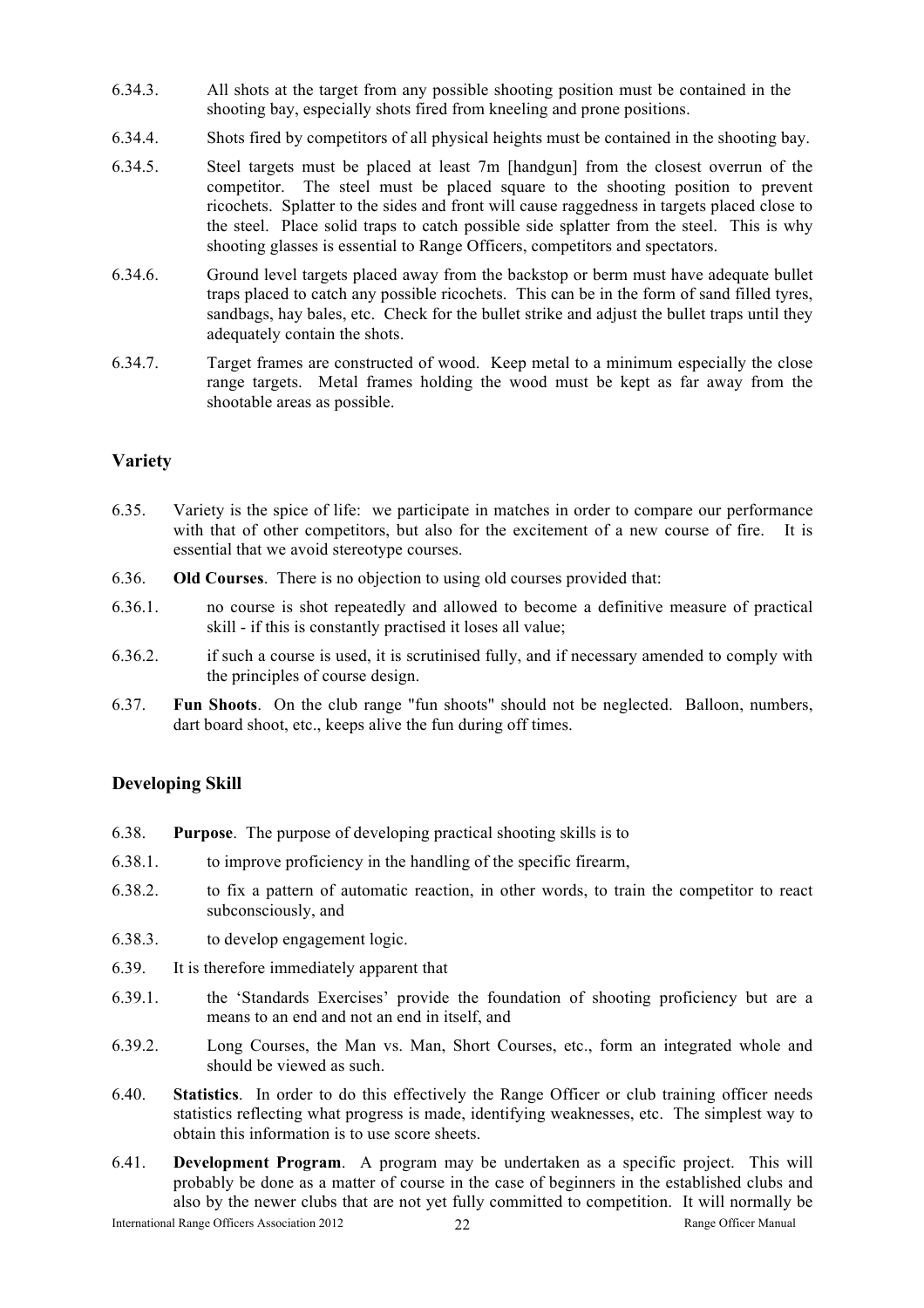found that the Range Officer has to take the initiative and somehow integrate the league, practice of published courses for matches, championships, etc., into such a program.

- 6.42. To achieve this it becomes doubly important the Range Officer
- 6.42.1. is conscious of the problem,
- 6.42.2. analyses the results of shoots to identify areas of weakness that require special attention, and
- 6.42.3. designs courses and exercises that supplement the league, etc.
- 6.43. The average member may not even be aware that he is, in effect, being put through an advanced training course if the Range Officer does his homework and introduces courses and exercises dictated by the needs of the individuals as well as the group.

#### **General**

- 6.44. **Promotion of the Sport**. Good course design is very important to promoting the sport. All the aspects mentioned above should be borne in mind when designing a course of fire to improve the spectator appeal of the course being designed.
- 6.45. **Public Appeal**. In order to interest potential sponsors etc. the sport must appeal to the public. Continued sponsorship will eventually enable the club to increase its facilities and membership. The use of reactive targets will improve spectator appeal, allowing spectators to follow a competition and observe the difference between individuals' skills.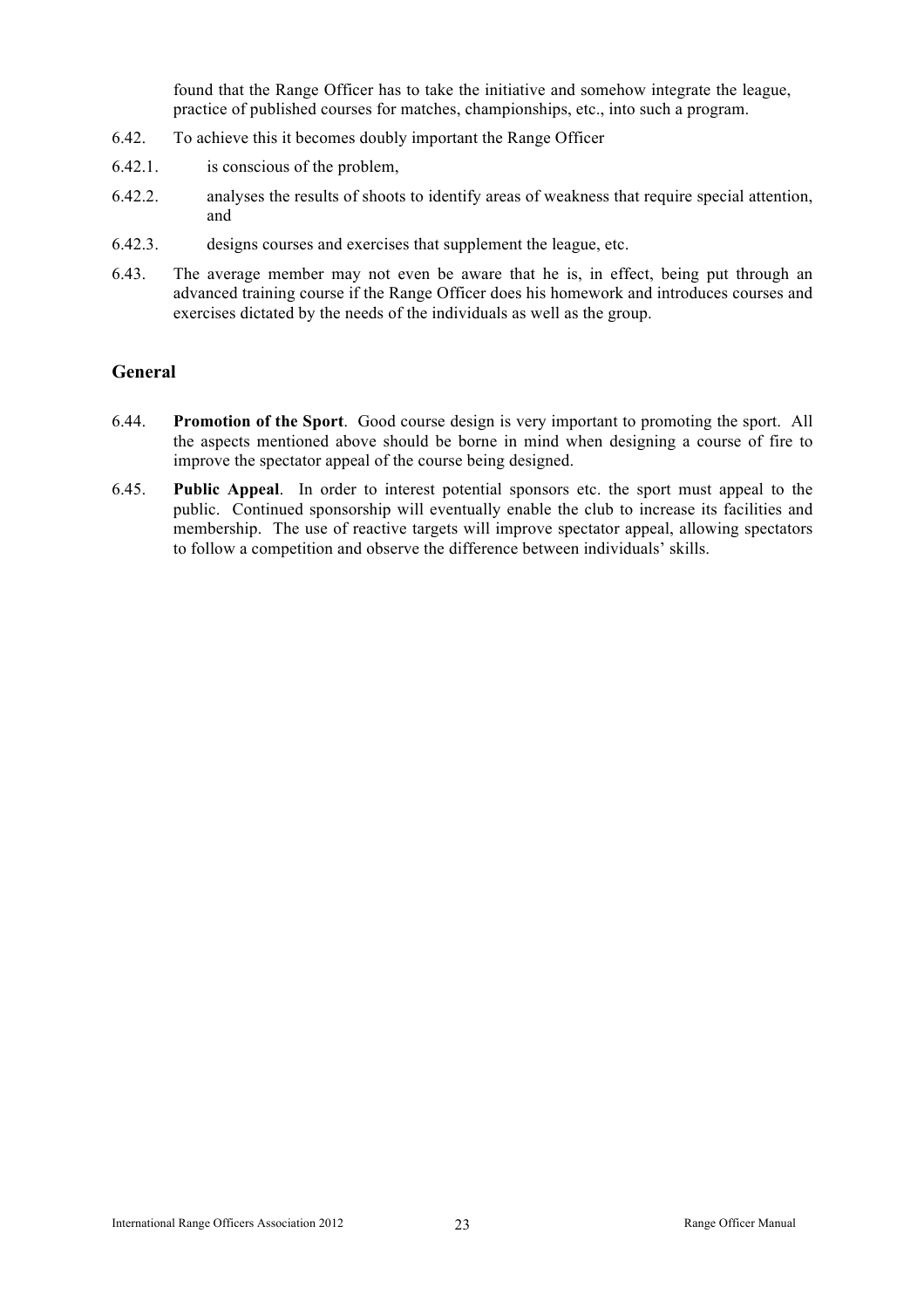## **CHAPTER 7: RANGE PROCEDURE**

#### **Stage Procedure**

7. The efficient management of a stage and correct use of personnel and procedures provides optimum performance on the range. The Range Officer must plan the administration of his stage so that it requires the minimum time and effort to get the squad through without rushing them or appearing unprofessional. Three officials are preferred to run an efficient stage.

**The Range Officer**. Watches the firearm and general safety. The Range Officer carries the timer and maintains a position within 'reach' of the competitor.

**The Scorekeeper**. Watches for any procedural faults, etc. and records the scores.

**The Stage Organiser**. Gets the next competitor ready to go (briefing, answer questions, etc) and keeps the shooting order.

#### 7.1. **On Air" and "Off Air" Time**

"**On Air**". This time belongs to the competitor - from "Load and Make Ready" to "Range is Clear" (normally 1 - 2 minutes).

"**Off Air**". This time belongs to the Range Officials. This time is used for all the other functions such as scoring, patching, etc. (3 - 4 minutes). A good guideline is a minimum of 14 competitors per hour, (4 minutes or less per competitor).

7.2. **Management Tips**. Use the "Stage Organiser". He announces the shooting order and gets the next competitor ready on the line before the Range Officer returns from scoring.

In local matches, use competitors to help patch targets, pick up plates, reset the equipment, etc, after they have shot.

#### **Daily Stage Inspection**

- 7.3. **Stage Inspection**. The first thing a Range Officer must do on getting to his stage is to inspect it to see that it is set up according to the published course of fire. If not, set up the stage according to the written shoot booklet/briefing [WSB]. If there are differences clear this with the Range Master before the first competitor starts. If you think that something on the stage or the course of fire needs changing, clear it with the Range Master first; you may inadvertently change the layout and cause endless trouble with arbitration and reshoots.
- 7.4. **Range Officer Pack**. Check that your Range Officer pack is complete and that you have enough spare targets, sticks, patches, etc for the day. Be a low maintenance range officer.
- 7.5. **Cleanliness**. Clean up the area and make sure that a rubbish bin or bag is available. Clear up after every squad and make certain that your stage is neat and tidy before the next squad gets there.
- 7.6. **Between Squads**. Check the targets, replace them if necessary, repaint the plates, take the score sheets to Stats if nobody has collected them yet. Make certain that you drink enough water in winter and summer.

#### **Shooting Order**

- 7.7. The shooting order must be the same for all squads in a match for consistency and fairness.
- 7.8. IROA has a shooting order that works well, is easy to understand and is fair to all. See the shooting order in the IROA Member Handbook. It is recommended that it be used at all levels of competition. For consistency the Range Master must decide on the shooting order before the match starts.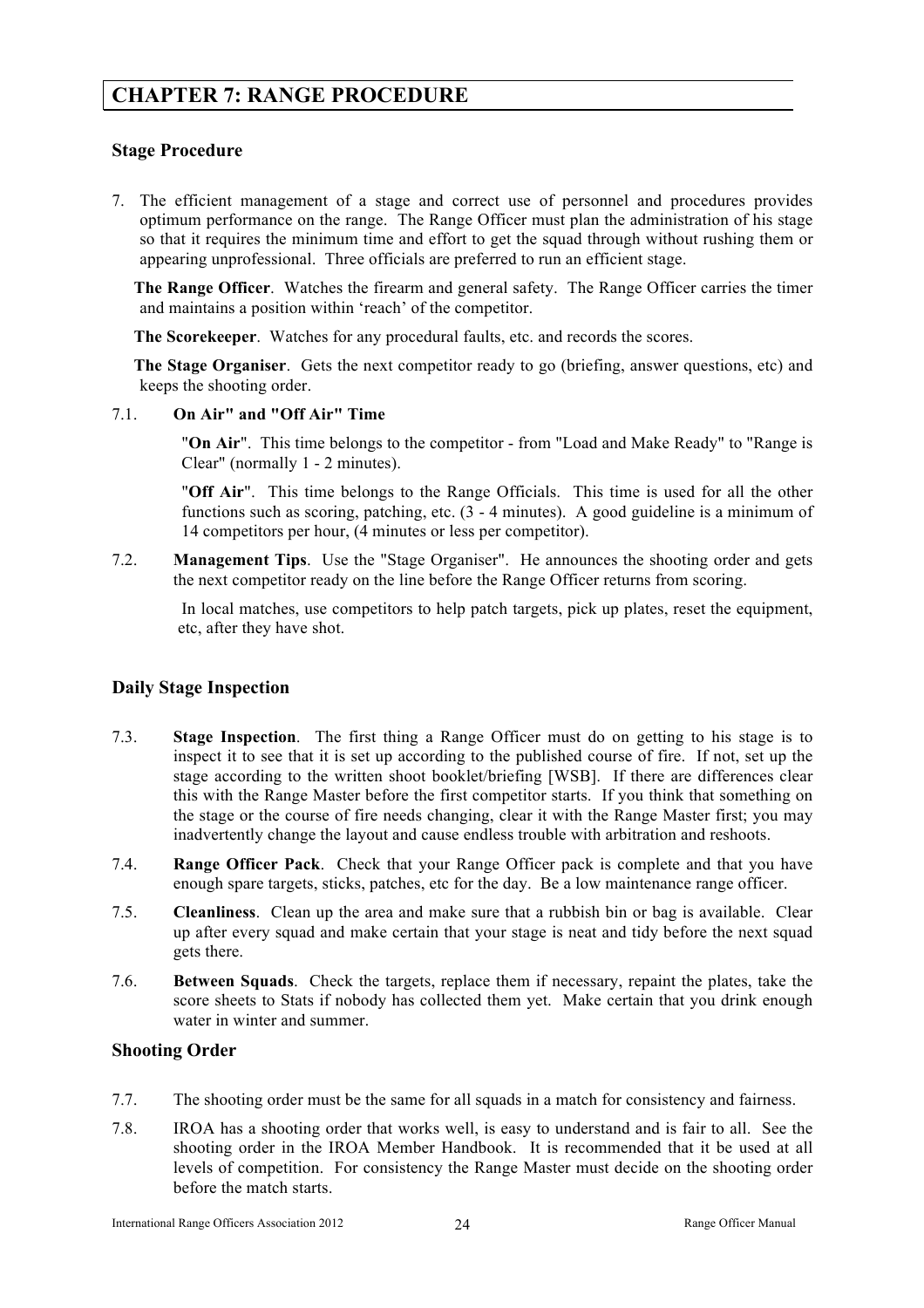#### **Squad Briefing and Walk Through**

- 7.9. **Briefing**. The IPSC Competition Rules are specific on what should be included in the briefing for each stage and that a copy is displayed for the competitors to read on the stage. However, it is essential that the Chief Range Officer for the stage read the briefing verbatim to each squad. The same person reads the same information in the same way for every squad, ensuring consistency and fairness in the briefing. Do not add to or take away anything from the briefing; this only leads to complaints and arbitration, especially if there is more than one Range Officer briefing the competitors.
- 7.10. **Walk-through**. After reading the briefing, take the squad on a walk through the stage, demonstrating the moving and reacting targets and starting position. Show the moving and reacting targets only once per squad. Allow time for them to view the stage and try the activating and other equipment, depending on the size of the squad. After this only allow the competitors on the stage for patching and picking up. Only the next competitor to shoot must be allowed on the starting position and to 'practice' but allow that competitor sufficient time to view the stage again without wasting time. Make this clear to the competitors during the walk through. Rule 8.7.3.
- 7.11. **Equipment Check**. Part of the due diligence that every Range Officer should do as a matter of course is to check competitor equipment on the stage. This equipment check is for conformance to the Division requirements and does not replace the equipment check on registering for the competition. The equipment check can be a cursory scan of the competitors before the briefing starts or a formal check per stage as part of match arrangements. In the case of a formal equipment check per stage, an equipment check sheet may be used. See Appendix A to this chapter for an example of an equipment check sheet.

#### **Targets and Scoring Methods**

- 7.12. **Targets**. The only targets that are used in competitions are:
- 7.12.1. the IPSC target and Mini target,
- 7.12.2. the IPSC Popper and Mini Popper,
- 7.12.3. round, square and rectangular metal plates per discipline [Appendix C3],
- 7.12.4. the Universal target for rifle and shotgun,
- 7.12.5. the A4/A and A3/B paper targets for rifle and shotgun, and
- 7.12.6. frangible targets for rifle and shotgun.

The descriptions of the targets can be found in Appendix B and C to the Rules.

- 7.13. In any competition conducted under IPSC Competition Rules only the official IPSC targets may be used. For this reason it is suggested that only these targets are used always so that competitors are familiar with the targets when competing in any IPSC match.
- 7.14. The IPSC targets and their scoring are clearly indicated in each copy of the Rules.
- 7.15. **Scoring Lines**. The scoring lines on all targets must not be visible beyond ten meters, preferably a perforation method of marking the lines. All targets, including no-shoot targets, are to have a non-scoring border as indicated in the various discipline Appendices.
- 7.16. **Using an Overlay**. Every Range Officer should have a scoring overlay with him on the stage, preferably two as they complement each other in the scoring verification. See Appendix B to this chapter on how to use the scoring overlays.
- 7.17. **Scoring Appeals**. The procedure is for the Range Officer to initially score the target. If the competitor doesn't agree with the Range Officer's scoring, he can ask the Chief Range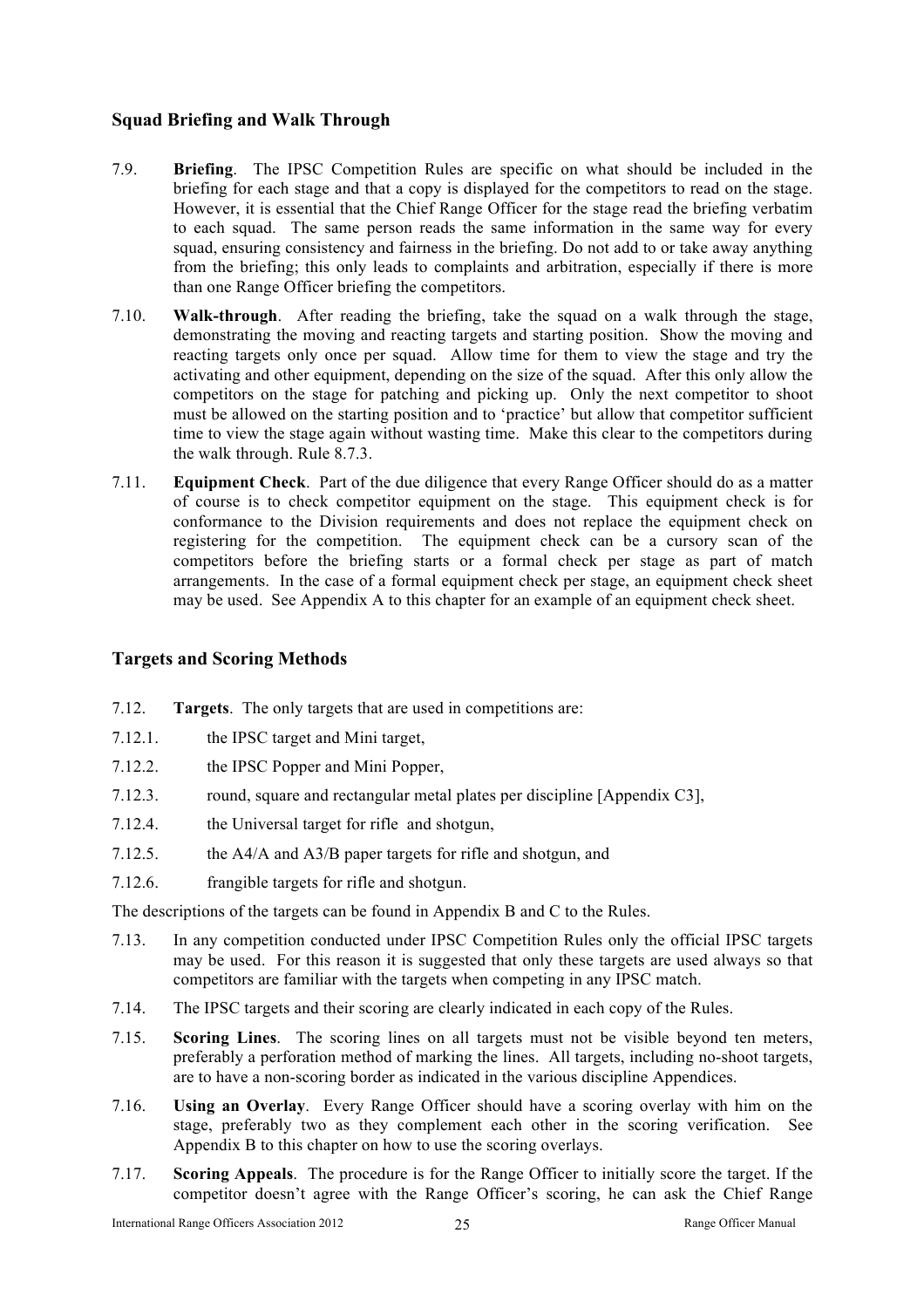Officer to score the target. If he still doesn't agree with the scoring, he can request that the Range Master score the target. (Rule  $9.6.4 - 9.6.7$ )

If the Range Master can't come immediately, then the target should be removed and replaced. This will prevent delays in the stage while waiting for the Range Master to score the target. The target is removed from the supports and remains under the control of one of the Range Officers until the Range Master arrives. It must be signed by the Range Officer and the competitor, the hit in question must be indicated, and the time of day written on the target. Once the Range Master has scored the target, no further protest can be made.

Nobody should handle the target except the Range Officers. When the Range Master finally arrives, it's not necessary to let him know who the target belongs to. It's not relevant information.

- 7.18. Pushing the bullet hole in from the back is not good practice and should not be done. It usually doesn't help with determining the hit and may distort the hole, making scoring the appeal more difficult for the Chief Range Officer or Range Master.
- 7.19. **Benefit of the Doubt**. There is no such thing as "benefit of the doubt" in our Rule book. You must score what you see, aided by your overlays. To be consistent in scoring within the Rules, Range Officers don't give the competitor anything: the competitor earns his score by shooting it.
- 7.20. **Partial or Edge Hits**. Since there are no non-scoring borders on hardcover steel or steel noshoot targets, bullets that strike the steel and then a paper target can present unique scoring challenges. In the case of simulated hard cover, which is merely painted onto a target, if the bullet hole touches the scoring portion of the target, the hit counts in that scoring zone. One way to find this evidence is to look for a partial bullet diameter or radius or "crown". Inspect the hole in the target for a partial bullet diameter or radius, similar to looking for a double. If you can find evidence of a partial bullet diameter, then the hit on the paper target counts, since this indicates that a significant, identifiable portion of the bullet passed through the target after hitting the hardcover or steel no-shoot. See Rules 9.1.5 and 9.1.6 for further clarification.

#### **Penalties and Disqualification**

- 7.21. The Range Officer must make a clear distinction between penalties and disqualification.
- 7.22. **Penalties**. Penalties are simply that. The competitor is penalised for making a procedural error, misses, hitting no-shoots, etc., resulting in points being deducted from his score.
- 7.23. **Disqualification**. Completely different from the penalty, the disqualification is a disciplinary measure for a major transgression, usually an infringement of safety Rules. This usually entails losing the score for the entire match, literally "being sent off the field".
- 7.24. A competitor is stopped from shooting but not disqualified, when he may be injured during a stage, and the Range Officer considers it detrimental to his health to allow him to continue, or the Range Officer suspects that a bullet may be stuck in the firearm's barrel, or the competitor has lost his glasses or ear muffs, etc. This all has to do with competitor safety.

#### **Scorers, Patchers and Case Collectors**

- 7.25. **Range Officer Responsibility**. Scorers and patchers assist the Range Officer, which means that
- 7.25.1. he remains responsible for their actions and, therefore, for their mistakes, and
- 7.25.2. he has an obligation towards them.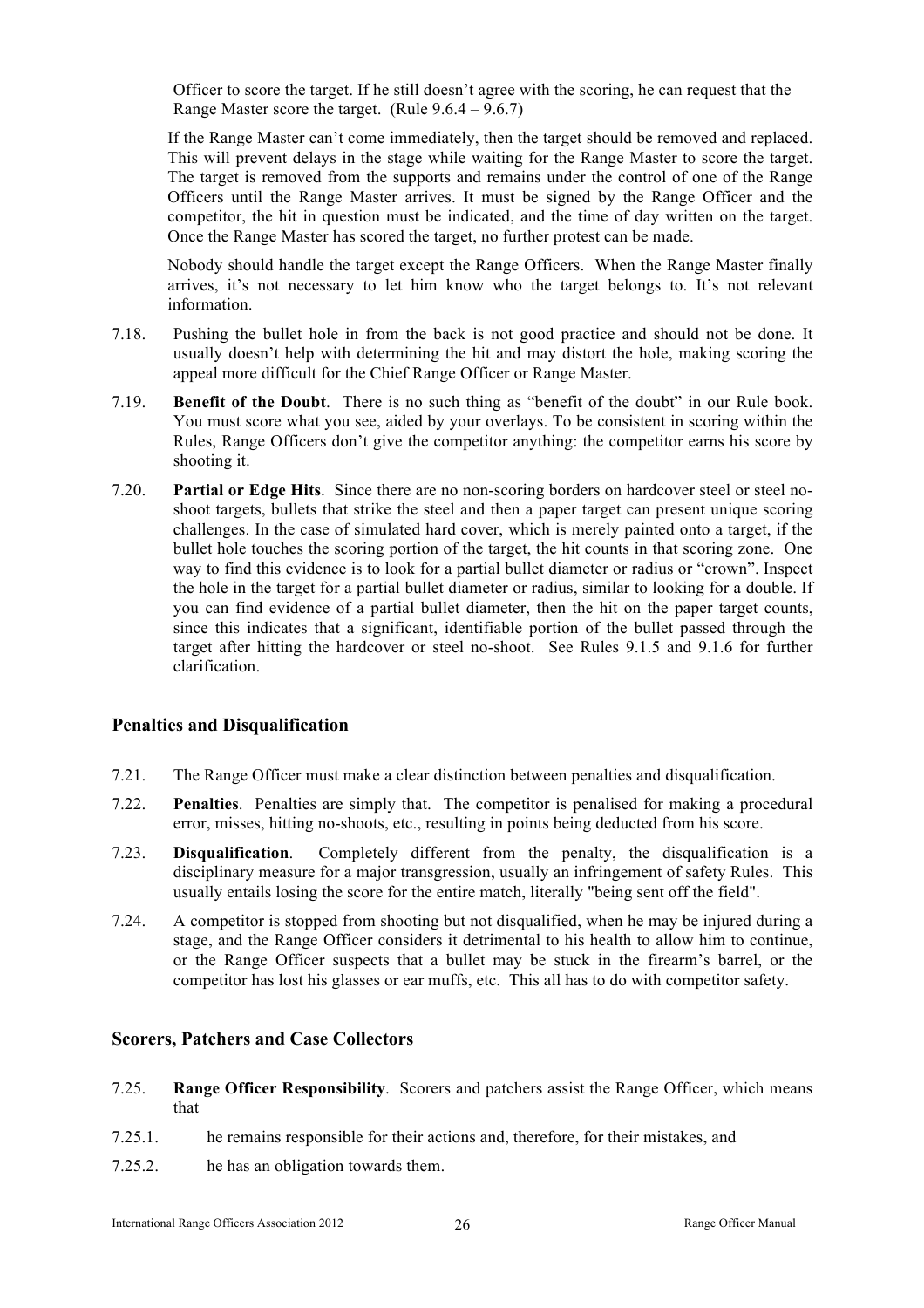- 7.26. **Scoring and Patching**. Scoring and patching are both tedious and thankless jobs and the Range Officer should see that
- 7.26.1. patchers are given appropriate breaks,
- 7.26.2. there are sufficient people who understand and have experience of scoring so that this duty may be rotated, and
- 7.26.3. the scorer gets recognition for the work and that he or she is not simply taken for granted.

It is a small courtesy that takes no effort specifically to introduce a scorer by name at the start of the stage briefing.

- 7.27. **Scorers**. If more than one scorer is going to be used in any event (and this is desirable) the Range Officer should get together with the scorers before the event and make sure
- 7.27.1. that they understand how the score sheets are to be completed,
- 7.27.2. that the same method of scoring will be used by all, and
- 7.27.3. that they understand the signals the Range Officer will give for penalties, procedurals, etc.
- 7.28. **Scoring from the Start**. With patching and scoring on a long course the scorers and patchers often start working from the start while the competitor is still shooting, particularly where the event is run to a tight time-schedule. There is no objection to this **PROVIDED**  that the squad is briefed accordingly, they do not move forward too quickly, for instance where the course entails shooting in the direction of the berms, and that a nominee of the competitor accompanies the scorer to verify that the score is recorded correctly.
- 7.29. **Case Collectors**. "Case collectors" are something of a problem, firstly as far as safety is concerned and secondly administrative. This is not of concern at a Level V match where cases aren't picked up by competitors.
- 7.29.1. Safety wise on long course case collectors should be controlled so they do not get over zealous and ahead of the Range Officer, which principally happens where the terrain is such that cases may easily be lost. This requires the Range Officer staying with the competitor and he cannot amble along at his leisure.
- 7.29.2. Administratively because the time taken to hunt the missing few cases can make a stage run behind schedule quite quickly. Picking up cases can always be done later and must not delay the running of the stage.

#### **Scoresheet Checklist**

- 7.30. Below are some best practices for accurate and complete scoresheets.
- 7.30.1. Write CLEARLY.
- 7.30.2. Always use numbers, NEVER use hash marks.
- 7.30.3. **Repeat Calls**. The scorer must repeat ALL scoring calls (hits or penalties) and time so the Range Officer knows they were recorded correctly.
- 7.30.4. **Total**. Total all the columns.
- 7.30.5. **Cross Total**. Cross total the total hits, misses, non-shoots and procedurals to make sure they correctly add up to the stage round count.
- 7.30.6. **Circle**. After you cross total, CIRCLE the shot count number to show you checked this.
- 7.30.7. **Procedurals**. If procedurals are recorded, write down the reason for the procedural penalty with the rule number to avoid questions later.
- 7.30.8. **Penalties**. Do NOT write anything in the penalty boxes except penalties!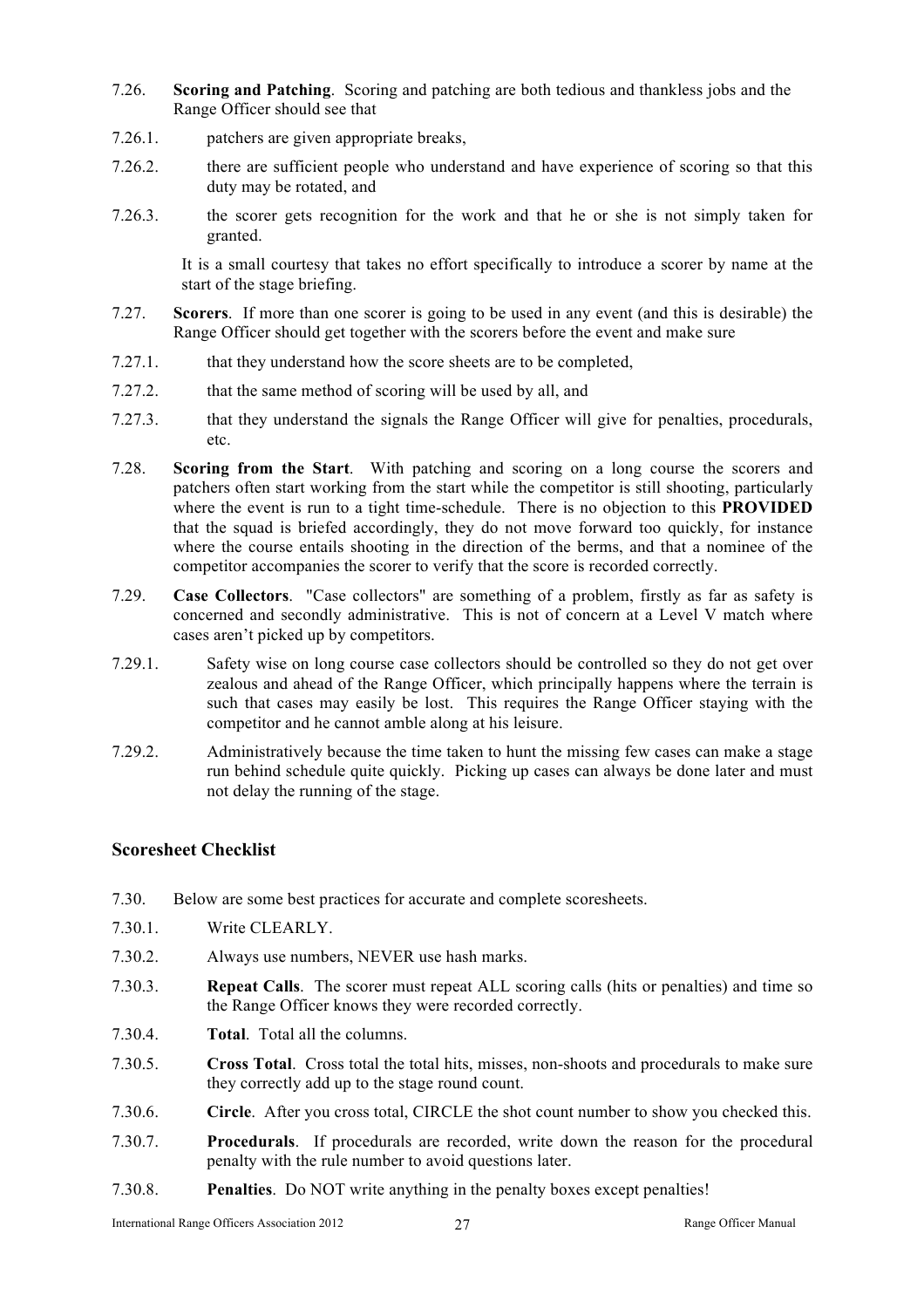- 7.30.9. **Warnings**. If you issue a warning to a competitor, write down the reason for it and the rule number to avoid any doubt. Remember the Stats Officer will inform the Range Master, who will follow it up in case of repetition of the same fault.
- 7.30.10. FOCUS on the scoresheet, NOT on the target! The easiest way to avoid scoresheet errors is to focus only on the scoresheet and avoid looking over the Range Officer's shoulder while he scores a target. Always let the Range Officer do his job and call the score, while the scorer does his job and writes down the accurate score.
- 7.30.11. **Alterations**. Initial any alterations you might have made on the scoresheet and see that the competitor also initials the alterations.
- 7.30.12. **Feedback**. Once you have completed and checked the scoresheet, talk the competitor through it. Put the completed scoresheet in front of the competitor, and then call everything out. For example, *12 Alfa, 2 Charlie, total of 14 hits. No penalties and your time was 5.73 sec.*
- 7.30.13. **Signature**. After the competitor has reviewed the scoresheet, have them sign it. Make sure that YOU sign the scoresheet after you have checked the time and score and don't forget to record the time of day.
- 7.30.14. This all seems so simple, but we make far too many errors on scoresheets. The competitor showed up to shoot, paid his entry fee, shot his match and deserves an accurate accounting of his score. Scoring is often approached more casually at lower level matches, but this is where good habits start. Taking a little more time to double check makes the Stats job easier and helps the competitor get an accurate score.
- 7.30.15. See Appendix C for an example of a completed scoresheet.

#### **Disqualifications**

- 7.31. A disqualification [DQ] is the severest sanction that can be applied during a competition and is applied at all levels. Such sanction is not lightly applied but it occurs in many competitions. The reasons for a DQ are all linked to safety infringements or possible safety infringements and are intended for compliance to safety. The IPSC Competition Rules are clear on this and will not be discussed here.
- 7.32. DQs are not something that a range officer actively seeks out, it usually finds you. It is always as a result of competitor action, owing to a safety infringement by the competitor that may be his own error or poor course design. This is why good course design is so important. A DQ is not something that we want to do but do not hesitate if it happens. Condoning a breach of safety will have repercussions as the competitor may possibly repeat it later. Other competitors will judge you on this and it will make enforcing any of your decisions later difficult.
- 7.33. **Range Officer Action**. The range officer must stop the competitor immediately an unsafe action takes place. Unload and show clear, and then explain to the competitor the reason for the DQ. Usually the competitor knows what went wrong and accepts gracefully. In all cases, the Chief Range Officer for that area and the Range Master should be called. While you are waiting for either or both of them, complete the DQ documentation that should be in your stage pack. Make specific mention of the IPSC Rule and the circumstances of the DQ and be doubly sure that the time of day is entered on the score sheet and DQ form. Ask the competitor to wait there until the Range Master or Chief Range Officer arrives. That is so that the Range Master can be aware of what is happening on the range, that the competitor is satisfied, and the Range Master may rectify any misjudgement that you may have made before it escalates.
- 7.34. A DQ is unpleasant at the best of times; therefore handle the competitor with the necessary patience and tact. Do not become involved in an argument with the competitor, ask him to wait for the Range Master and carry on with the next competitor.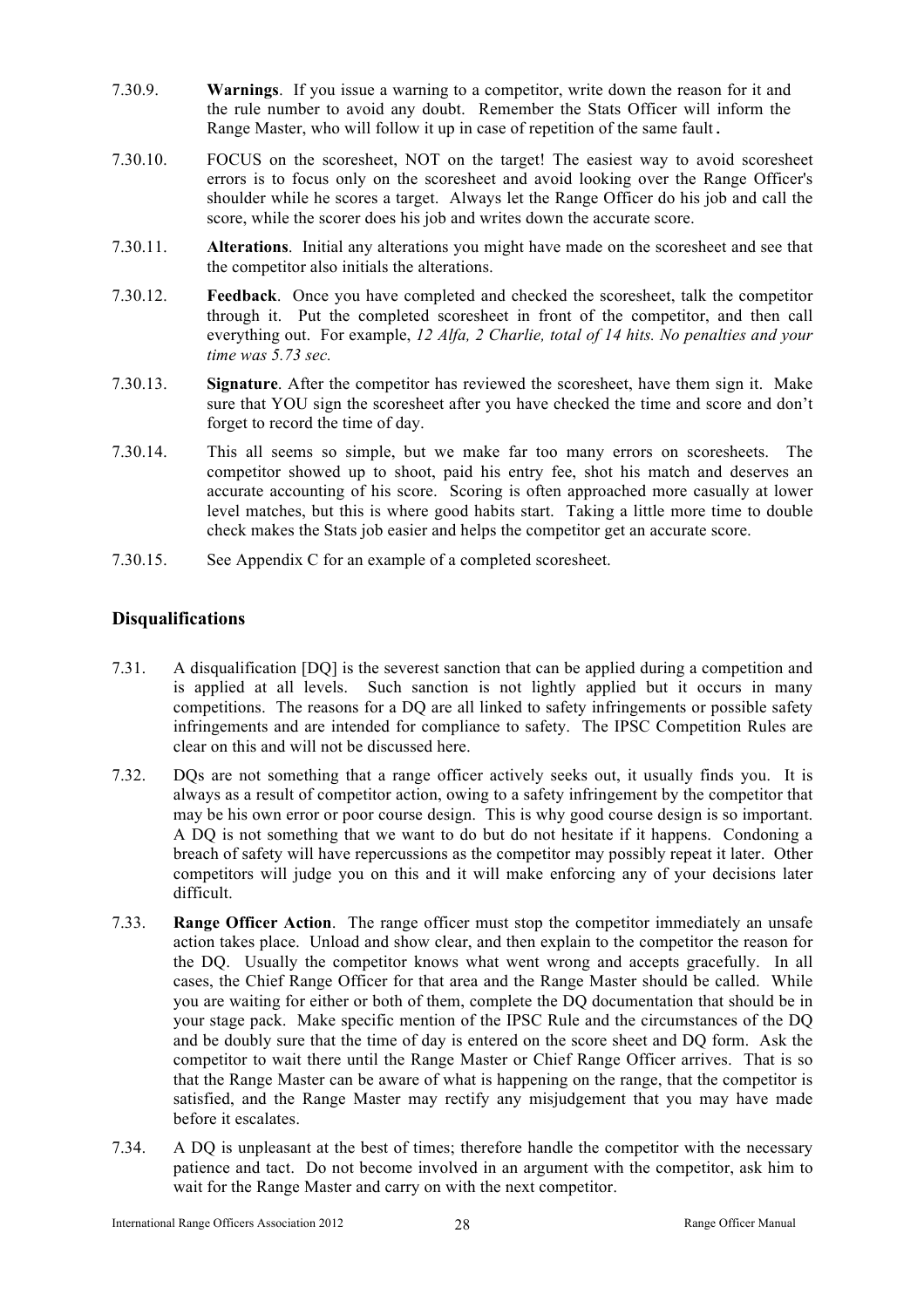- 7.35. If you have more than one DQ on your stage for the same reason, investigate and determine what the cause is. Get the Range Master and discuss this with him to find a solution. Do not do this on your own as this may change the conditions of the shoot for all subsequent competitors and cause a reshoot for those that have completed the stage already. This is a decision that only the Range Master may take.
- 7.36. If you must shout "Stop", ensure you are close enough to the competitor to prevent him from inadvertently turning around with a loaded gun.
- 7.37. If you must disqualify a competitor, never discuss the issue until the gun is unloaded and securely holstered. Making the range safe is your primary responsibility.

#### **Arbitration**

- 7.38. It may happen that the competitor wants to dispute your decision on any matter except for scoring. This is the right of the competitor to do this, do not take exception if this happens to you.
- 7.39. To start with there must be a dispute that cannot be settled by referring it to the Chief Range Officer or Range Master. They may be able to settle disputes without having to go through the arbitration process. This is always the first step in settling any dispute.
- 7.40. The procedure is that the competitor must complete the necessary request that should be included in your Range Officer pack and hand it to the Range Master within one hour of the occurrence, failing which the arbitration request fails. The Range Master will handle this further and you will carry on with the rest of the squad. You may be called to explain to the Arbitration Committee what happened. You abide gracefully by whatever the Arbitration Committee decides.

#### **How to be a Better Range Officer**

- 7.41. Always have a clear, written stage briefing (approved by the Range Master) and read it out to each and every squad. Read it. Do not take it from memory [Rule 3.2.2]. Also ensure that a copy is posted at the stage entrance so competitors can also read it.
- 7.42. Please do not give a stage briefing or issue range commands while holding a cigarette or cigar.
- 7.43. If a competitor wants to ask you a question about the stage, ask the competitor to wait while you assemble the entire squad and your fellow Range Officers before you reply. In this way everybody hears the same question and the same answer. If you think the question and answer might influence the conduct, procedure, scoring and/or application of penalties for the stage, summon the Chief Range Officer or Range Master.
- 7.44. If a rule issue arises, don't quote Rules from memory. Always have a rulebook with you and look up the answer, then show the competitor the applicable rule. If you are in doubt, summon the Chief Range Officer or Range Master.
- 7.45. If you must DQ a competitor please apologise to the competitor. The competitor's actions caused the DQ and you really hate to DQ a competitor.
- 7.46. If the competitor is upset about a DQ, remain calm. Give him your reasons and offer to summon a more senior official to assist. He has every right to make an appeal according to the Rules.
- 7.47. Enjoying friendly talks with the squad is good but, when the competitor comes to the line, it's down to business; this is not the time for idle chatter. Many competitors are not fluent in English, so asking "Having a good match?" can be misconstrued as "LAMR".
- 7.48. Never speak to the competitor during his attempt at the COF unless you're issuing a warning (e.g. "finger" or "muzzle").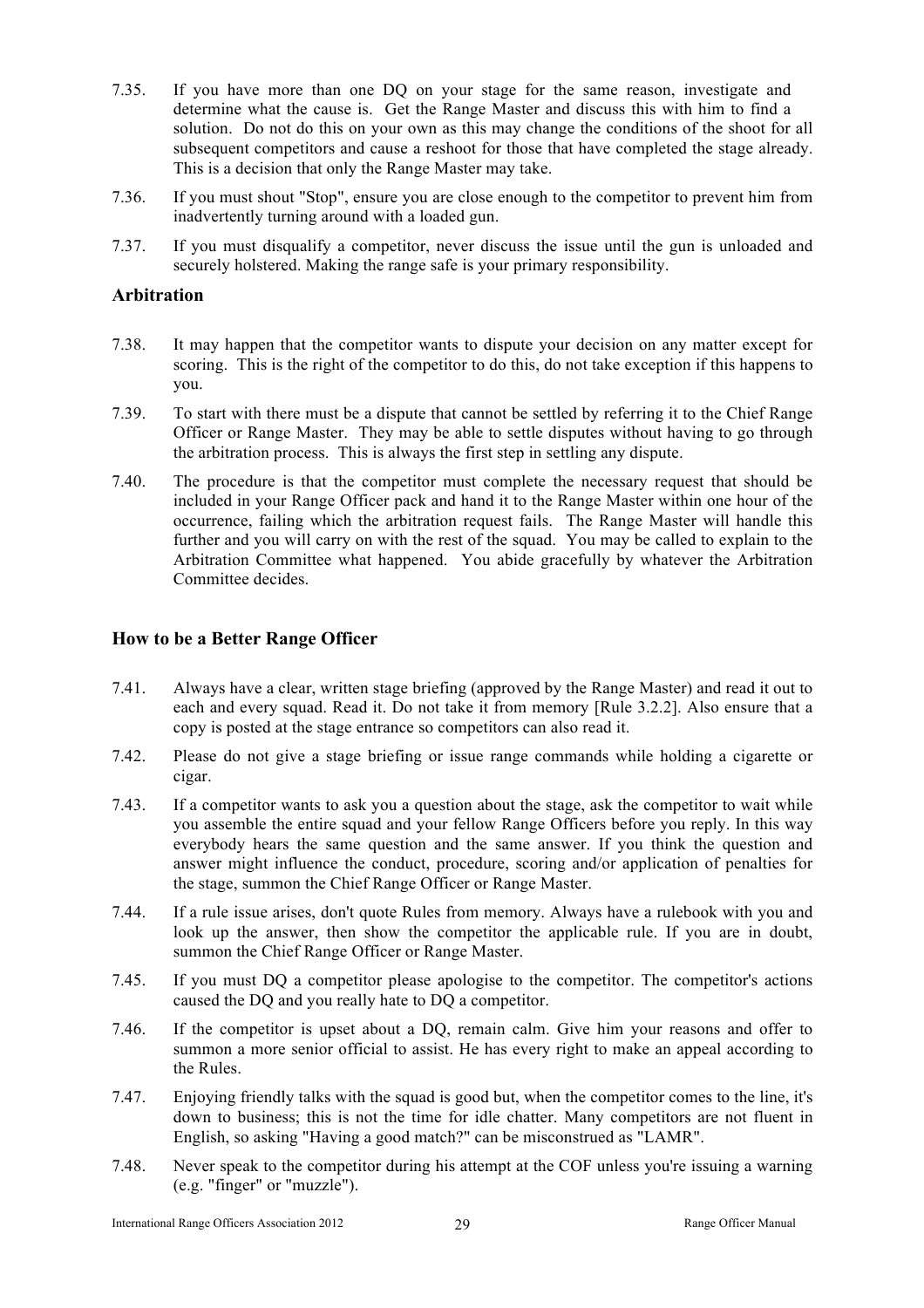- 7.49. Give the range commands clearly and focus fully on the competitor only. Recite Range Commands verbatim; do not add or omit words. Do not rush the Range Commands; speak them loudly and clearly, with a few moments separation between them.
- 7.50. You don't need to hold the timer up in the air with an outstretched arm as if you were trying to show the timer to the sun. It's more stable for your balance and footing to hold the timer below shoulder height, until you arrive at the final shooting location.
- 7.51. The final command is "Range Is Clear", and this always takes precedence over the time or anything else.
- 7.52. During scoring, if a competitor challenges a scoring call, don't just dismiss him the difference between an A and a C may mean the difference between 1st and 2nd place. Take out your scoring overlay and take the time to carefully check the challenge, but only score what you can actually see. Never give a hit on a "benefit of doubt" basis, as you have more than one competitor to consider.
- 7.53. After scoring a competitor, stay downrange and be the last person to return to the start position. In this way you can make sure that the stage is clear before you start the next competitor.

#### **Debugging a Stage and Being Prepared**

#### **Safety**

- 7.54. Check every possible angle of fire to check that the stage will be safe for each competitor, official and spectators.
- 7.55. Check the range surface for dips, bumps, rocks and other irregularities that may potentially cause a competitor injury.
- 7.56. Check that all props a competitor might use for support (including doors and ports) are strong and durable enough for the intended purpose and for the duration of the match.
- 7.57. Check that targets are not placed too high whereby shots passing through them will leave the shooting bay.
- 7.58. Make sufficient space for the Range Officer to monitor safe competitor action without interfering with the competitor.

#### **Scoring**

- 7.59. Check every possible angle of fire for shoot-throughs, remembering to consider short and tall competitors.
- 7.60. If there are partial targets on the stage, make sufficient and identical sets of spares in advance for consistency and more efficient replacement.

#### **Consistency**

- 7.61. Secure each target stand and popper to the range surface.
- 7.62. Mark paper target stands/sticks with the precise angle, location and layout of targets. Take digital photos if possible [your cell phone].
- 7.63. Make a written note of the sequence and presentation of all Scoring and Non-shoot Targets, especially overlapping and adjacent ones.
- 7.64. Record the height of non-standard length sticks used to hold paper targets, in case they get shot and need to be replaced, and have spares ready.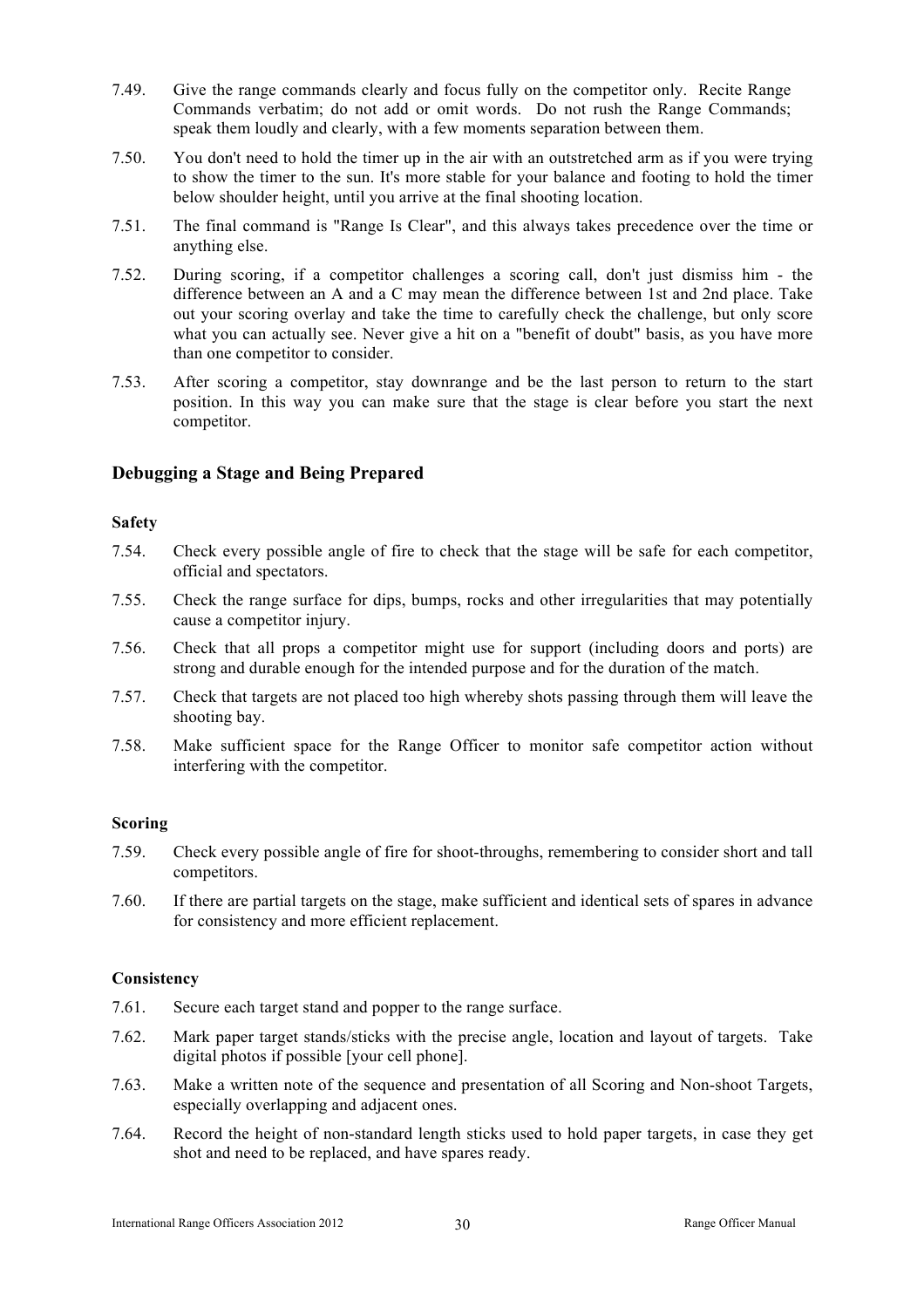#### **DQ Traps**

- 7.65. Place targets so they don't encourage a competitor to inadvertently run past them while shooting and therefore break the 90 degree angle.
- 7.66. With a table start, use a non-slip surface to prevent the firearm moving when the competitor reaches for it and anchor the table itself securely.
- 7.67. It's better to use a rear starting line (i.e. heels against line) rather than a starting box, to minimise the chance of competitors tripping.
- 7.68. Use strongly braced barricades rather than fault lines to further minimise the chance of tripping.

#### **Supplies**

- 7.69. Have spare cable lengths for activators of moving targets in case they get shot and broken.
- 7.70. Have plastic covers for the targets ready if the weather looks rainy.
- 7.71. Have at least one spare battery for your timer and, if possible, a spare timer.
- 7.72. Have an ample supply of buff, white and black patches for paper targets, plus the correct colour paint for poppers and plates.

#### **Watch What Needs To Be Watched**

- 7.73. Watch the firearm during loading, reloading, unloading and movement.
- 7.74. Do not watch the competitor's feet. If there are fault lines, your assistant Range Officer should be watching.
- 7.75. Never look at the timer until after you issue the "Range Is Clear" command. If you are holding the timer properly, it will pick up the shots but, as you approach the final array, move it closer to the competitor, because the only time that really counts is the one for the last shot.
- 7.76. Never walk (or look) away from the competitor until his hand is clear of the securely holstered handgun.
- 7.77. When dealing with loading and unloading, focus 100% on the competitor.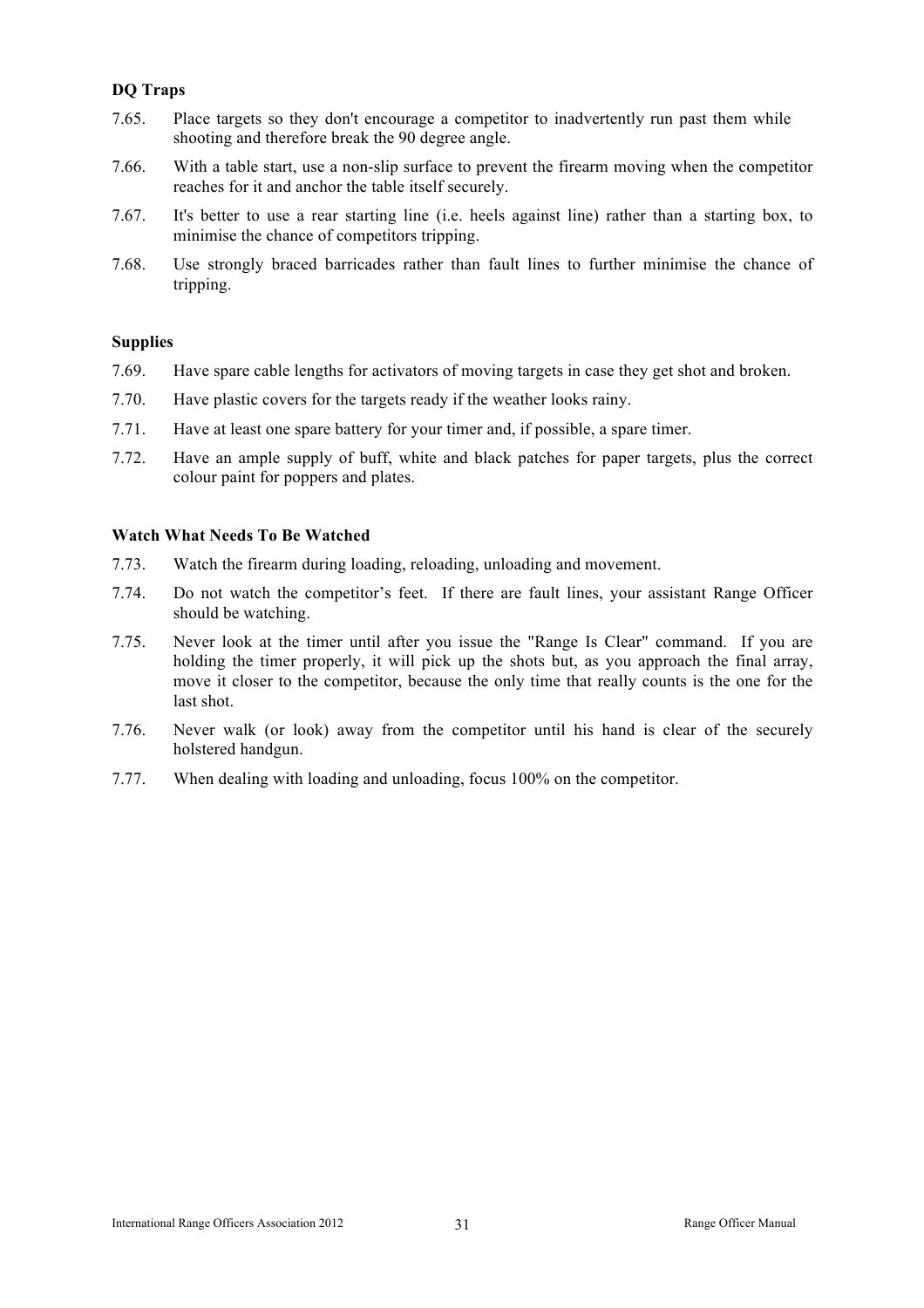## **APPENDIX A TO CHAPTER 7**



(Original position of firearm marked "**X**" and loading device carriers marked "**O**")

| <b>Stage</b>             | <b>Verified</b> | <b>Stage</b> | <b>Verified</b> | <b>Stage</b> | <b>Verified</b> | <b>Stage</b> | <b>Verified</b> |
|--------------------------|-----------------|--------------|-----------------|--------------|-----------------|--------------|-----------------|
|                          |                 |              |                 |              |                 |              |                 |
|                          |                 |              |                 |              |                 |              |                 |
|                          |                 |              |                 |              |                 |              |                 |
| K                        |                 |              |                 |              |                 |              |                 |
| Ľ                        |                 |              |                 |              |                 |              |                 |
| $\overline{6}$           |                 |              |                 |              |                 |              |                 |
|                          |                 |              |                 |              |                 |              |                 |
| 8                        |                 | Q            |                 |              |                 |              |                 |
| $\vert \mathbf{Q} \vert$ |                 |              |                 |              |                 |              |                 |
|                          |                 |              |                 |              |                 |              |                 |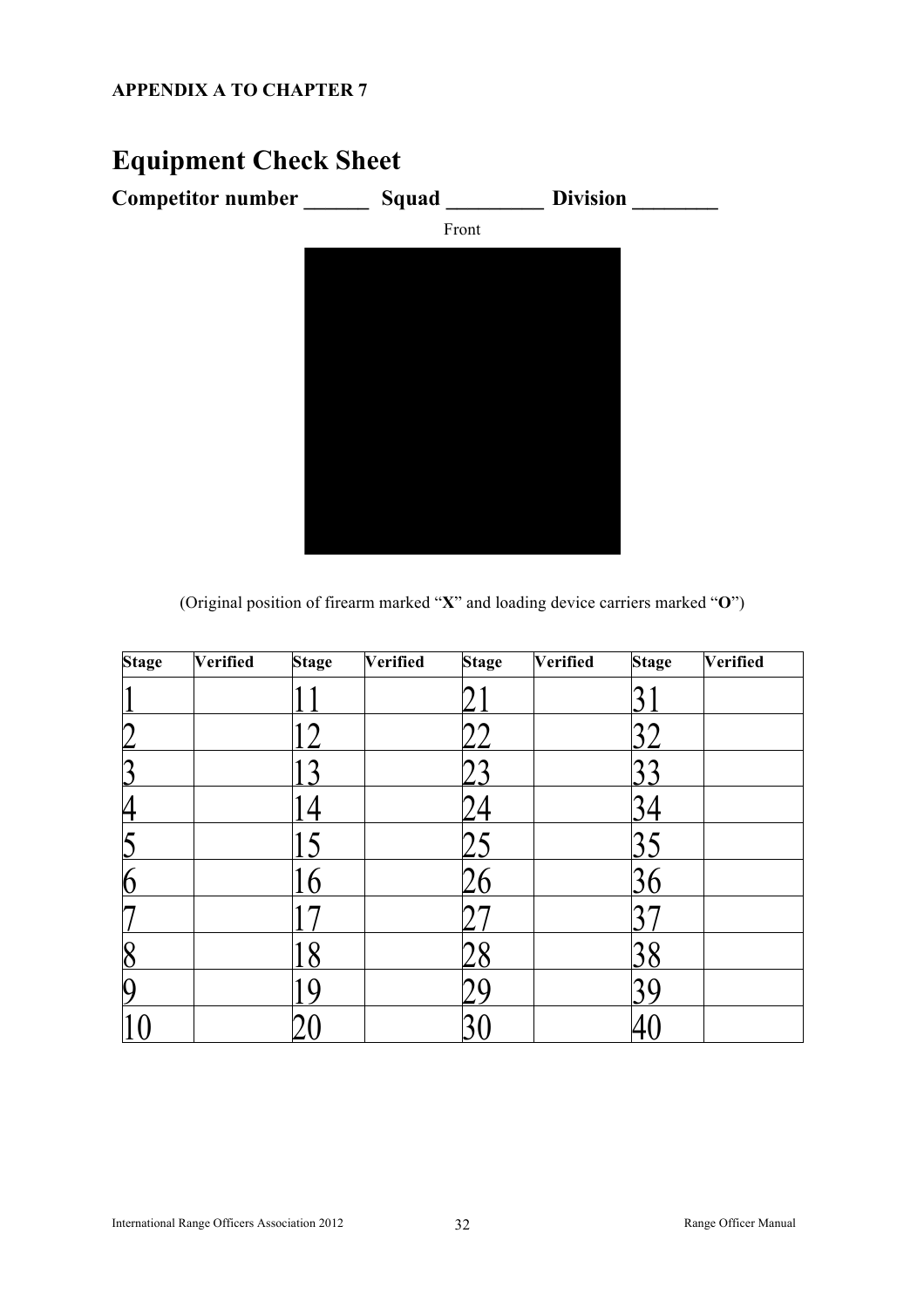#### **APENDIX B TO CHAPTER 7**

#### **Using Scoring Overlays**

- 1. **Introduction**. Overlays are used by Range Officers as an aid to score hits on paper targets that are too close to call with the naked eye, or to score hits that are in dispute, or to look for evidence of a "double" (two bullets through virtually the same hole). This Appendix will provide guidance in the use of IPSC overlays, but there is no substitute for practice and experience. Use them at every opportunity; they don't wear out and are inexpensive to replace. You as a Range Officer should always have your overlays with you on the range. Using these overlays to score targets may appear easy and simple, especially in the hands of an experienced Range Officer, but they can be a challenge for the new Range Officer. Scoring plugs are not used in IPSC scoring.
- 2. **What is a Scoring Overlay**? The IPSC scoring overlay is a transparent template that helps the Range Officer to verify the competitor's hits on the target. Overlays are inexpensive, portable, and identical from one set to the next, so that people all over the world can consistently score disputed targets without causing any delay in the match schedule, with no damage or distortion to the target. The overlays have markings for .45, 40/10mm, .38/9mm, .30/7.62mm, and .22/5.56mm. They can be used to score hits made by handgun and rifle bullets and should soon include shotgun. Overlays can be purchased through the IPSC store.
- 3. **Using the Overlay**. The most common use for an overlay is to score single hits that may possibly score higher or may have hit the scoring area of a no-shoot target. Only one overlay is required in this case. Follow these steps to determine the value of a scoring hit using one overlay:
- 3.1. Determine what calibre the competitor is shooting by asking him, or if you are scoring a pulled target, ask the Range Officer.
- 3.2. Place the overlay on the target, centring the bullet hole in the middle of the appropriate calibre circle on the overlay. The dot in the centre of the circle is placed there to help with this. Be precise, even though the bullet hole may not be perfectly round. Most bullet holes will have a "grease ring" or mark left by the bullet's passage through the target that will aid in aligning the overlay properly.
- 3.3. Compare the outside diameter of the circle on the overlay with the outside diameter of the bullet hole and determine how the hit is to be scored. On scoring targets, hits touching a higher scoring zone score the higher value. The outside diameter of the circle on the overlay only needs to touch the scoring line of the higher zone for the hit to count (Rule 9.5.2). For no-shoot targets, the outside of the circle on the overlay need only to touch the scoring zone on the no-shoot target, not the non-scoring border, for the hit to count as a no-shoot (Rule 9.5.3).
- 3.4. If the scoring line is not clearly visible owing to tape or patches, use the second overlay or a similar straight edge such the clip board, timer, etc. to re-create the perforated edge of the scoring zone. Simply align the edge of the overlay with a least two visible points of the perforation on the target, creating a straight line, and use the other overlay to score the hit as described above.
- 4. **Scoring Doubles**. A possible "double" is where the competitor claims two bullets passed through the same hole. A double is theoretically possible but is highly improbable in our sport because we are usually moving while shooting, sometimes at moving targets and sometimes doing both. Additionally, even if one bullet passes perfectly through another bullet hole without leaving any trace, it still looks like one bullet hole, and is scored accordingly: as a single hit.

Usually, a "double" is two bullets striking the target in almost the same place. This is usually obvious as two hits to the unaided eye, but occasionally you may be called upon to score a hit that looks funny, or wide, or misshapen in some way. This is when you use both overlays, and here are the steps to follow:

4.1. First, follow steps 1 and 2 listed in paragraph 3 above, centring the overlay over the bullet hole precisely.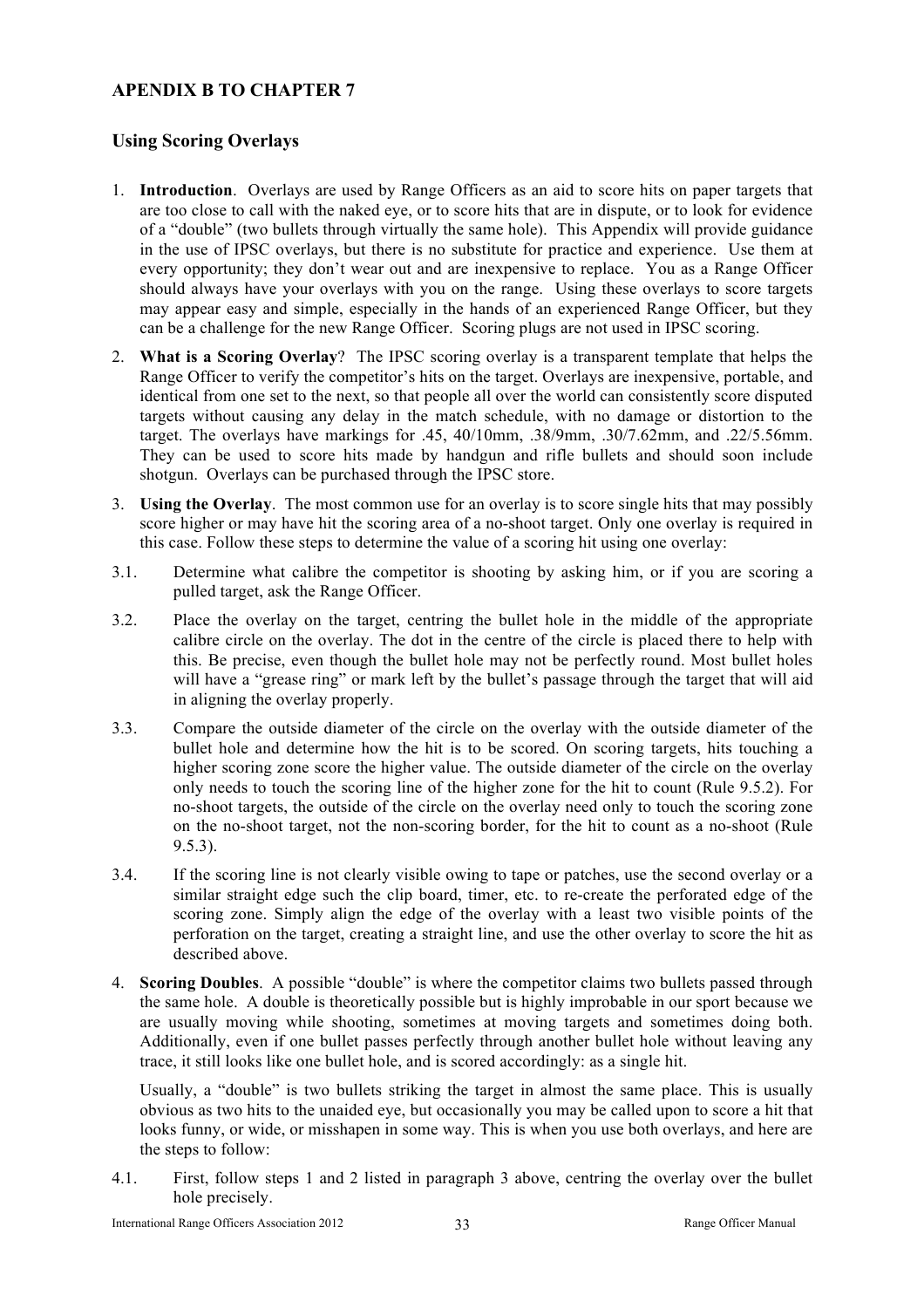- 4.2. Holding the first overlay firmly in place, use your second overlay to examine the suspect hit. What you are looking for is a partial bullet diameter or radius caused by the second bullet's passage. This will be the only evidence of a second bullet passing through the target in the same general area as the first hit.
- 4.3. If you observe a partial bullet diameter, or radius, score the target accordingly. One or both hits may touch the line for a higher scoring zone, or a penalty target hit, and must be scored as such.
- 4.4. If there is no evidence of a second radius, the hit is scored as a single hit. In all cases, the required number of hits on that target must be accounted for. (Rule 9.5.1)
- 5. **Scoring Hits on the Non-Scoring Border**. If you are scoring a hit on the edge or non-scoring border of a target it may not always be possible to centre your overlay on a full bullet diameter. You will have to use your judgment as to exactly where the edge of the bullet hole is, and score the target accordingly. Success comes from experience.

| L635C5 | IPSC Scoring Overlay<br>International Range Officers Associa | P.O. Box 805 Oakville, Ontario, Canada |  |
|--------|--------------------------------------------------------------|----------------------------------------|--|
|        |                                                              |                                        |  |
|        |                                                              |                                        |  |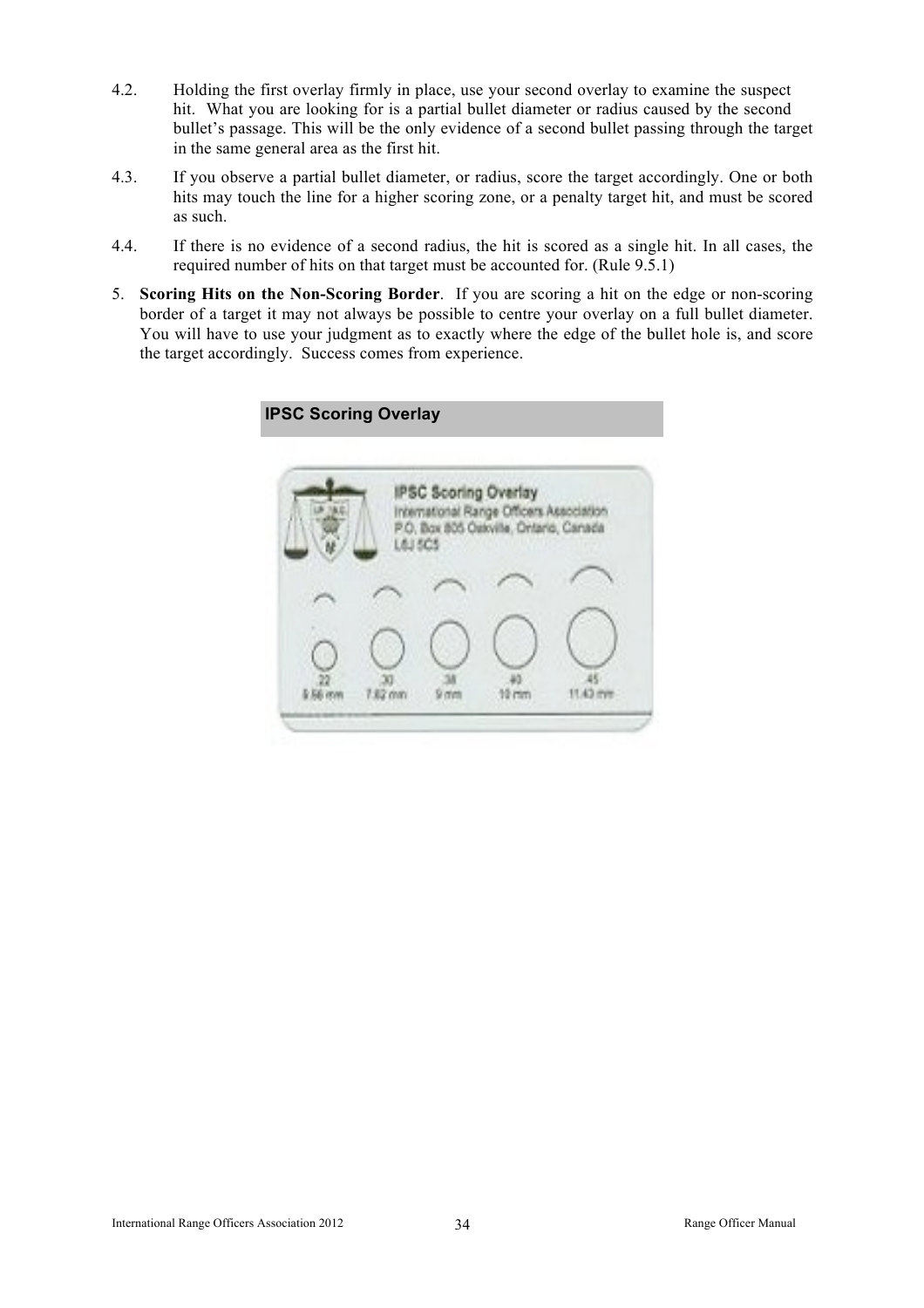### **APPENDIX C TO CHAPTER 7**

#### **Scoresheets: Important Notes**

- 1. Use numbers, (1, 2, etc.) not slashes or Roman numerals (I, II, etc).
- 2. Enter competitor's time for the stage with two decimal places.
- 3. Add all columns and add the totals in the boxes.
- 4. Enter a brief reason in the Comments section for procedural penalties.
- 5. Range Officers should only sign the score sheet *after* carefully verifying that all data is correct.
- 6. This is an important document and must be treated with care and respect.

|                                      |                                                              | Points |   |   | Penalties |  |               |                            |          |
|--------------------------------------|--------------------------------------------------------------|--------|---|---|-----------|--|---------------|----------------------------|----------|
| <b>TARGET</b>                        | А                                                            | в      | С | D |           |  | Miss P/T Proc | <b>COMMENT</b>             |          |
| P1                                   |                                                              |        |   |   |           |  |               |                            |          |
| P <sub>2</sub>                       |                                                              |        |   |   |           |  |               |                            |          |
| P3                                   |                                                              |        |   |   |           |  |               |                            |          |
| P <sub>4</sub>                       |                                                              |        |   |   |           |  |               |                            |          |
| PL <sub>1</sub>                      |                                                              |        |   |   |           |  | ١             | FOOT FAVLT                 |          |
| PL <sub>2</sub>                      |                                                              |        |   |   |           |  |               |                            |          |
| T1                                   | 2                                                            |        |   |   |           |  |               |                            |          |
| T <sub>2</sub>                       |                                                              |        |   |   | ĩ         |  |               |                            |          |
| T <sub>3</sub>                       |                                                              |        |   |   |           |  |               |                            |          |
| <b>T4</b>                            | 2                                                            |        |   |   |           |  |               |                            |          |
| T <sub>5</sub>                       |                                                              |        |   |   |           |  |               |                            |          |
|                                      | А                                                            | в      | с | D | Miss P/T  |  | Proc          | $Hits + Misses =$<br>16    | Time:    |
| Totals:                              | 13                                                           |        |   |   |           |  |               | Possible Points = $80$     | $9 - 26$ |
|                                      |                                                              |        |   |   |           |  |               |                            |          |
| John Walter                          |                                                              |        |   |   |           |  |               | Competitor #: $127$ Alias: | Check:   |
|                                      | Competitor's Signature<br>Power Factor: Division: PRODUCTION |        |   |   |           |  | Score:        |                            |          |
|                                      |                                                              |        |   |   |           |  | Enter: $\_\_$ |                            |          |
|                                      | Squad #: 4 Category: --<br><b>Right Synstere</b>             |        |   |   |           |  |               |                            |          |
|                                      | Name: JOHN WALTON<br>Time of day: $14:25$                    |        |   |   |           |  | Verify:       |                            |          |
| Match: DSAS IPSC Shoot July 2006     |                                                              |        |   |   |           |  |               |                            |          |
| <b>Balinese Coconuts</b><br>Stage: 2 |                                                              |        |   |   |           |  |               |                            |          |
|                                      |                                                              |        |   |   |           |  |               |                            |          |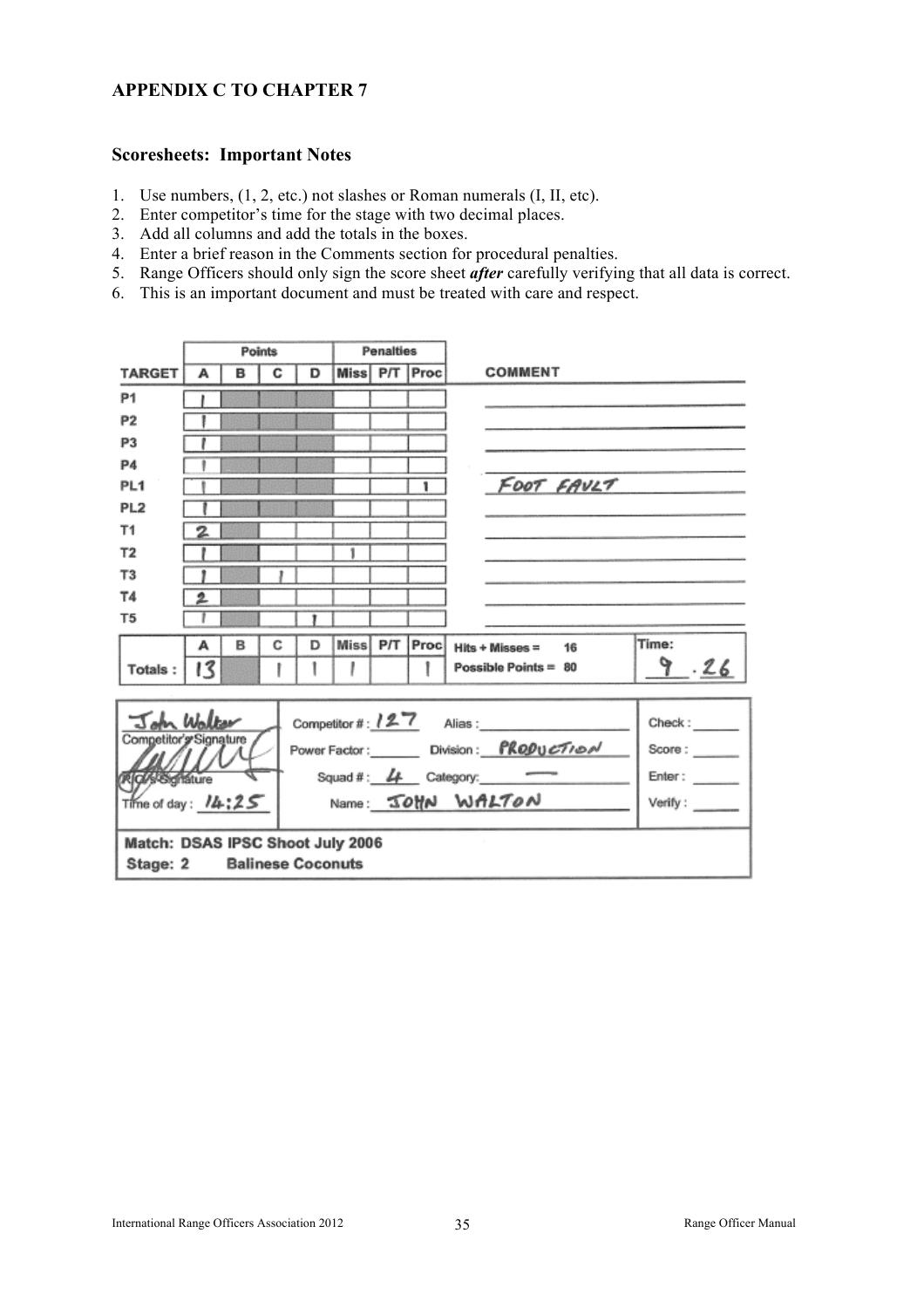## **CHAPTER 8: FIREARMS AND RELOADING**

8.1. **Introduction**. It is accepted that the Range Officer is normally an experienced competitor who is familiar with the working principles and has practical knowledge of the firearms he is likely to encounter on the range, as well as the principles and practice of reloading. This basic knowledge is not covered in these notes but the Range Officer must have to be able to know when to declare a firearm or ammunition unsafe, may expect questions from competitors and club members and should have some idea of what to answer. Remember in a competition there are always the Chief Range Officer and Range Master to consult in case of doubt.

#### **Firearms and Calibres**

- 8.2. IPSC is not restricted to handguns. The sport consists of five disciplines, which are Practical Handgun, Rifle, Mini Rifle, Shotgun and Action Air [handgun]. It must, however, be accepted that most events are restricted to handguns and shotguns as rifle ranges are less common than pistol ranges. The Handgun, Rifle, Shotgun, Mini Rifle and Action Air Rules, and Grand Tournament Rules are available from the IPSC website.
- 8.3. **Power**. The minimum power accepted in competition is called minor and is specified in each set of the IPSC Competition Rules. The power is expressed in the term factor, which is calculated for every firearm at each major match, often on a sample basis at smaller matches too.
- 8.4. **Factor**. The factor is calculated as follows: (bullet weight in grains x velocity in feet per second [fps]) divided by 1000. Or grams x velocity in meter per second divided by 1000.

#### Bullet weight X velocity

1 000

- 8.5. **Calibre**. The only restriction on firearms is the calibre. This is in recognition that Practical Shooting is designed to balance the three elements - power, speed and accuracy. Any of the accepted calibres can be classified as major should they meet the requirements for major factor within the Rules. There are restrictions in the various Divisions for good reasons.
- 8.6. All firearms, be they revolver, semi-automatic, single action, double action, single shot, pump action, bolt action, falling block, lever action, etc may be used in the sport. Practice has, however, proven that the semi-automatic's fast reloading ability has taken over in especially the open division, with the other actions common in the other divisions.
- 8.7. The velocity of a bullet is measured with a chronograph. Rule 5.6.

#### **Malfunctions**

- 8.8. **Focus**. In this Manual we are concerned with the malfunctions in firearms that are likely to occur on the range. The safety precautions below are recommended.
- 8.9. **Range Officer Responsibility**. The primary responsibility to ensure that his firearm (and ammunition) is in safe working condition **rests on the competitor**. However, firearms also fall under the blanket authority of the Range Officer and he may declare any firearm [note, not the competitor] unsafe and therefore ban it from the competition.
- 8.10. **Benefit of Doubt**. In the interest of safety, the benefit of the doubt, if any, is NOT given to the competitor. A firearm that has malfunctioned is suspect! Satisfy yourself completely that it is functioning properly before giving it the OK. You are entitled to rely on the assurance of an experienced competitor that his firearm is now in order.
- 8.11. **Competitor Experience**. The Range Officer will of necessity be guided in his conduct to a degree of the experience of the competitor. In the case of an inexperienced competitor the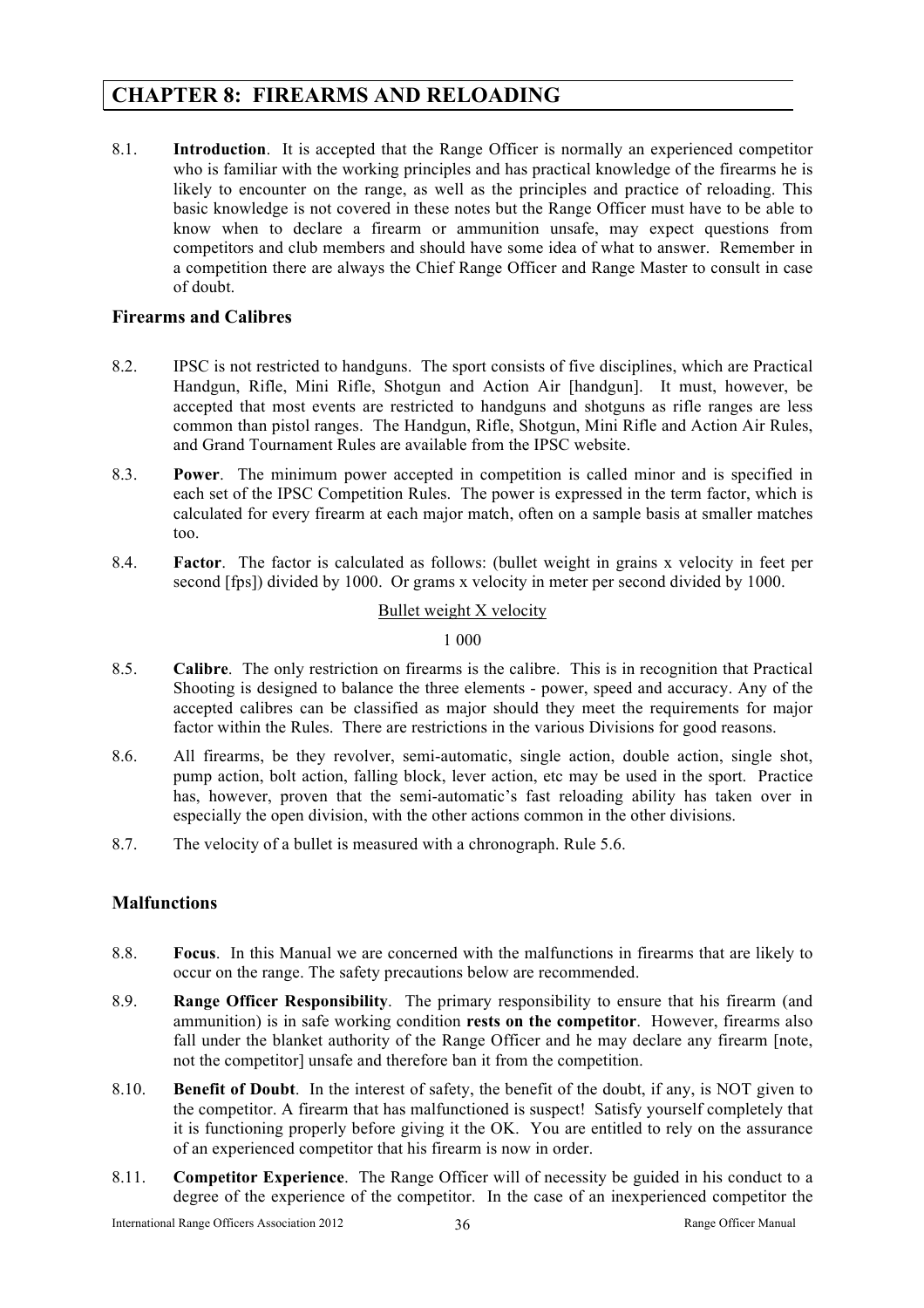Range Officer should, if the competitor appears to be in doubt how to handle the problem, pay particular attention to safety. Stand closer to prevent inadvertent unsafe movement to you the Range Officer, the competitor himself and the rest of the squad and spectators.

8.11.1. Once the malfunction is rectified, the competitor should then be allowed to continue.

#### 8.12. **Revolver Jams**

- 8.12.1. Under recoil an improperly crimped bullet may move forward in the case.
- 8.12.1.1. In the actions where the cylinder rotates clockwise, the cylinder may be opened and the defective round ejected without problems.
- 8.12.1.2. A bullet may be jammed between the cylinder and the barrel in the flash gap. This bullet will have to be pushed back into the case and this should NOT be done in haste on the line. In the case of revolvers where the round comes up from the opposite side, the protruding bullet will have to be pushed back into the case far enough to get past the barrel before the cylinder can be swung out and the round ejected.
- 8.12.2. A small foreign object (shaving of lead, etc.) may be lodged between the cylinder and the barrel; normally a little force will allow the cylinder to rotate.
- 8.12.3. Proud primers may prevent the cylinder from revolving. This is not common owing to the revolver's strong hammer action.
- 8.12.4. Revolvers shoot loose and wear. The revolver's timing does not then allow the cylinder to line up or lock up.

#### 8.13. **Semi Auto Jams**

- 8.13.1. Normally a jam is the result of failure to feed or eject. The steps to be taken are:
- 8.13.1.1. Point the firearm down range.
- 8.13.1.2. Remove the magazine.
- 8.13.1.3. Open the action and lock open.
- 8.13.1.4. Remove the jammed case or round from the magazine or action.
- NB. Since it is necessary to get the action open and considerable force is sometimes required, a common error is that the competitor may turn the arm in line with the barrel or even turn the firearm sideways and drop his elbow or forearm in line with the barrel or even turn the firearm to point at another person. Always point the firearm in a safe direction.
- 8.13.2. Action not closing properly is commonly caused by
- 8.13.2.1. a bullet not seated deeply enough. When attempting to eject this round, the bullet may remain stuck in the barrel and pull out of the case, spilling the powder charge into the working parts of the firearm. The firearm should be cleaned thoroughly before further use.
- 8.13.2.2. a build-up of foreign matter (dirt, lead, shavings, etc.) against the ridge of the chamber;
- 8.13.2.3. a loose primer may fall out and prevent the action from opening all the way.
- 8.13.2.4. the case may exceed the chamber dimensions and thus fail to chamber fully.

#### 8.14. **Pump, Bolt and Lever Action Jams**

- 8.14.1. These actions seldom jam but when they do it is usually owing to faulty ammunition and cannot be easily fixed on the firing line. Take special care with these actions for safety in clearing the jam.
- 8.14.2. Lever actions are seldom seen in practical shooting matches.
- 8.14.3. Pump actions are common in shotgun matches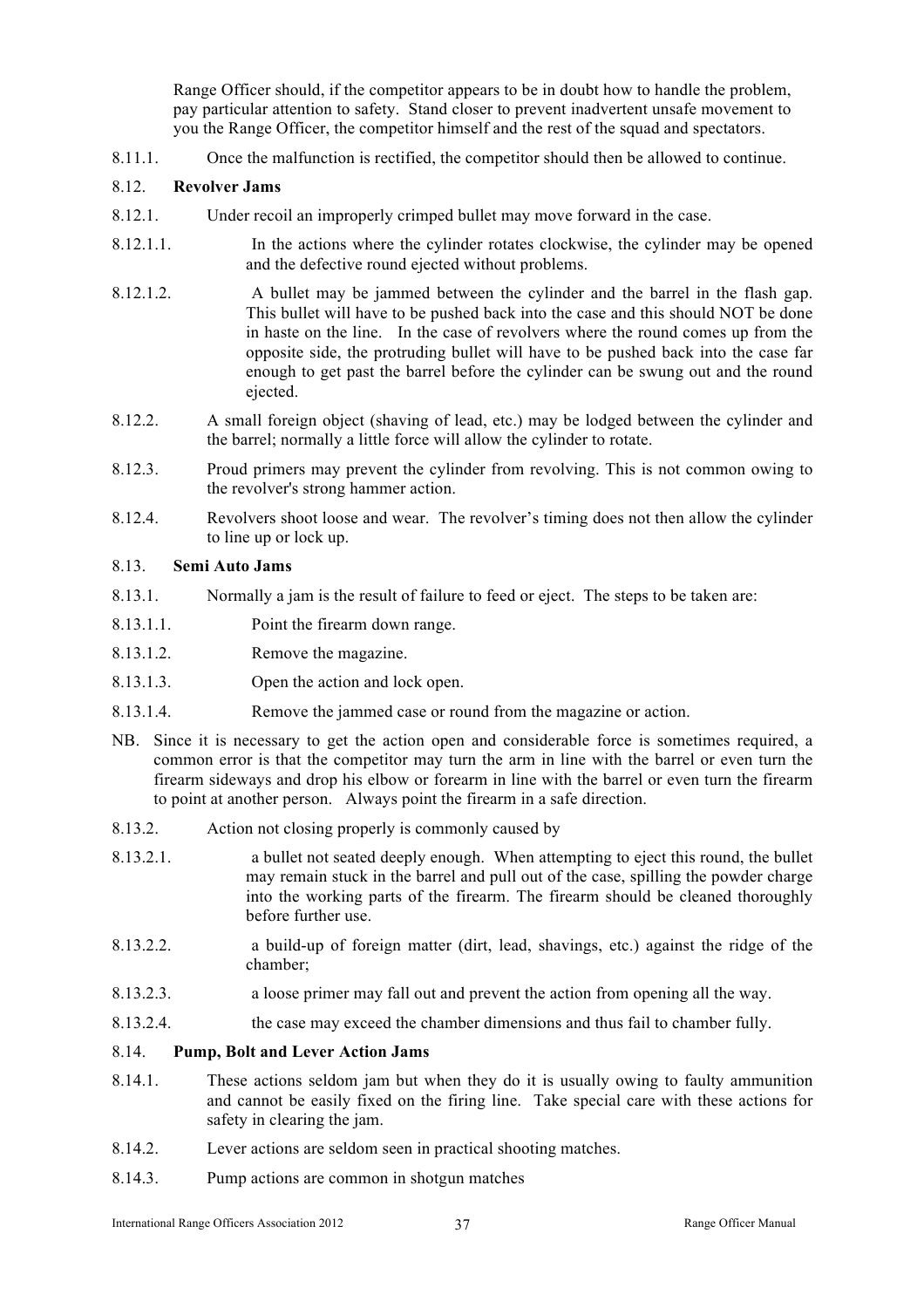#### 8.14.4. Bolt action firearms are seen in rifle matches.

#### 8.15. **Misfires**

#### **Revolvers**

8.15.1. A weak main spring. This can be felt when cocking the firearm. Competitors sometime deliberately slacken off the tension for a lighter trigger pull.

#### **Semi Auto, Pump, Bolt and Lever Action Firearms**

- 8.15.2. A weak hammer or striker spring.
- 8.15.3. A proud primer.
- 8.15.4. Certain primers may cause misfires as they are either too hard or too soft for use in a particular firearm.
- 8.15.5. Defective ammunition.
- 8.16. **Machine-Gunning in Semi-Autos**. The following are causes of the firearm firing full automatic:
- 8.16.1. A defective sear.
- 8.16.2. Proud primers.
- 8.16.3. A loose primer may also cause a premature shot as the action slams closed, although this will be a single shot and not machine-gunning.
- 8.16.4. The selector lever on semi auto rifles has moved to automatic. This is handled under the Rifle Rules. [no score for the stage, etc]
- 8.17. **Broken Parts**. This subject is far too wide to cover in these notes and is in any event not a subject for the Range Officer, other than to be able to identify a firearm that is out of action owing to a broken part. The most common parts that break are:
	- Firing pin Blown barrel Extractor Sights Sear Slide stop

#### **When to Declare a Firearm Unsafe**

- 8.18. **Trigger Shoe**. A firearm fitted with a trigger shoe wider than the trigger-guard (or a trigger wider than the trigger-guard). This is mandatory for handgun in terms of the IPSC Competition Rules but different for rifle and shotgun.
- 8.19. **Broken Parts**. A firearm with any broken part and in particular semi auto firearms with defective sear which fires double or a string, or
- 8.19.1. hammer follow, and
- 8.19.2. malfunctioning safety catch.
- 8.20. **Revolvers**. A revolver with play in the fore and aft movement of the cylinder, or with excessive rotational play in the cylinder.
- **Note**. It is peculiar to revolvers occasionally to spit lead to the side, even in good working order.

#### **Reloading**